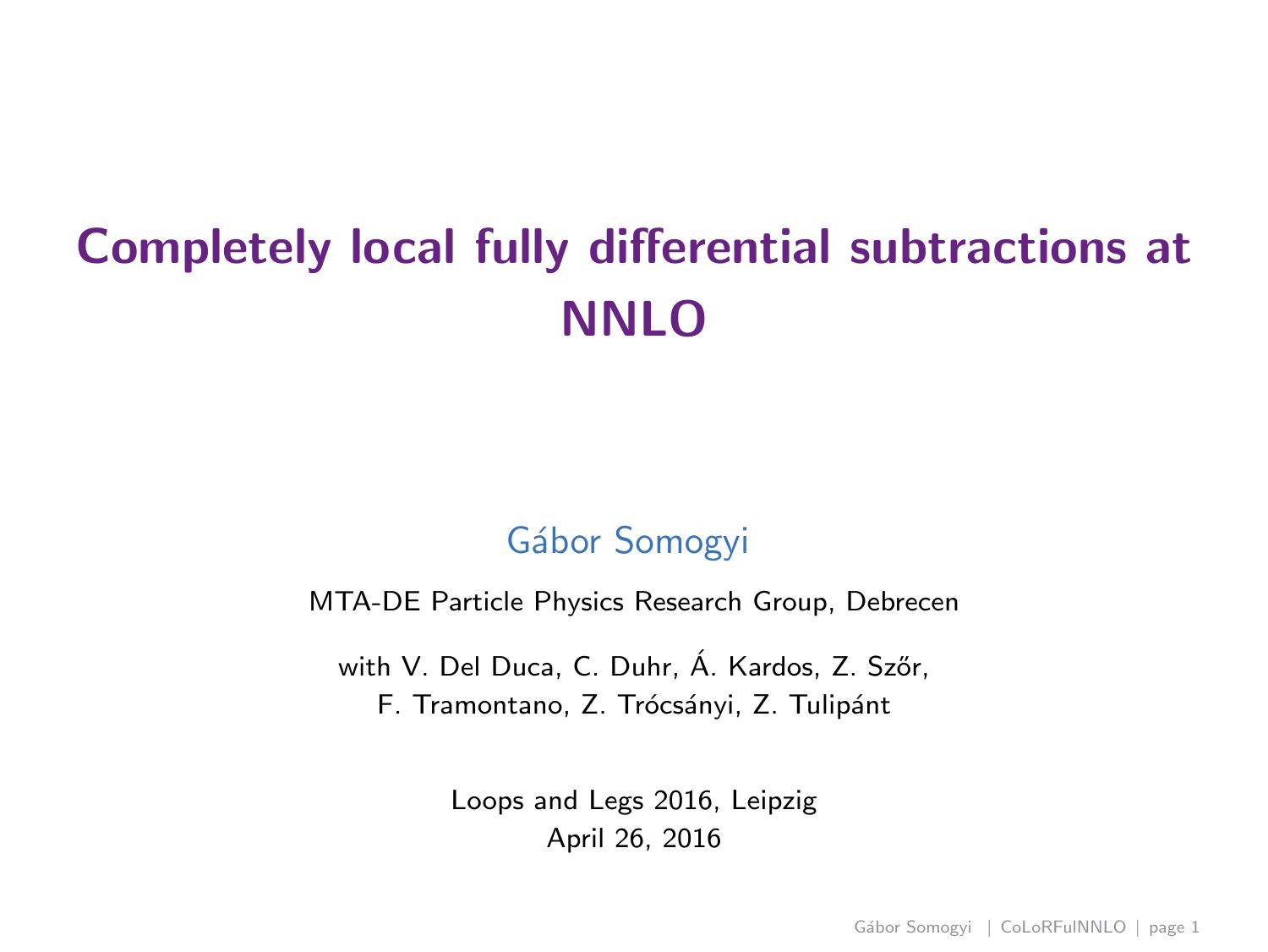## **Outline**

- 1. Why precision?
- 2. The problem
- 3. The recipe
- 4. Integrating the subtractions
- 5. Cancellation of poles
- 6. Applications:  $H \rightarrow b\bar{b}$  and  $e^+e^- \rightarrow 3$  jets
- 7. Conclusions and outlook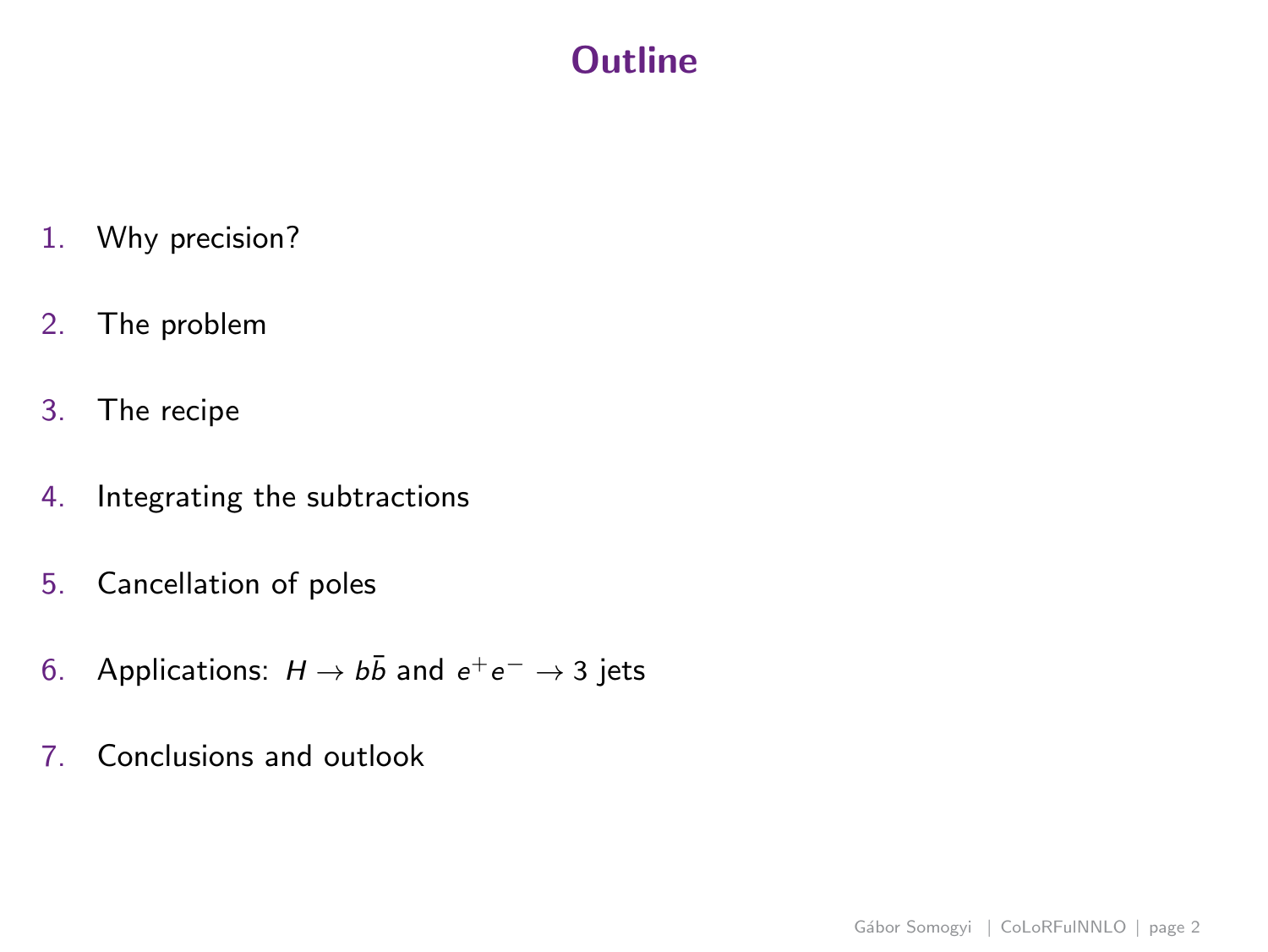## Why precision?

| 7 Jun 2012<br>Johannes Blümlein* | DESY 12-031, DO-TH-12/07, SFB/CPP-12-20, LPN 12-047<br><b>Why Precision?</b> | arxiv:1205.4991 |
|----------------------------------|------------------------------------------------------------------------------|-----------------|
|                                  |                                                                              |                 |
|                                  |                                                                              |                 |

Precision measurements together with exact theoretical calculations have led to steady progress in

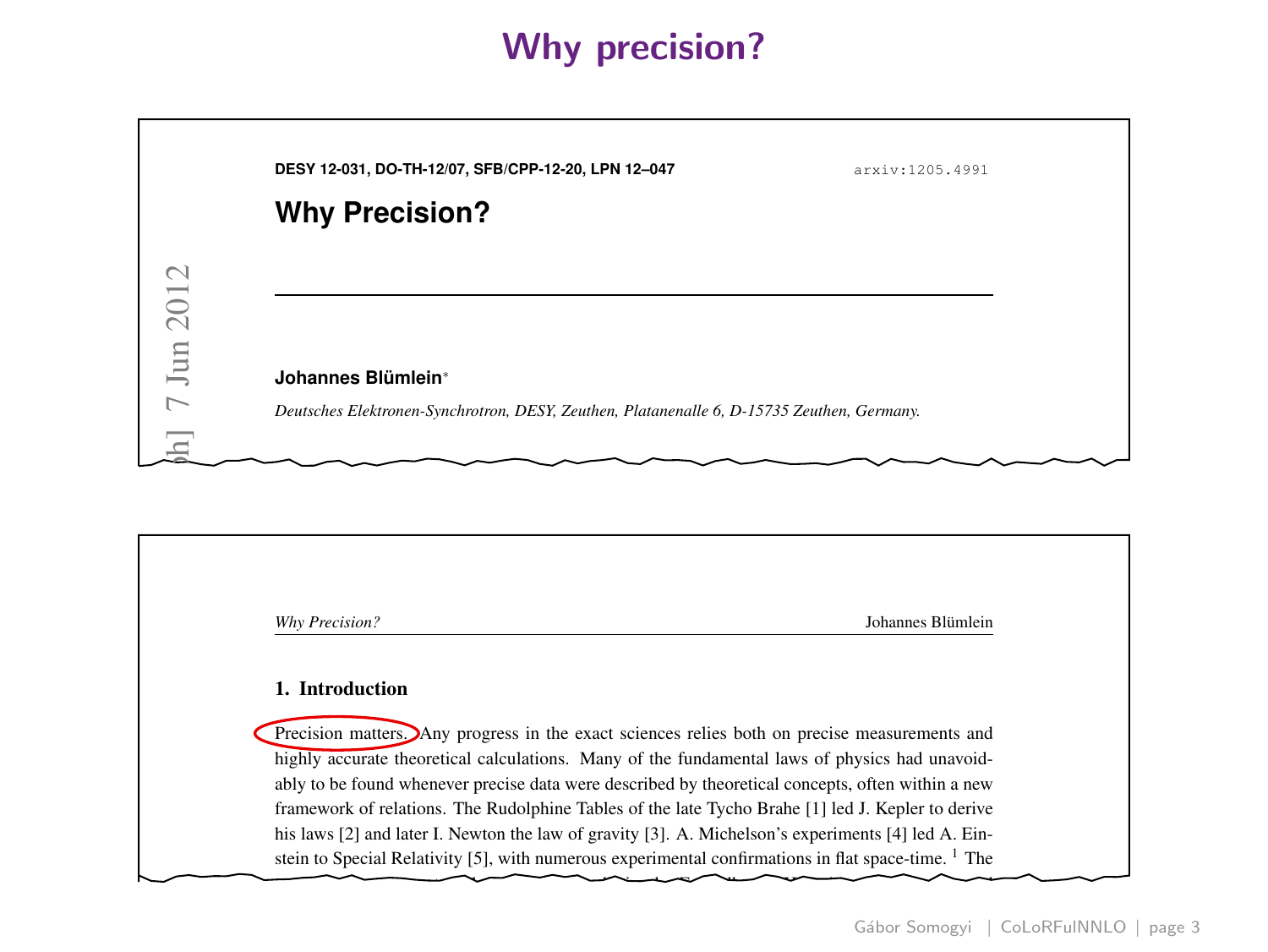## <span id="page-3-0"></span>[The problem](#page-3-0)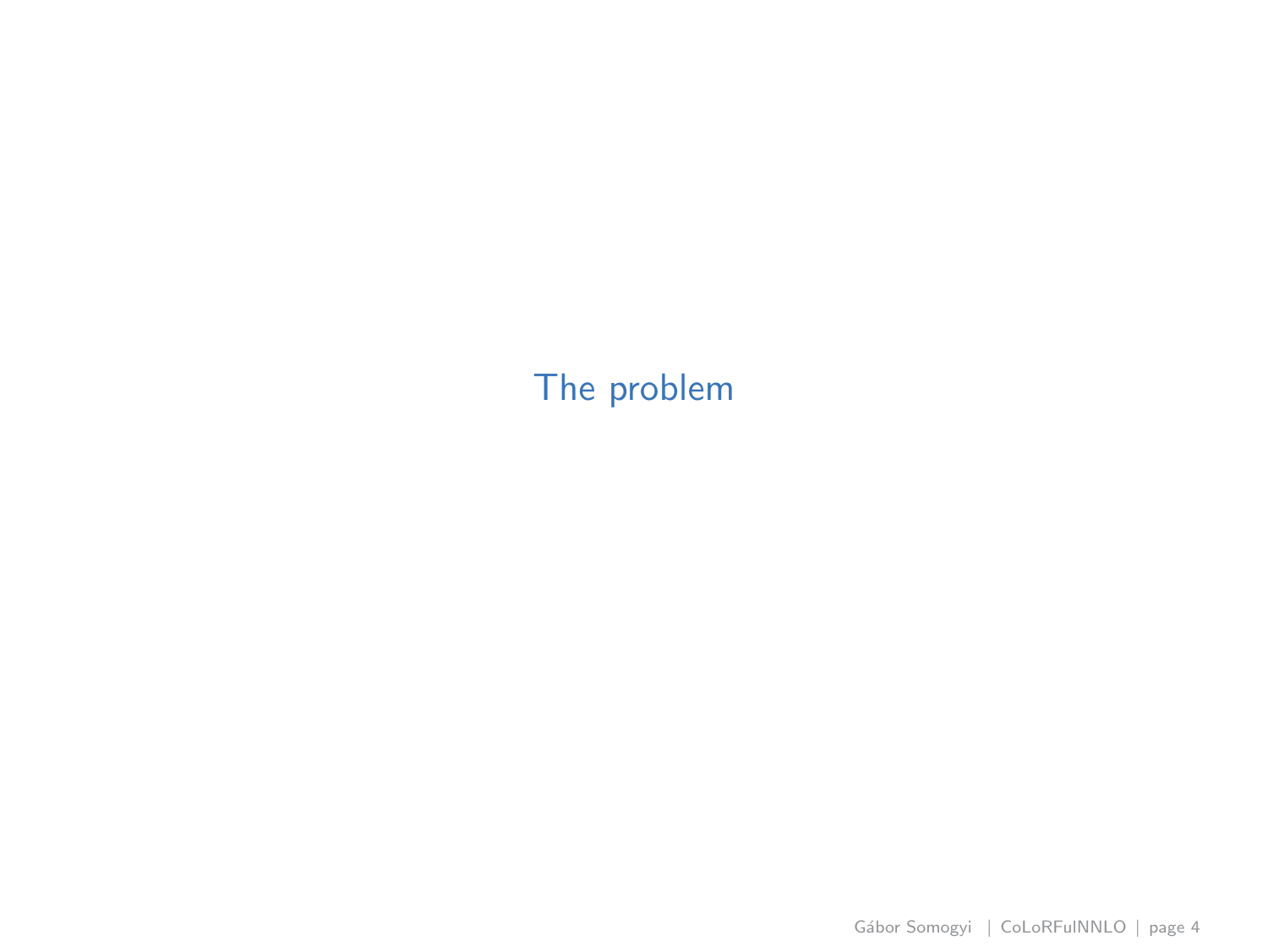## The problem

Consider the NNLO correction to a generic m-jet observable

$$
\sigma^{\rm NNLO} = \sigma^{\rm RR}_{m+2} + \sigma^{\rm RV}_{m+1} + \sigma^{\rm VV}_{m} = \int_{m+2} {\rm d}\sigma^{\rm RR}_{m+2} J_{m+2} + \int_{m+1} {\rm d}\sigma^{\rm RV}_{m+1} J_{m+1} + \int_{m} {\rm d}\sigma^{\rm VV}_{m} J_{m}.
$$

- $\blacktriangleright$  matrix elements for  $\sigma^{\text{RR}}_{m+2}$  (tree) and  $\sigma^{\text{RV}}_{m+1}$  (1-loop) known for many processes
- $\blacktriangleright$   $\sigma_m^{\rm VV}$  (2-loop) know for 4 parton, V+3 parton processes, higher multiplicities are on the horizon
- the three contributions are separately infrared divergent in  $d = 4$  dimensions

### Double real

- kin. singularities as one or two partons unresolved: up to  $O(ε^{-4})$  poles from PS integration
- no explicit  $\epsilon$  poles

#### Real-virtual

- $\blacktriangleright$  kin. singularities as one parton unresolved: up to  $O(\epsilon^{-2})$  poles from PS integration
- riangleright  $\epsilon$  poles up to  $O(\epsilon^{-2})$

### Double virtual

- $\blacktriangleright$  kin. singularities screened by jet function: PS integration finite
- riangleright  $\epsilon$  poles up to  $O(\epsilon^{-4})$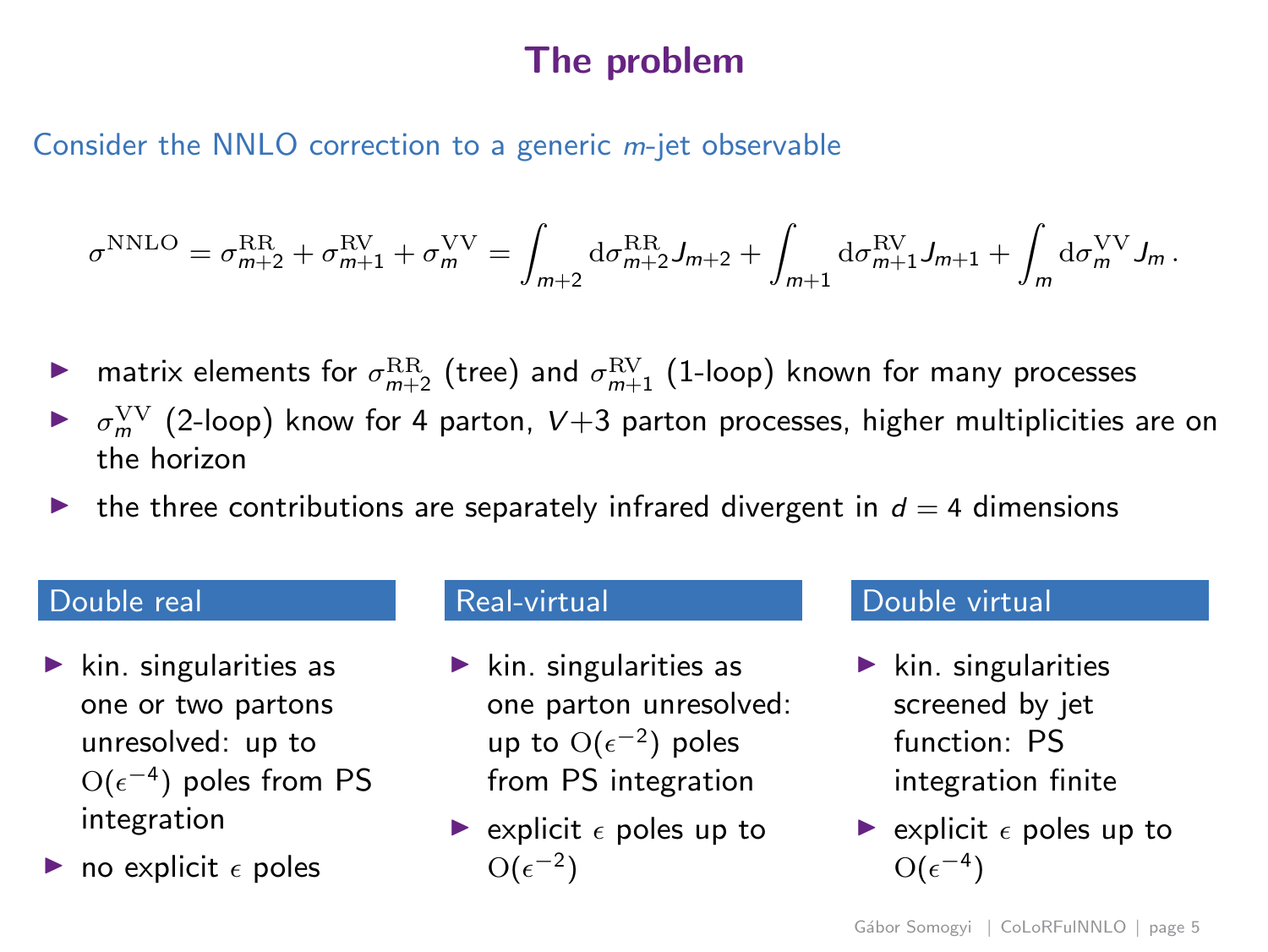## The problem

#### Consider the NNLO correction to a generic m-jet observable

$$
\sigma^{\rm NNLO} = \sigma^{\rm RR}_{m+2} + \sigma^{\rm RV}_{m+1} + \sigma^{\rm VV}_m = \int_{m+2} {\rm d}\sigma^{\rm RR}_{m+2} J_{m+2} + \int_{m+1} {\rm d}\sigma^{\rm RV}_{m+1} J_{m+1} + \int_m {\rm d}\sigma^{\rm VV}_m J_m \,.
$$

### KLN theorem

Infrared singularities cancel between real and virtual quantum corrections at the same order in perturbation theory, for sufficiently inclusive (i.e. IR safe) observables.

#### However

How to make this cancellation explicit, so that the various contributions can be computed numerically? Need a method to deal with implicit poles.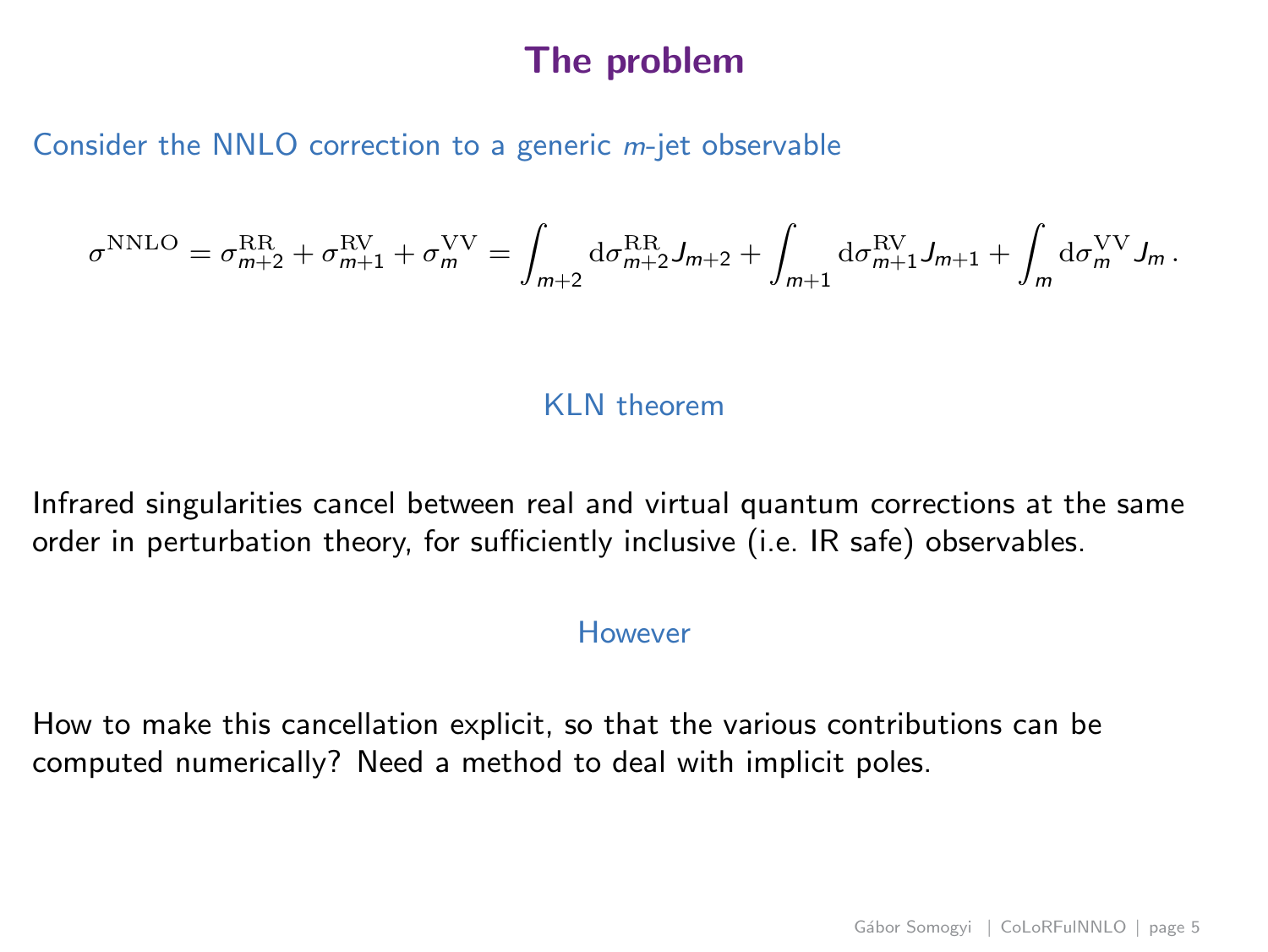## Several approaches – why this one?

#### Several approaches

- $\blacktriangleright$  sector decomposition
- $\blacktriangleright$  antenna subtraction
- **STRIPPER**
- ► non-local  $q_{\perp}$ ,  $\tau_N$  slicing
- ► CoLoREuINNLO

CoLoRFulNNLO is built around the idea that a solution should

- $\triangleright$  give the exact perturbative result, at least in principle
- $\triangleright$  be mathematically well-defined
- $\blacktriangleright$  lead to general and explicit expressions

At NLO, such solutions are known: local subtraction schemes (dipole, FKS, . . . )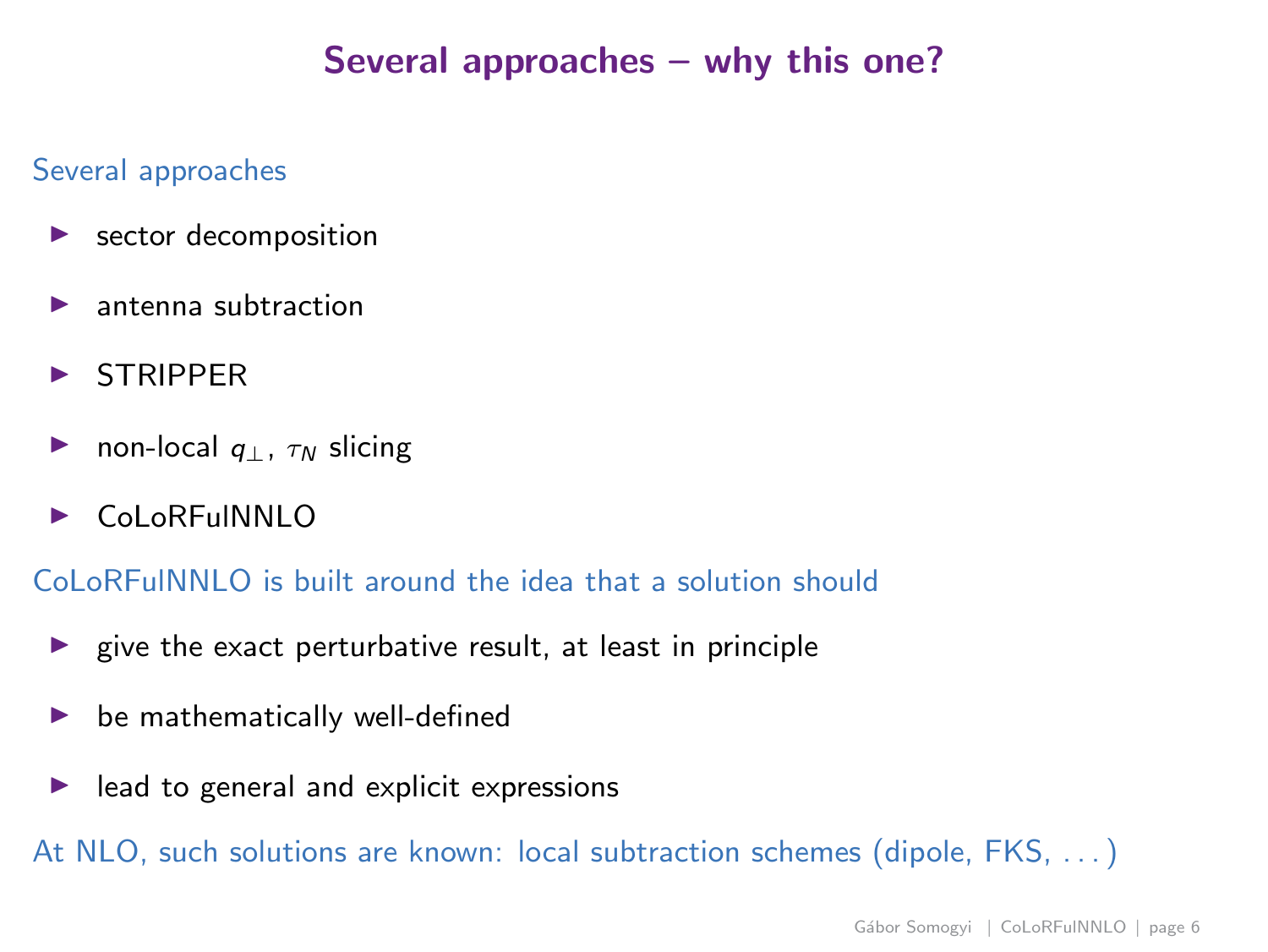## How to build a local subtraction scheme?

### Repeat what already worked at NLO!

- 1. Compute relevant IR factorization formulae
- 2. Use those to construct general, explicit, local subtractions
- 3. Integrate subtractions once and for all, check cancellation of poles
- 4. Apply scheme to specific processes

Message: can be systematically done at NNLO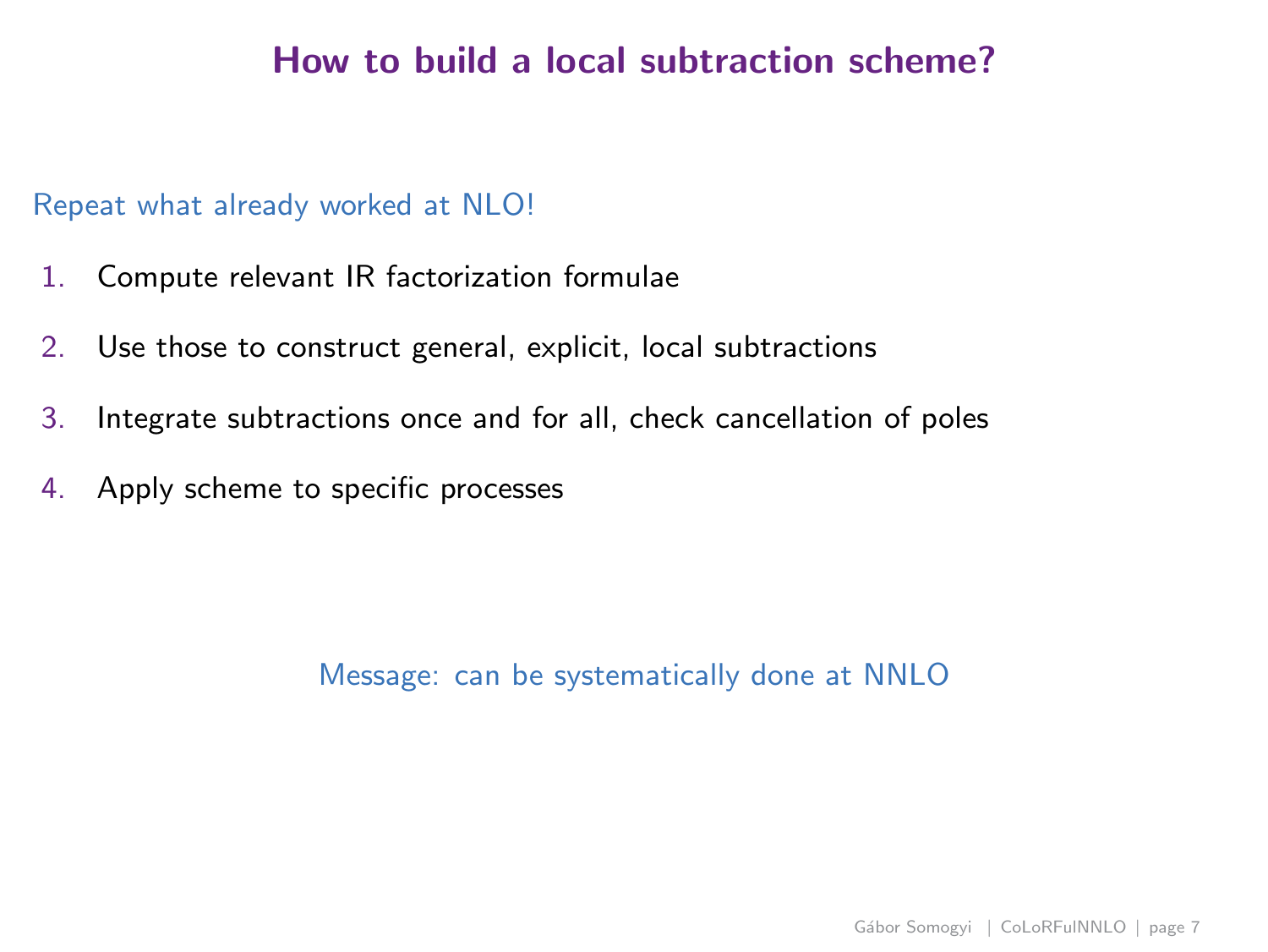## <span id="page-8-0"></span>[The recipe](#page-8-0)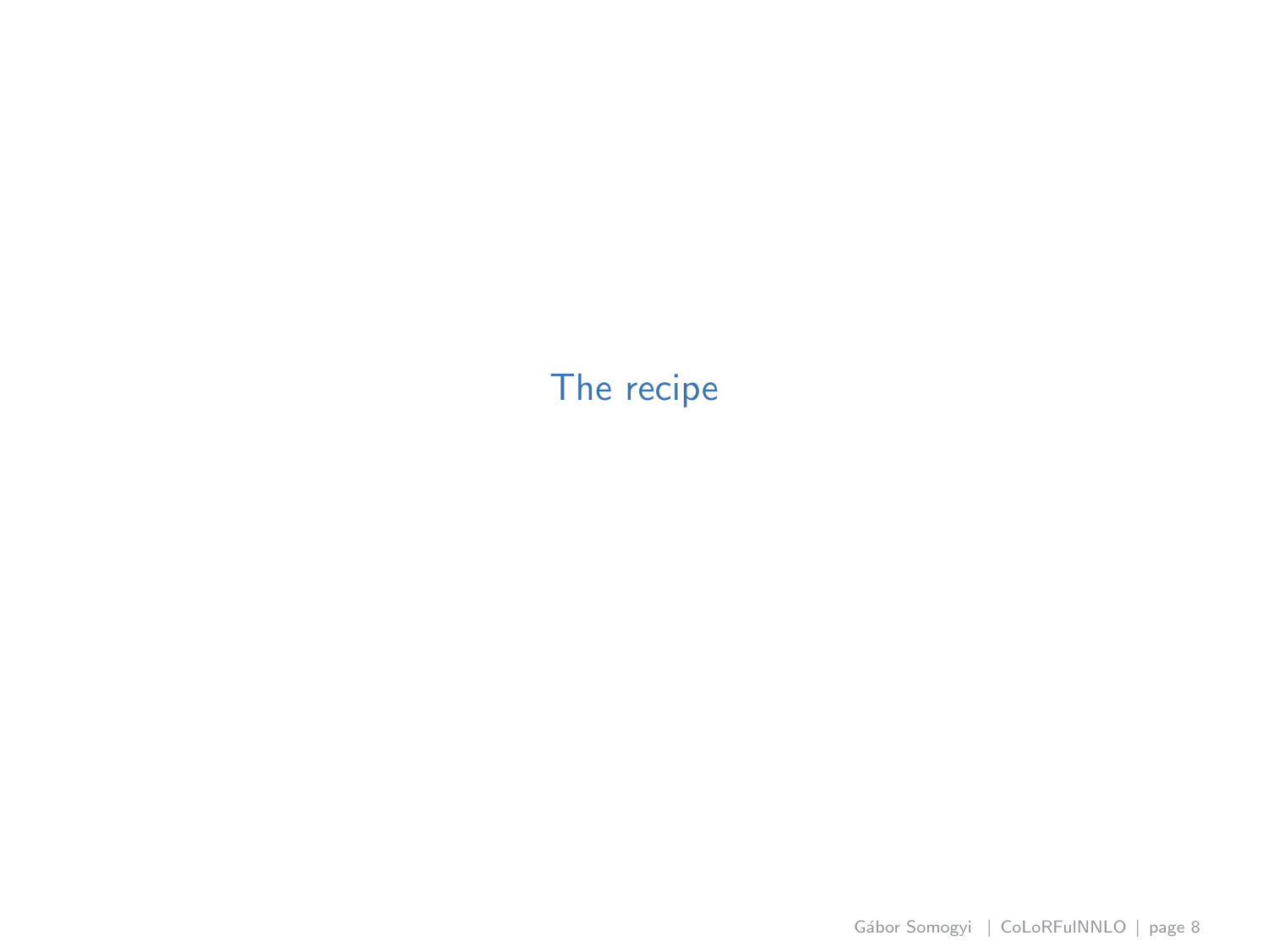## Use known ingredients

### Collinear and soft factorization of QCD matrix elements at NNLO known

Tree level 3-parton splitting functions and double soft  $gg$  and  $q\bar{q}$  currents



(Campbell, Glover 1997; Catani, Grazzini 1998; Del Duca, Frizzo, Maltoni 1999; Kosower 2002)

◮ One-loop 2-parton splitting functions and soft gluon current



(Bern, Dixon, Dunbar, Kosower 1994; Bern, Del Duca, Kilgore, Schmidt 1998-9; Kosower, Uwer 1999; Catani, Grazzini 2000; Kosower 2003)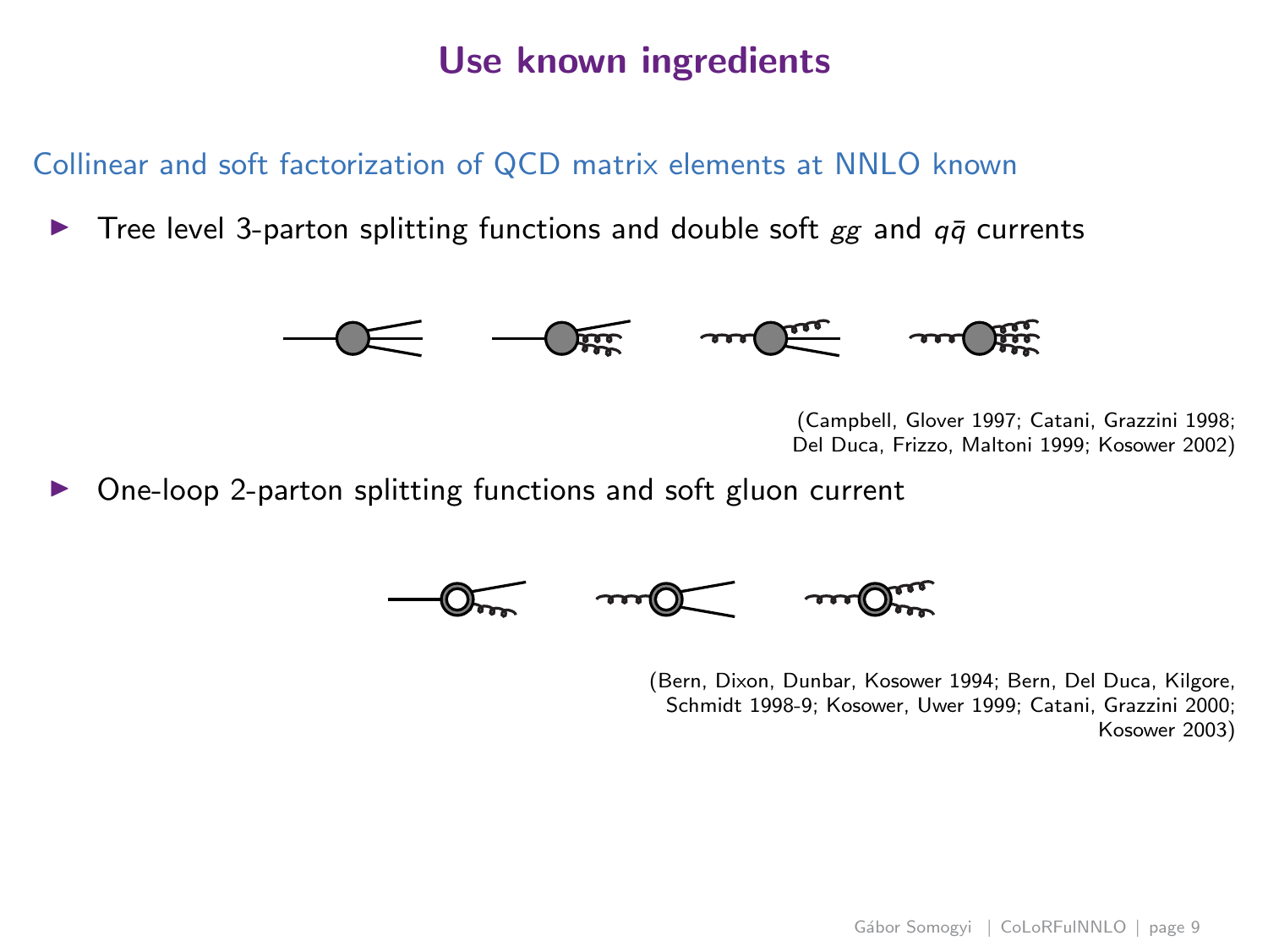## Use known ingredients

### Collinear and soft factorization of QCD matrix elements at NNLO known

Tree level 3-parton splitting functions and double soft  $gg$  and  $q\bar{q}$  currents



(Campbell, Glover 1997; Catani, Grazzini 1998; Del Duca, Frizzo, Maltoni 1999; Kosower 2002)

◮ One-loop 2-parton splitting functions and soft gluon current



(Bern, Dixon, Dunbar, Kosower 1994; Bern, Del Duca, Kilgore, Schmidt 1998-9; Kosower, Uwer 1999; Catani, Grazzini 2000; Kosower 2003)

### Are these useful for NNI  $O$ ? - Yes!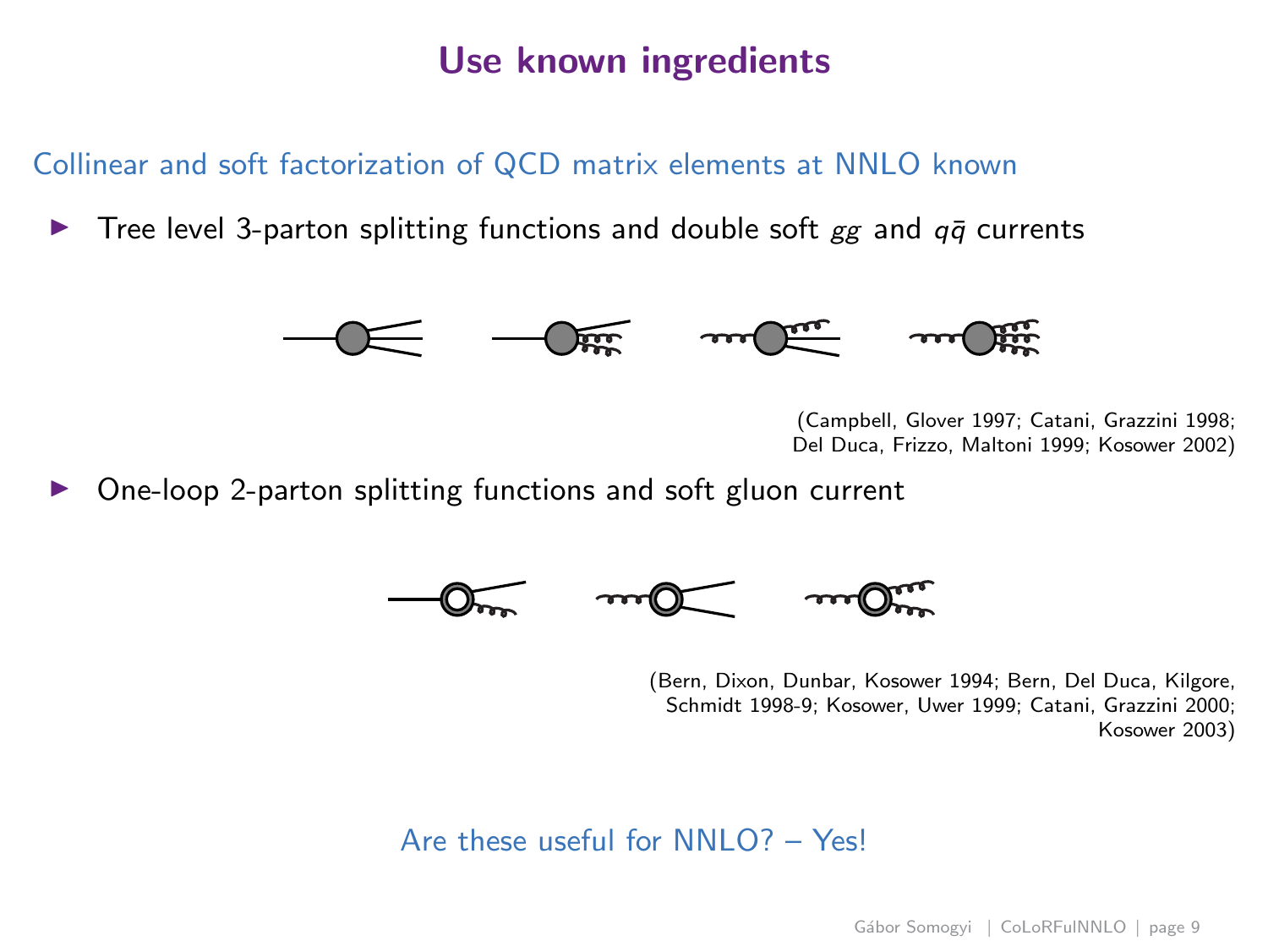### Rewrite the NNLO correction as a sum of three terms

$$
\sigma^{\rm NNLO} = \sigma^{\rm RR}_{m+2} + \sigma^{\rm RV}_{m+1} + \sigma^{\rm VV}_{m} = \sigma^{\rm NNLO}_{m+2} + \sigma^{\rm NNLO}_{m+1} + \sigma^{\rm NNLO}_{m}
$$

$$
\sigma_{m+2}^{\text{NNLO}} = \int_{m+2} \left\{ d\sigma_{m+2}^{\text{RR}} J_{m+2} - d\sigma_{m+2}^{\text{RR},A_2} J_m - \left[ d\sigma_{m+2}^{\text{RR},A_1} J_{m+1} - d\sigma_{m+2}^{\text{RR},A_{12}} J_m \right] \right\}
$$
  
\n
$$
\sigma_{m+1}^{\text{NNLO}} = \int_{m+1} \left\{ \left[ d\sigma_{m+1}^{\text{RV}} + \int_1 d\sigma_{m+2}^{\text{RR},A_1} \right] J_{m+1} - \left[ d\sigma_{m+1}^{\text{RV},A_1} + \left( \int_1 d\sigma_{m+2}^{\text{RR},A_1} \right) J_m \right] J_m \right\}
$$
  
\n
$$
\sigma_m^{\text{NNLO}} = \int_m \left\{ d\sigma_m^{\text{VV}} + \int_2 \left[ d\sigma_{m+2}^{\text{RR},A_2} - d\sigma_{m+2}^{\text{RR},A_{12}} \right] + \int_1 \left[ d\sigma_{m+1}^{\text{RV},A_1} + \left( \int_1 d\sigma_{m+2}^{\text{RR},A_1} \right) A_1 \right] \right\} J_m
$$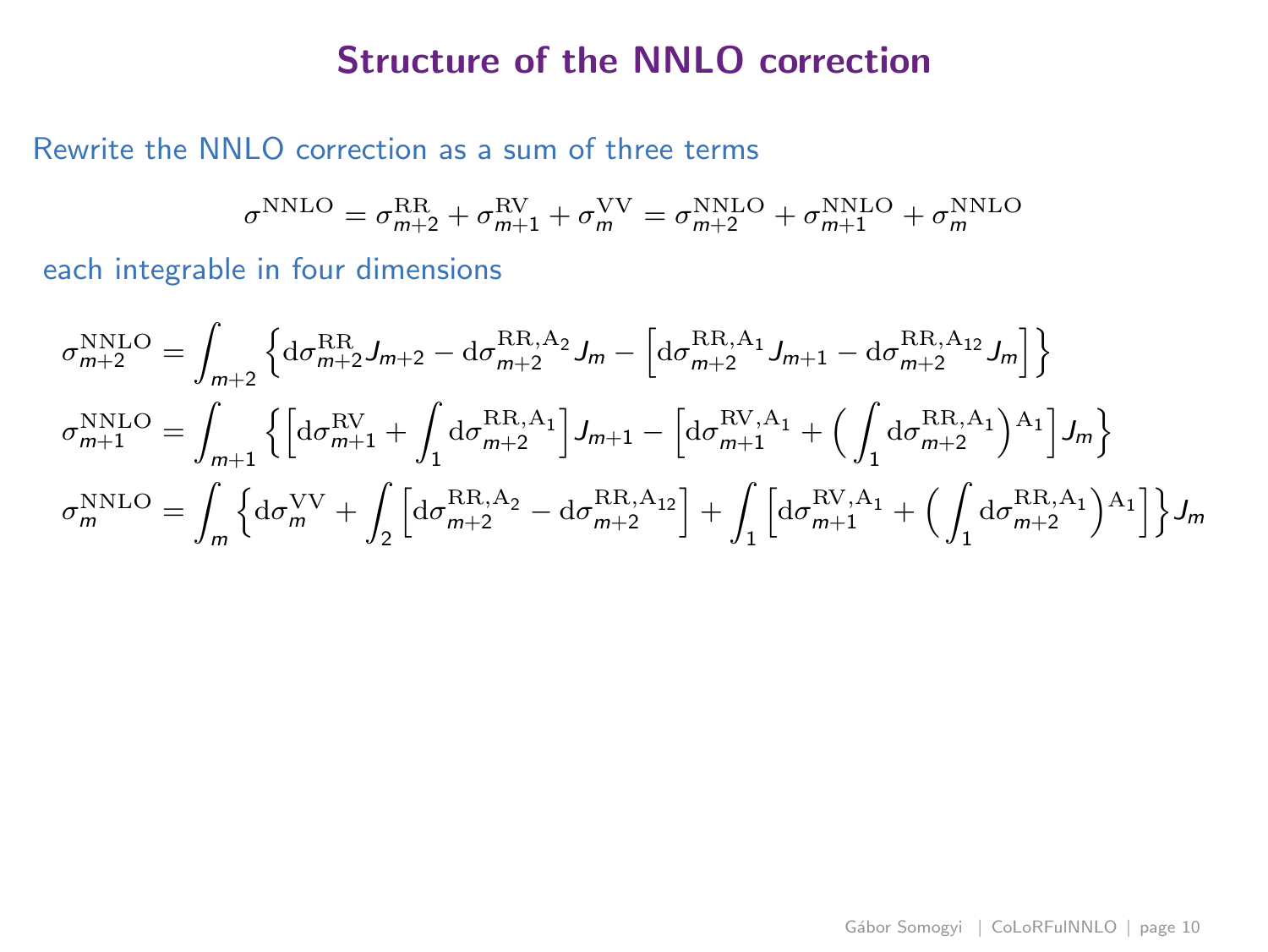### Rewrite the NNLO correction as a sum of three terms

$$
\sigma^{\rm NNLO} = \sigma^{\rm RR}_{m+2} + \sigma^{\rm RV}_{m+1} + \sigma^{\rm VV}_{m} = \sigma^{\rm NNLO}_{m+2} + \sigma^{\rm NNLO}_{m+1} + \sigma^{\rm NNLO}_{m}
$$

each integrable in four dimensions

$$
\begin{split} \sigma^{\rm NNLO}_{m+2} &= \int_{m+2} \left\{ \mathrm{d}\sigma^{\rm RR}_{m+2} J_{m+2} - \mathrm{d}\sigma^{\rm RR,A_2}_{m+2} J_m - \left[ \mathrm{d}\sigma^{\rm RR,A_1}_{m+2} J_{m+1} - \mathrm{d}\sigma^{\rm RR,A_{12}}_{m+2} J_m \right] \right\} \\ \sigma^{\rm NNLO}_{m+1} &= \int_{m+1} \left\{ \left[ \mathrm{d}\sigma^{\rm RV}_{m+1} + \int_1 \mathrm{d}\sigma^{\rm RR,A_1}_{m+2} \right] J_{m+1} - \left[ \mathrm{d}\sigma^{\rm RV,A_1}_{m+1} + \left( \int_1 \mathrm{d}\sigma^{\rm RR,A_1}_{m+2} \right)^{\rm A_1} \right] J_m \right\} \\ \sigma^{\rm NNLO}_{m} &= \int_{m} \left\{ \mathrm{d}\sigma^{\rm VV}_{m} + \int_2 \left[ \mathrm{d}\sigma^{\rm RR,A_2}_{m+2} - \mathrm{d}\sigma^{\rm RR,A_{12}}_{m+2} \right] + \int_1 \left[ \mathrm{d}\sigma^{\rm RV,A_1}_{m+1} + \left( \int_1 \mathrm{d}\sigma^{\rm RR,A_1}_{m+2} \right)^{\rm A_1} \right] \right\} J_m \end{split}
$$

 $1. \quad \mathrm{d}\sigma_{m+2}^{\mathrm{RR},\mathrm{A}_2}$  regularizes the double unresolved limits of  $\mathrm{d}\sigma_{m+2}^{\mathrm{RR}}$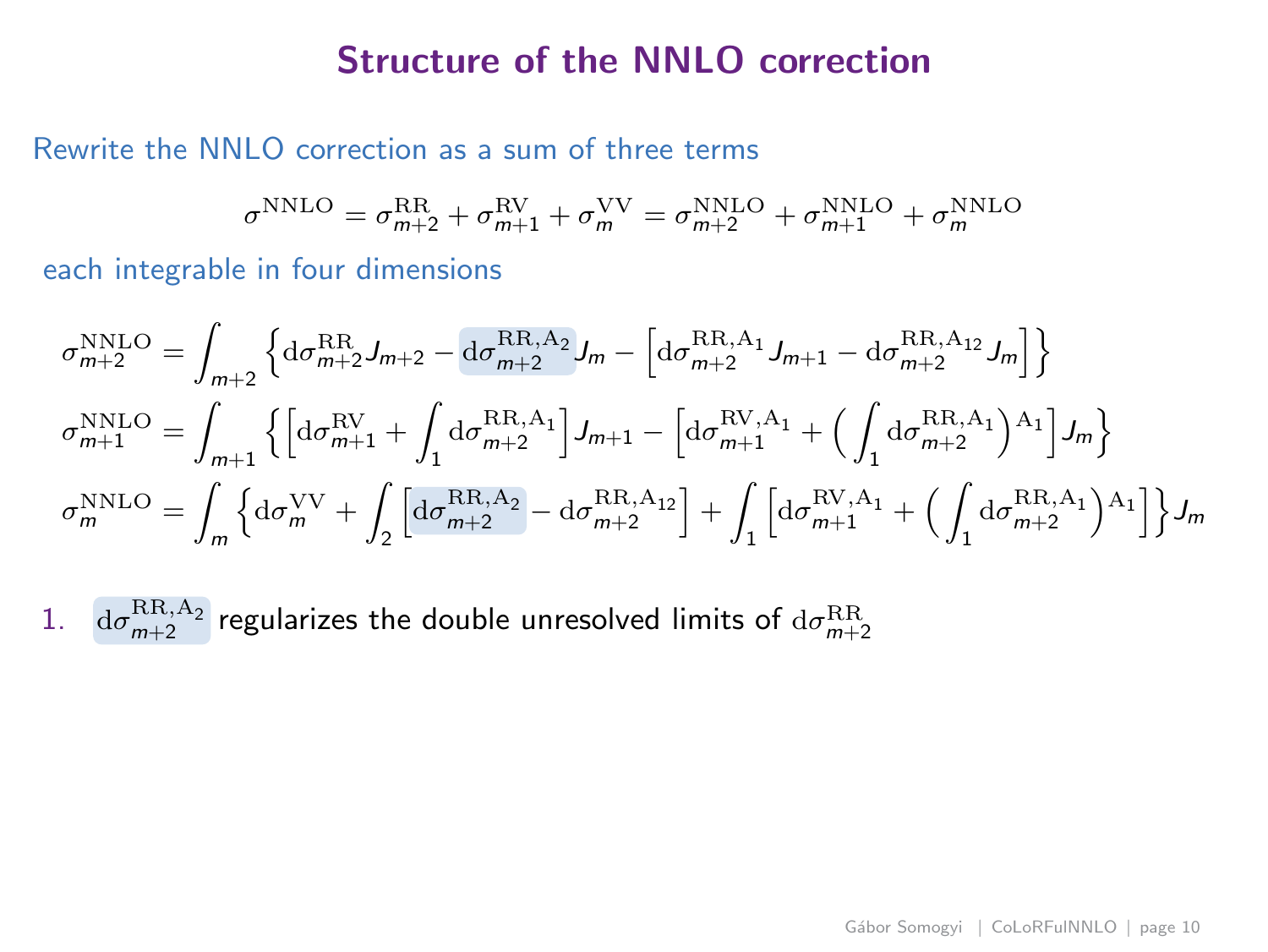#### Rewrite the NNLO correction as a sum of three terms

$$
\sigma^{\rm NNLO} = \sigma^{\rm RR}_{m+2} + \sigma^{\rm RV}_{m+1} + \sigma^{\rm VV}_{m} = \sigma^{\rm NNLO}_{m+2} + \sigma^{\rm NNLO}_{m+1} + \sigma^{\rm NNLO}_{m}
$$

$$
\sigma_{m+2}^{\text{NNLO}} = \int_{m+2} \left\{ d\sigma_{m+2}^{\text{RR}} J_{m+2} - d\sigma_{m+2}^{\text{RR},A_2} J_m - \left[ d\sigma_{m+2}^{\text{RR},A_1} J_{m+1} - d\sigma_{m+2}^{\text{RR},A_{12}} J_m \right] \right\}
$$
  
\n
$$
\sigma_{m+1}^{\text{NNLO}} = \int_{m+1} \left\{ \left[ d\sigma_{m+1}^{\text{RV}} + \int_1 d\sigma_{m+2}^{\text{RR},A_1} \right] J_{m+1} - \left[ d\sigma_{m+1}^{\text{RV},A_1} + \left( \int_1 d\sigma_{m+2}^{\text{RR},A_1} \right) J_m \right] J_m \right\}
$$
  
\n
$$
\sigma_m^{\text{NNLO}} = \int_m \left\{ d\sigma_m^{\text{VV}} + \int_2 \left[ d\sigma_{m+2}^{\text{RR},A_2} - d\sigma_{m+2}^{\text{RR},A_{12}} \right] + \int_1 \left[ d\sigma_{m+1}^{\text{RV},A_1} + \left( \int_1 d\sigma_{m+2}^{\text{RR},A_1} \right) J_m \right] J_m \right\}
$$

- 1. dσ RR,A<sup>2</sup> <sup>m</sup>+2 regularizes the double unresolved limits of <sup>d</sup><sup>σ</sup> RR m+2
- $\alpha \in \mathrm{d} \sigma_{m+2}^{\mathrm{RR,A_1}}$  regularizes the single unresolved limits of  $\mathrm{d} \sigma_{m+2}^{\mathrm{RR}}$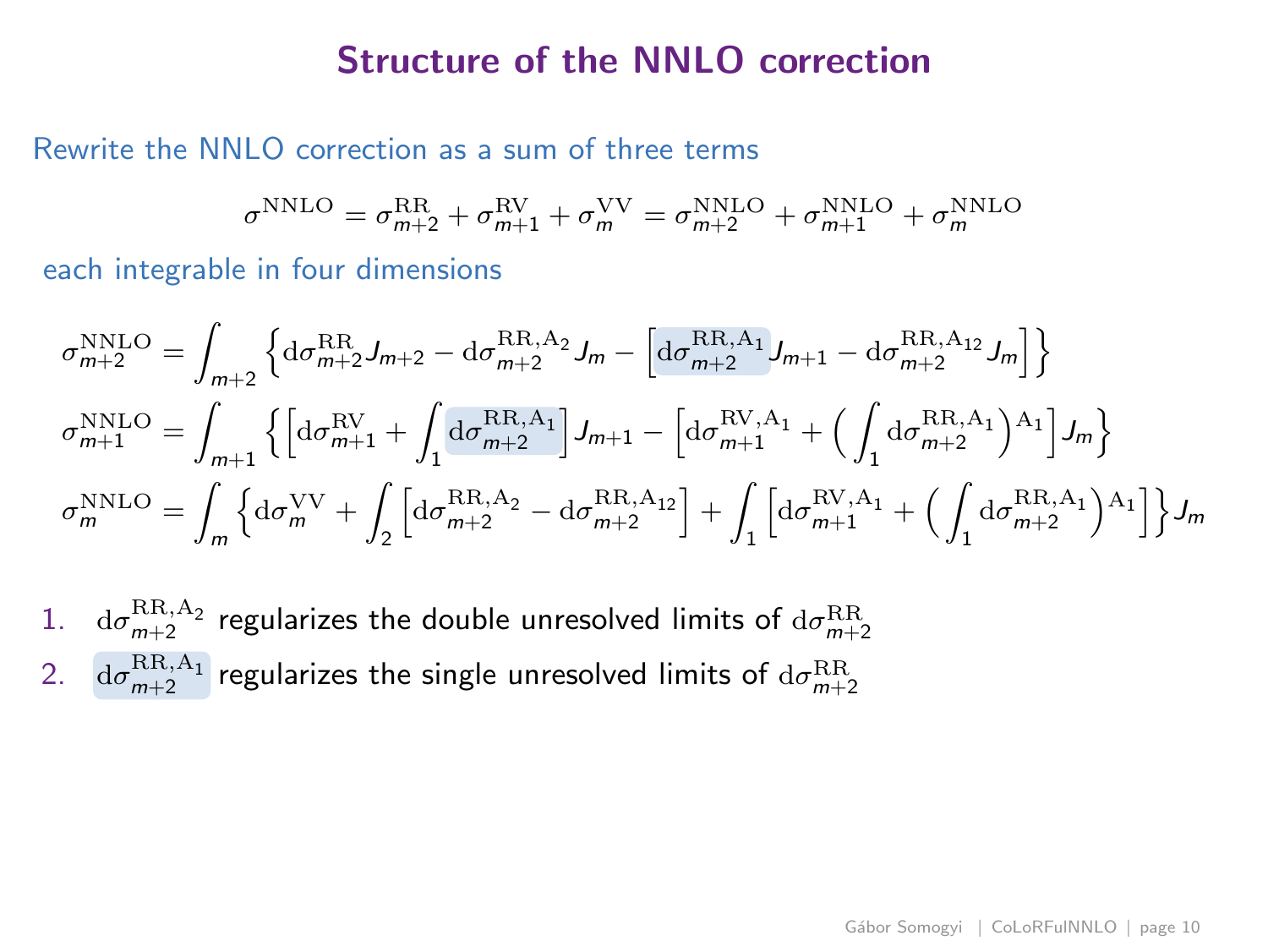#### Rewrite the NNLO correction as a sum of three terms

$$
\sigma^{\rm NNLO} = \sigma^{\rm RR}_{m+2} + \sigma^{\rm RV}_{m+1} + \sigma^{\rm VV}_{m} = \sigma^{\rm NNLO}_{m+2} + \sigma^{\rm NNLO}_{m+1} + \sigma^{\rm NNLO}_{m}
$$

$$
\sigma_{m+2}^{\text{NNLO}} = \int_{m+2} \left\{ d\sigma_{m+2}^{\text{RR}} J_{m+2} - d\sigma_{m+2}^{\text{RR},A_2} J_m - \left[ d\sigma_{m+2}^{\text{RR},A_1} J_{m+1} - d\sigma_{m+2}^{\text{RR},A_{12}} J_m \right] \right\}
$$
  
\n
$$
\sigma_{m+1}^{\text{NNLO}} = \int_{m+1} \left\{ \left[ d\sigma_{m+1}^{\text{RV}} + \int_1 d\sigma_{m+2}^{\text{RR},A_1} \right] J_{m+1} - \left[ d\sigma_{m+1}^{\text{RV},A_1} + \left( \int_1 d\sigma_{m+2}^{\text{RR},A_1} \right) J_m \right] J_m \right\}
$$
  
\n
$$
\sigma_m^{\text{NNLO}} = \int_m \left\{ d\sigma_m^{\text{VV}} + \int_2 \left[ d\sigma_{m+2}^{\text{RR},A_2} - d\sigma_{m+2}^{\text{RR},A_{12}} \right] + \int_1 \left[ d\sigma_{m+1}^{\text{RV},A_1} + \left( \int_1 d\sigma_{m+2}^{\text{RR},A_1} \right) J_m \right] J_m \right\}
$$

- 1. dσ RR,A<sup>2</sup> <sup>m</sup>+2 regularizes the double unresolved limits of <sup>d</sup><sup>σ</sup> RR m+2
- $\alpha \in \mathbb{R}^{\text{RR},\text{A}_1}_{m+2}$  regularizes the single unresolved limits of  $\mathrm{d}\sigma^{\text{RR}}_{m+2}$
- 3.  $\int d\sigma_{m+2}^{\rm RR,A_{12}}$  accounts for the overlap of  $d\sigma_{m+2}^{\rm RR,A_{1}}$  and  $d\sigma_{m+2}^{\rm RR,A_{2}}$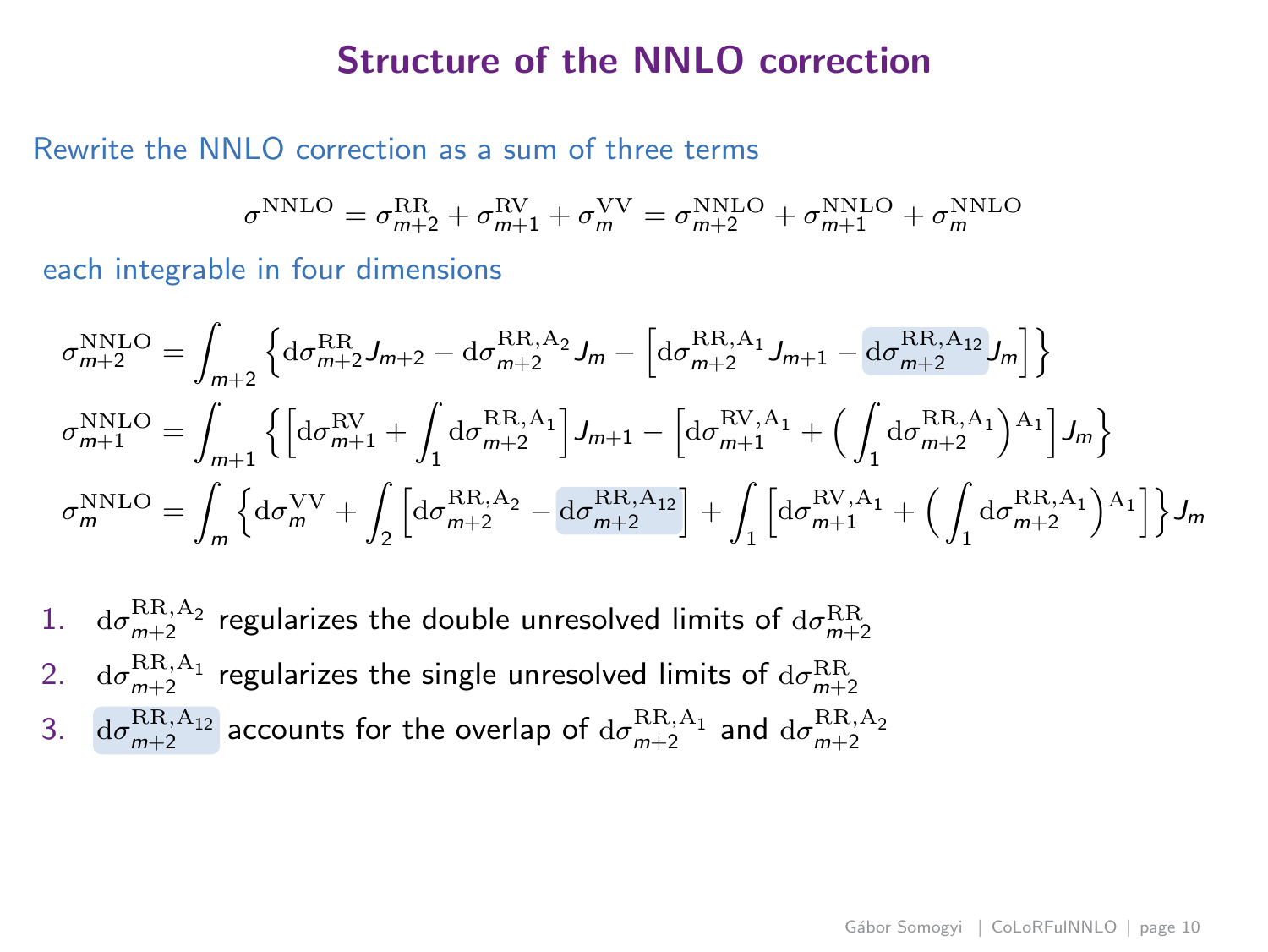### Rewrite the NNLO correction as a sum of three terms

$$
\sigma^{\rm NNLO} = \sigma^{\rm RR}_{m+2} + \sigma^{\rm RV}_{m+1} + \sigma^{\rm VV}_{m} = \sigma^{\rm NNLO}_{m+2} + \sigma^{\rm NNLO}_{m+1} + \sigma^{\rm NNLO}_{m}
$$

$$
\begin{split} \sigma^{\rm NNLO}_{m+2} &= \int_{m+2} \left\{ \mathrm{d}\sigma^{\rm RR}_{m+2} J_{m+2} - \mathrm{d}\sigma^{\rm RR,A_2}_{m+2} J_m - \left[ \mathrm{d}\sigma^{\rm RR,A_1}_{m+2} J_{m+1} - \mathrm{d}\sigma^{\rm RR,A_{12}}_{m+2} J_m \right] \right\} \\ \sigma^{\rm NNLO}_{m+1} &= \int_{m+1} \left\{ \left[ \mathrm{d}\sigma^{\rm RV}_{m+1} + \int_1 \mathrm{d}\sigma^{\rm RR,A_1}_{m+2} \right] J_{m+1} - \left[ \mathrm{d}\sigma^{\rm RV,A_1}_{m+1} + \left( \int_1 \mathrm{d}\sigma^{\rm RR,A_1}_{m+2} \right)^{\rm A_1} \right] J_m \right\} \\ \sigma^{\rm NNLO}_{m} &= \int_{m} \left\{ \mathrm{d}\sigma^{\rm VV}_{m} + \int_2 \left[ \mathrm{d}\sigma^{\rm RR,A_2}_{m+2} - \mathrm{d}\sigma^{\rm RR,A_{12}}_{m+2} \right] + \int_1 \left[ \mathrm{d}\sigma^{\rm RV,A_1}_{m+1} + \left( \int_1 \mathrm{d}\sigma^{\rm RR,A_1}_{m+2} \right)^{\rm A_1} \right] \right\} J_m \end{split}
$$

\n- 1. 
$$
d\sigma_{m+2}^{RR, A_2}
$$
 regularizes the double unresolved limits of  $d\sigma_{m+2}^{RR}$
\n- 2.  $d\sigma_{m+2}^{RR, A_1}$  regularizes the single unresolved limits of  $d\sigma_{m+2}^{RR}$
\n- 3.  $d\sigma_{m+2}^{RR, A_{12}}$  accounts for the overlap of  $d\sigma_{m+2}^{RR, A_1}$  and  $d\sigma_{m+2}^{RR, A_2}$
\n- 4.  $d\sigma_{m+1}^{RN, A_1}$  regularizes the single unresolved limits of  $d\sigma_{m+1}^{RN}$
\n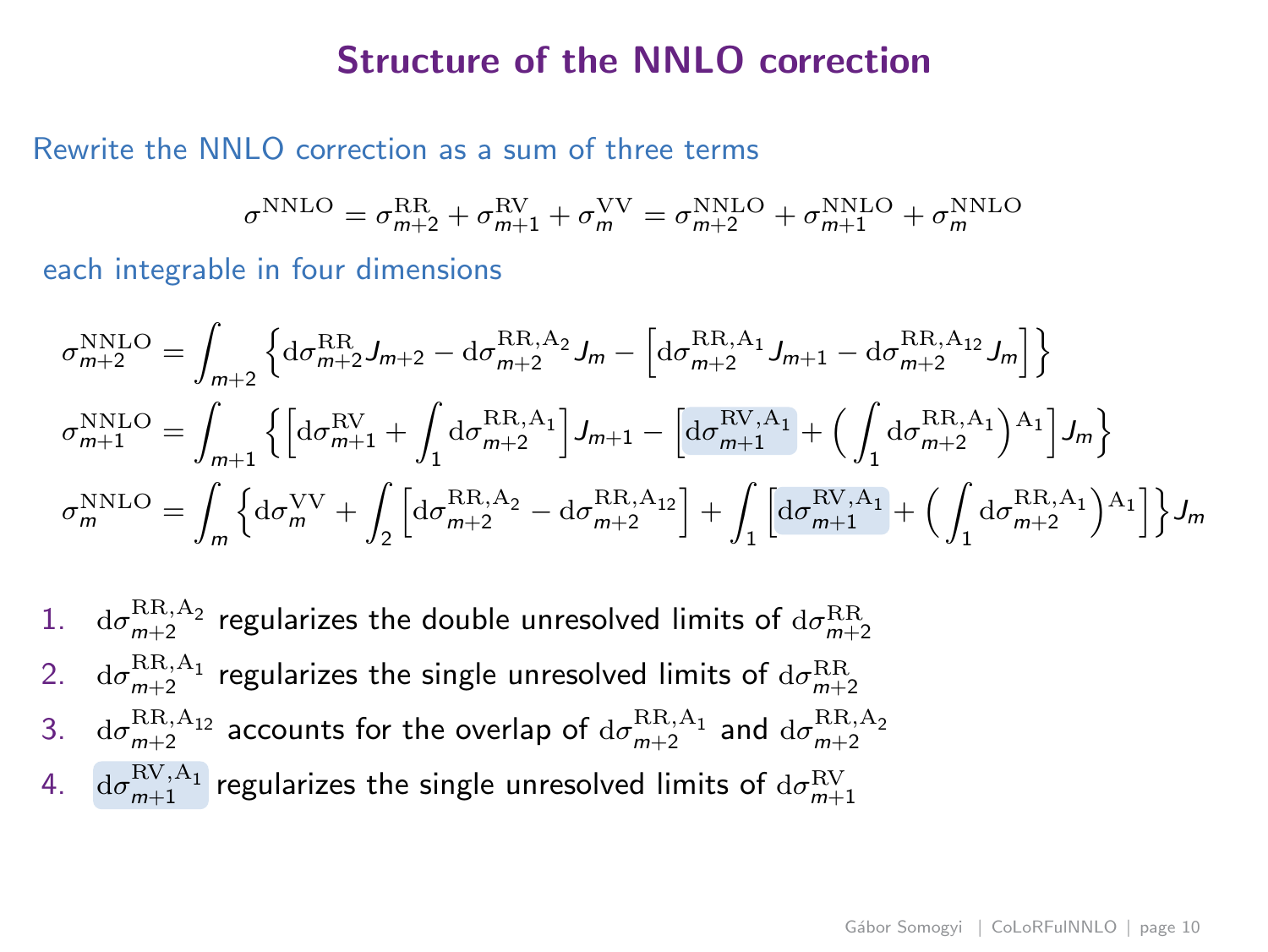#### Rewrite the NNLO correction as a sum of three terms

$$
\sigma^{\rm NNLO} = \sigma^{\rm RR}_{m+2} + \sigma^{\rm RV}_{m+1} + \sigma^{\rm VV}_{m} = \sigma^{\rm NNLO}_{m+2} + \sigma^{\rm NNLO}_{m+1} + \sigma^{\rm NNLO}_{m}
$$

$$
\begin{split} \sigma^{\rm NNLO}_{m+2} &= \int_{m+2} \left\{ \mathrm{d}\sigma^{\rm RR}_{m+2} J_{m+2} - \mathrm{d}\sigma^{\rm RR,A_2}_{m+2} J_m - \left[ \mathrm{d}\sigma^{\rm RR,A_1}_{m+2} J_{m+1} - \mathrm{d}\sigma^{\rm RR,A_{12}}_{m+2} J_m \right] \right\} \\ \sigma^{\rm NNLO}_{m+1} &= \int_{m+1} \left\{ \left[ \mathrm{d}\sigma^{\rm RV}_{m+1} + \int_1 \mathrm{d}\sigma^{\rm RR,A_1}_{m+2} \right] J_{m+1} - \left[ \mathrm{d}\sigma^{\rm RV,A_1}_{m+1} + \left( \int_1 \mathrm{d}\sigma^{\rm RR,A_1}_{m+2} \right)^\mathrm{A_1} \right] J_m \right\} \\ \sigma^{\rm NNLO}_{m} &= \int_{m} \left\{ \mathrm{d}\sigma^{\rm VV}_{m} + \int_2 \left[ \mathrm{d}\sigma^{\rm RR,A_2}_{m+2} - \mathrm{d}\sigma^{\rm RR,A_{12}}_{m+2} \right] + \int_1 \left[ \mathrm{d}\sigma^{\rm RV,A_1}_{m+1} + \left( \int_1 \mathrm{d}\sigma^{\rm RR,A_1}_{m+2} \right)^\mathrm{A_1} \right] \right\} J_m \end{split}
$$

- 1. dσ RR,A<sup>2</sup> <sup>m</sup>+2 regularizes the double unresolved limits of <sup>d</sup><sup>σ</sup> RR m+2
- $\alpha \in \mathbb{R}^{\text{RR},\text{A}_1}_{m+2}$  regularizes the single unresolved limits of  $\mathrm{d}\sigma^{\text{RR}}_{m+2}$
- 3.  $d\sigma^{\rm RR,A_{12}}_{m+2}$  accounts for the overlap of  $d\sigma^{\rm RR,A_{1}}_{m+2}$  and  $d\sigma^{\rm RR,A_{2}}_{m+2}$
- 4.  $\,\mathrm{d}\sigma^{\mathrm{RV},\mathrm{A_1}}_{m+1}\,$  regularizes the single unresolved limits of  $\,\mathrm{d}\sigma^{\mathrm{RV}}_{m+1}\,$
- 5.  $\left(\int_1 d\sigma_{m+2}^{\text{RR},\text{A}_1}\right)^{\text{A}_1}$  regularizes the single unresolved limit of  $\int_1 d\sigma_{m+2}^{\text{RR},\text{A}_1}$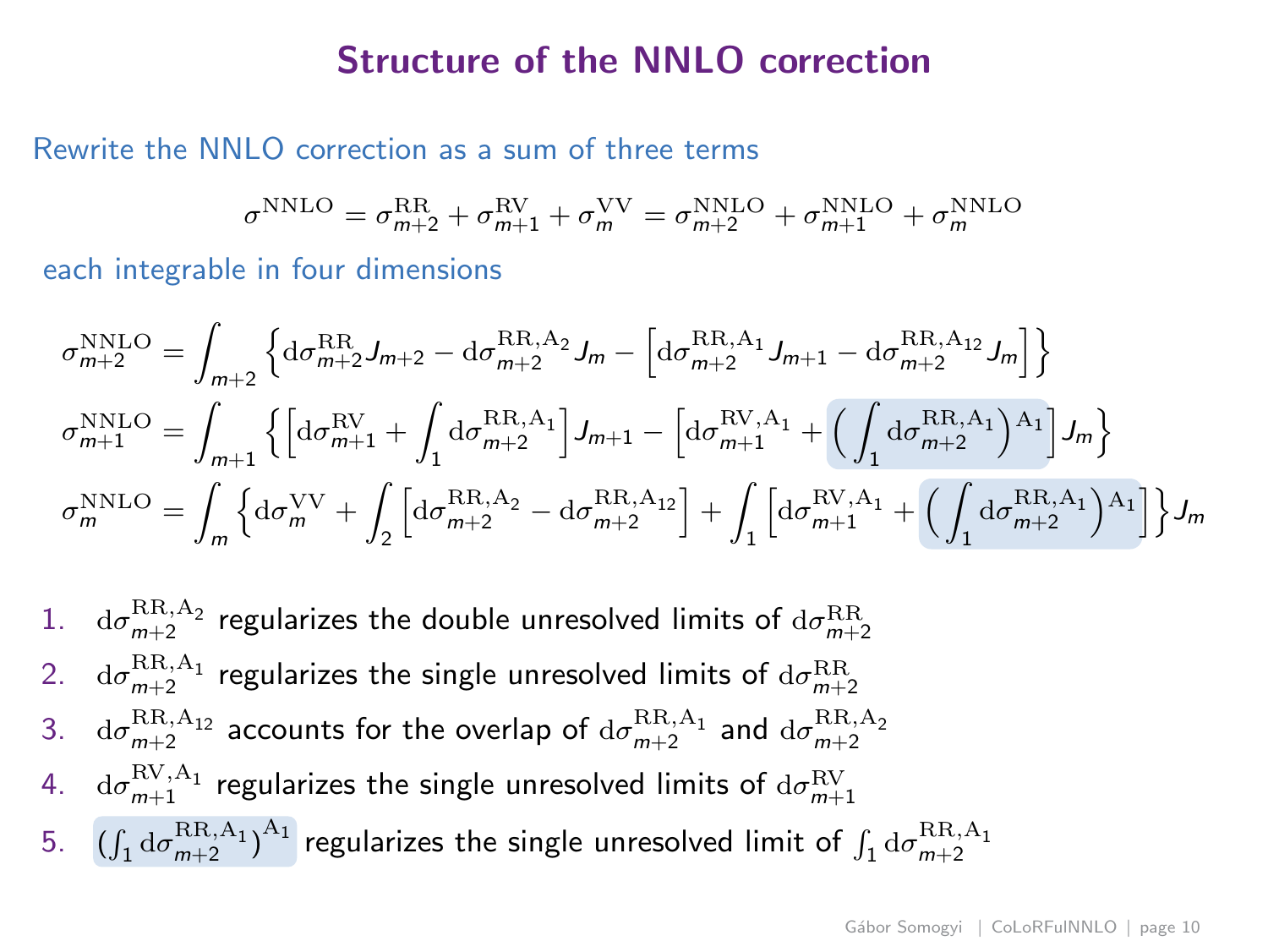## CoLoRFulNNLO

CoLoRFulNNLO: Completely Local subtRactions for Fully differential predictions at NNLO

Subtractions built from universal IR limit formulae

- ▶ Altarelli-Parisi splitting functions, soft currents (tree and one-loop, triple AP functions)
- ▶ simple and general procedure for matching of limits using physical gauge
- ► extension based on momentum mappings that can be generalized to any number of unresolved partons

### Completely local in color ⊗ spin space, fully differential in phase space

- $\triangleright$  no need to consider the color decomposition of real emission ME's
- azimuthal correlations correctly taken into account in gluon splitting
- ◮ can check explicitly that the ratio of the sum of counterterms to the real emission cross section tends to unity in any IR limit

### Given explicitly for any process with colorless initial state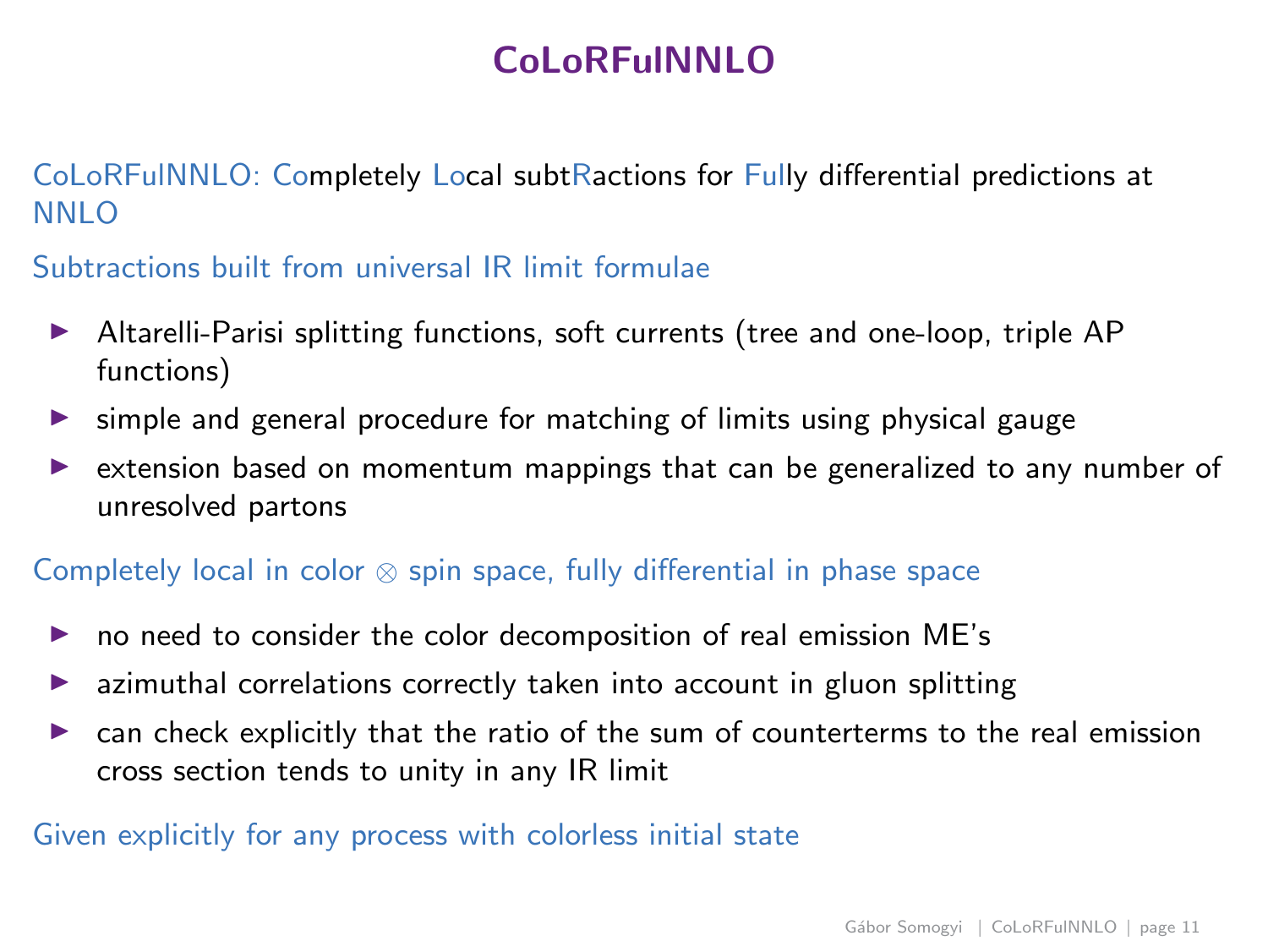## Kinematic singularities cancel in RR

Ratio of the RR matrix element to sum of all subtractions goes to one for all IR limits

$$
\sigma_{m+2}^{\text{NNLO}} = \int_{m+2} \left\{ d\sigma_{m+2}^{\text{RR}} J_{m+2} - d\sigma_{m+2}^{\text{RR},\text{A}_2} J_m - \left[ d\sigma_{m+2}^{\text{RR},\text{A}_1} J_{m+1} - d\sigma_{m+2}^{\text{RR},\text{A}_{12}} J_m \right] \right\}
$$



 $ratio = subtractions / RR$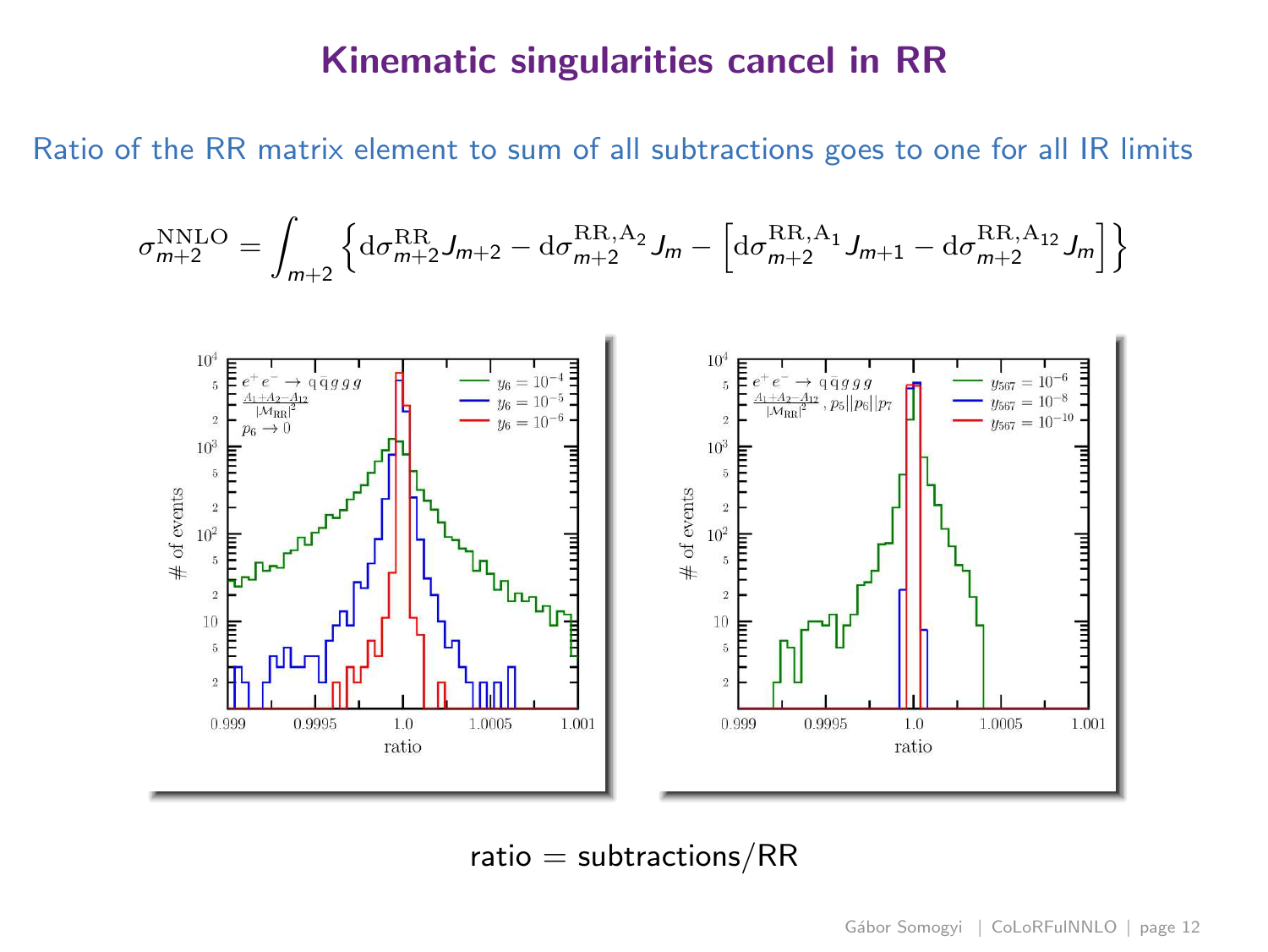### Kinematic singularities cancel in RV

Ratio of the RV matrix element to sum of all subtractions goes to one for all IR limits

σ

NNLO <sup>m</sup>+1 = Z m+1 nhdσ RV <sup>m</sup>+1 + Z 1 dσ RR,A<sup>1</sup> <sup>m</sup>+2 <sup>i</sup> Jm+1 − h dσ RV,A<sup>1</sup> <sup>m</sup>+1 + Z 1 dσ RR,A<sup>1</sup> <sup>m</sup>+2 A1 i Jm o



ratio = subtractions/ $(RV + RR, A_1)$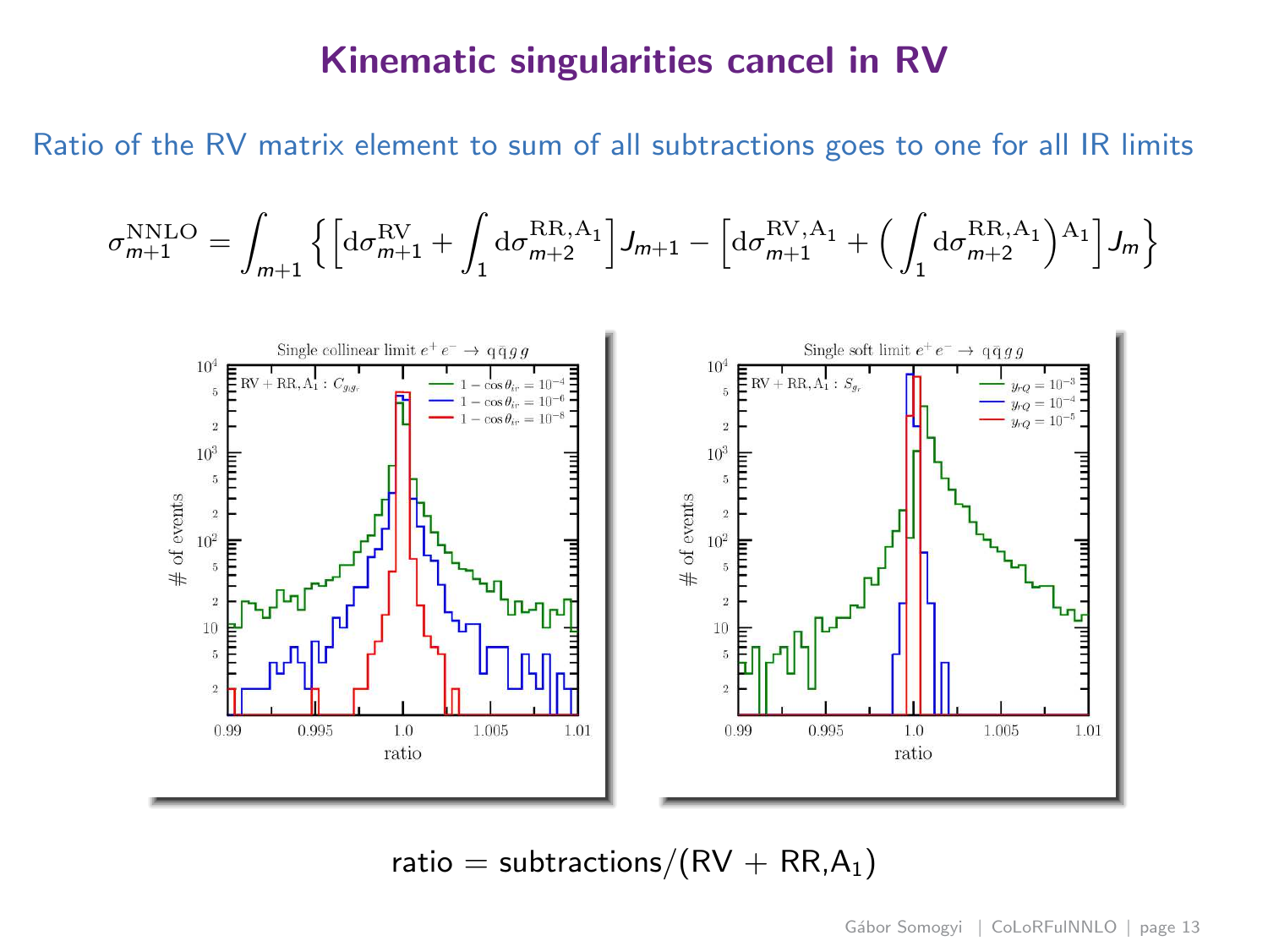<span id="page-20-0"></span>[Integrating the subtractions](#page-20-0)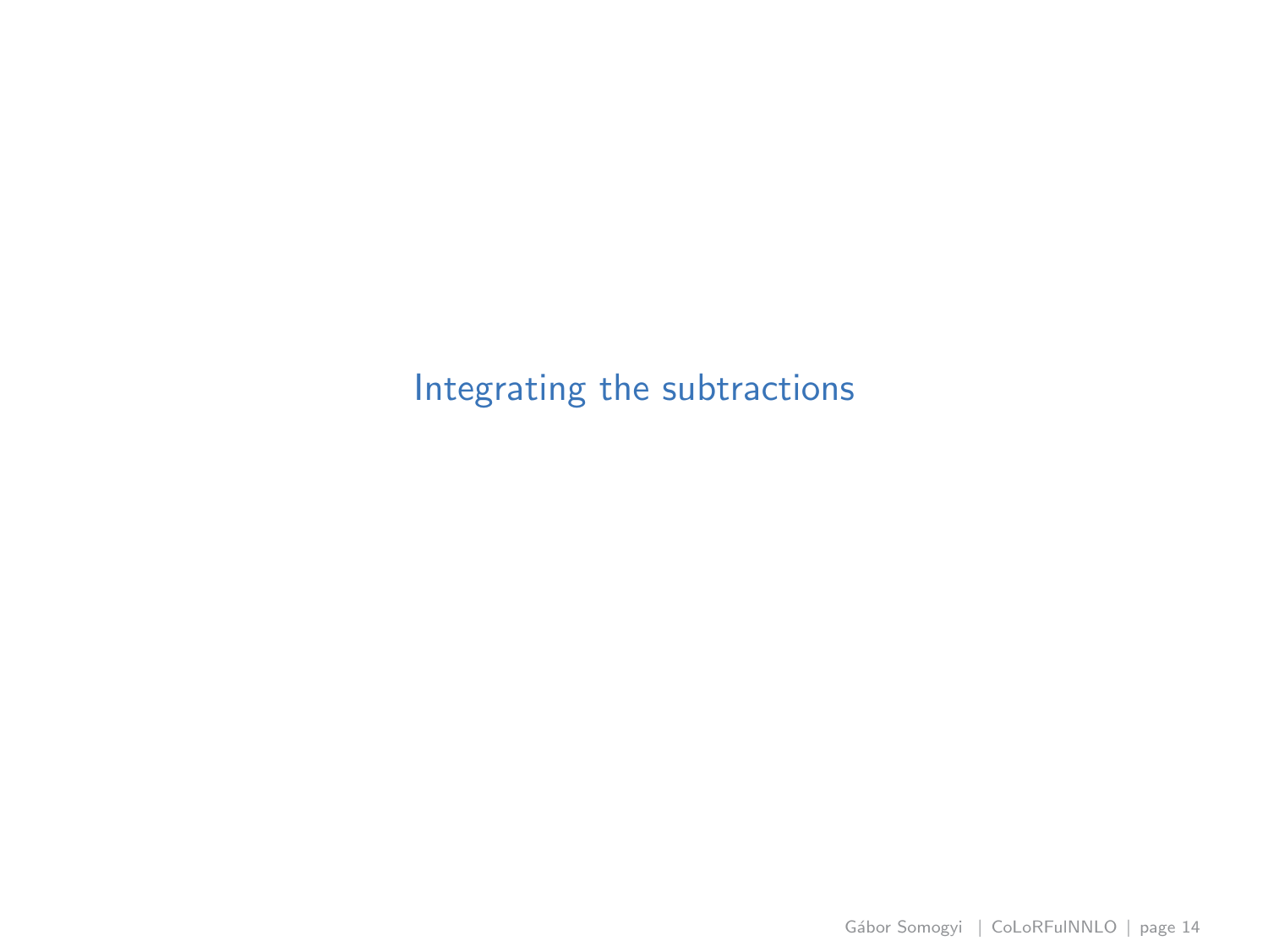## Integrating the subtractions

Momentum mappings used to define the counterterms

$$
\{p\}_{n+p} \stackrel{R}{\longrightarrow} \{\tilde{p}\}_n \Rightarrow \mathrm{d}\phi_{n+p}(\{p\};Q) = \mathrm{d}\phi_n(\{\tilde{p}\}_n^{(R)};Q)[\mathrm{d}p_{p,n}^{(R)}]
$$

- implement exact momentum conservation, recoil distributed democratically (can be generalized to any  $p$ )
- $\triangleright$  different collinear and soft mappings (R labels precise limit)
- exact factorization of phase space

Counterterms are products (in color and spin space) of

- **•** factorized ME's independent of variables in  $[d p_{p,n}^{(R)}]$
- ingular factors (AP functions, soft currents), to be integrated over  $[d \rho_{p,n}]$

$$
\mathcal{X}_{R}(\{p\}_{n+p})=(8\pi\alpha_{\mathrm{s}}\mu^{2\epsilon})^P\,\mathsf{Sing}_{R}(p_{p}^{(R)})\otimes |\mathcal{M}_{n}^{(0)}(\{\tilde{p}\}_{n}^{(R)})|^2
$$

Can compute once and for all the integral over unresolved partons

$$
\int_{\rho} \mathcal{X}_{R}(\{\rho\}_{n+\rho}) = \left(8\pi\alpha_{\rm s}\mu^{2\epsilon}\right)^{\rho} \left\{\int [\mathrm{d}\rho_{p,n}^{(R)}]\, \mathsf{Sing}_{R}(\rho_{\rho}^{(R)})\right\} \otimes |\mathcal{M}_{n}^{(0)}(\{\tilde{\rho}\}_{n}^{(R)})|^{2}
$$

Gábor Somogyi | [CoLoRFulNNLO](#page-0-0) | page 15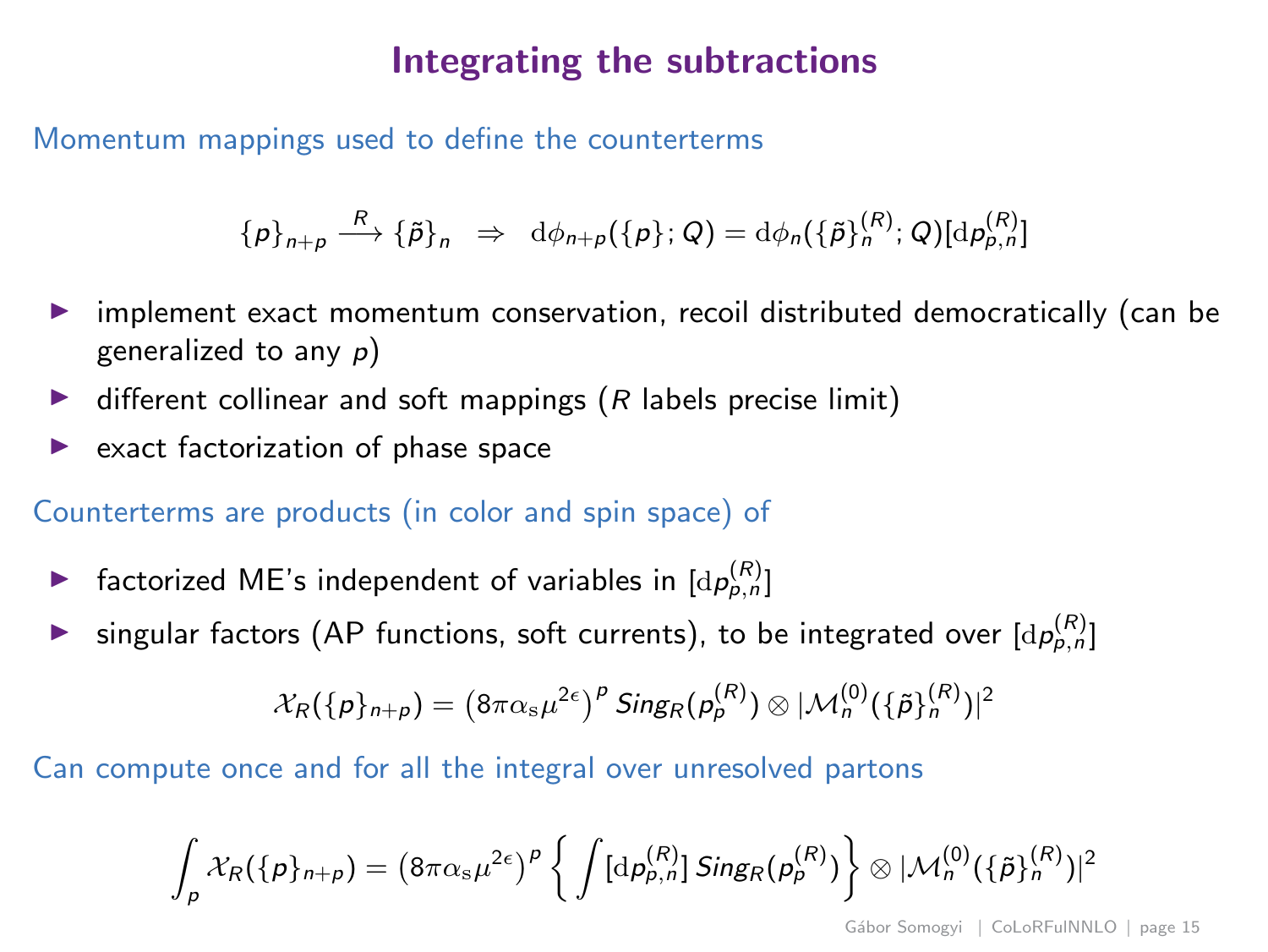## List of basic integrals

| Int                                                          | Int                                       | Int                                                | Int                                       | Int                                  |
|--------------------------------------------------------------|-------------------------------------------|----------------------------------------------------|-------------------------------------------|--------------------------------------|
| status                                                       | status                                    | status                                             | status                                    | status                               |
| $\mathcal{I}_{1\mathcal{C},0}^{(k)}$                         | v                                         | v                                                  | $\mathcal{I}_{12C,1}^{(k,l)}$             | $\mathcal{I}_{2\mathcal{S},1}$       |
| $\mathbf{v}$                                                 | $\mathcal{I}_{1\mathcal{S}\, ,0}$         | $\mathcal{I}_{1CS\,,0}$                            | $\mathbf{v}$                              | v                                    |
| $\mathcal{I}_{1\mathcal{C},1}^{(k)}$                         | $\mathcal{I}_{1S,1}$                      | $\mathcal{I}_{1CS,1}$                              | $\mathcal{I}_{12C,2}^{(k,l)}$             | v                                    |
| v                                                            | v                                         | v                                                  | v                                         | $\mathcal{I}_{2S,2}$                 |
| $\mathcal{I}_{1C,2}^{(k)}$                                   | $\mathcal{I}_{1S,2}$                      | $\mathcal{I}_{1CS,2}^{(k)}$                        | $\mathcal{I}_{12C,3}^{(k)}$               | $\mathcal{I}_{2S,3}$                 |
| v                                                            | v                                         | ν                                                  | v                                         | v                                    |
|                                                              | $\mathcal{I}_{1\mathcal{S},3}^{(k)}$<br>v | $\mathcal{I}_{1CS\,,3}$<br>v                       |                                           | $\mathcal{I}_{2\mathcal{S},4}$<br>v  |
| $\mathcal{I}_{1\mathcal{C},3}^{(k)}$                         | $\mathcal{I}_{1\mathcal{S}\, ,4}$         | $\mathcal{I}_{1CS\,,4}$                            | $\mathcal{I}_{12C,4}^{(k,l)}$             | $\mathcal{I}_{2S,5}$                 |
| v                                                            | v                                         | v                                                  | v                                         | v                                    |
| $\mathcal{I}_{1\mathcal{C},4}^{(k)}$                         | $\mathcal{I}_{1\mathcal{S}\, ,5}$         |                                                    | $\mathcal{I}_{12C,5}^{(k)}$               | $\mathcal{I}_{2\mathcal{S}\, ,6}$    |
| v                                                            | v                                         |                                                    | v                                         | v                                    |
| $\mathcal{I}_{1C,5}^{(k,l)}$<br>$\mathcal{I}_{1C,6}^{(k,l)}$ | $\mathcal{I}_{1\mathcal{S}\, ,6}$         |                                                    | $\mathcal{I}_{12C,6}^{(k)}$               | $\mathcal{I}_{2S,7}$                 |
| v                                                            | v                                         |                                                    | v                                         | v                                    |
| v                                                            | $\mathcal{I}_{1\mathcal{S},7}$<br>v       |                                                    | $\mathcal{I}_{12C,7}^{(k)}$<br>v          | v<br>$\mathcal{I}_{2\mathcal{S},8}$  |
| $\mathcal{I}_{1C,7}^{(k)}$<br>v                              |                                           |                                                    | $\mathcal{I}_{12C, 8}^{(k)}$<br>v         | $\mathcal{I}_{2\mathcal{S},9}$<br>v  |
|                                                              |                                           |                                                    |                                           | $\mathcal{I}_{2\mathcal{S},10}$<br>v |
| $\mathcal{I}_{1\mathcal{C},8}$<br>v                          |                                           |                                                    | $\mathcal{I}_{12C \, , \, 9}^{(k)}$<br>v  | $\mathcal{I}_{2S,11}$<br>v           |
|                                                              |                                           |                                                    | $\mathcal{I}_{12C \, , \, 10}^{(k)}$<br>v | $\mathcal{I}_{2\mathcal{S},12}$<br>v |
|                                                              |                                           |                                                    |                                           | $\mathcal{I}_{2S,13}$<br>v           |
| Int                                                          | Int                                       | Int                                                | Int                                       | $\mathcal{I}_{2S,14}$                |
| status                                                       | status                                    | status                                             | status                                    | v                                    |
| $\mathcal{I}_{12S,1}^{(k)}$                                  | $\mathcal{I}_{12(3,1)}^{(k)}$             | $\mathcal{I}_{2\mathcal{C},1}^{(j,k,l,m)}$         | $\mathcal{I}_{2\text{CS } ,1}^{(k)}$      | v                                    |
| v                                                            | $\mathbf{v}$                              | v                                                  | $\mathbf{v}$                              | $\mathcal{I}_{2S,15}$                |
|                                                              |                                           |                                                    |                                           | $\mathcal{I}_{2S,16}$<br>v           |
| $\mathcal{I}_{12\mathcal{S},2}^{(k)}$                        | v                                         | $\mathcal{I}_{2\mathcal{C},2}^{(j,k,l,m)}$         | $\mathcal{I}^{(k)}_{2\times,2}$           | $\mathcal{I}_{2S,17}$                |
| v                                                            | $\mathcal{I}_{12\times,2}$                | v                                                  | v                                         | v                                    |
| $\mathcal{I}_{12\mathcal{S},3}^{(k)}$                        | v                                         | $\mathcal{I}_{2C,3}^{(j,k,l,m)}$                   | $\mathcal{I}_{2\times 2}^{(2)}$           | $\mathcal{I}_{2S,18}$                |
| v                                                            | $\mathcal{I}_{12\times,3}$                | v                                                  | v                                         | v                                    |
| $\mathcal{I}_{12\mathcal{S},4}^{(k)}$                        |                                           | $\mathcal{I}_{2\mathcal{C},4}^{(j,k,l,m)}$         | $\mathcal{I}_{2\times,3}^{(k)}$           | $\mathcal{I}_{2S,19}$                |
| v                                                            |                                           | v                                                  | v                                         | v                                    |
| $\mathcal{I}_{12\mathcal{S},5}^{(k)}$                        |                                           | $\mathcal{I}_{2\mathcal{C}, 5}^{(-1, -1, -1, -1)}$ | $\mathcal{I}_{2\times,4}^{(k)}$           | $\mathcal{I}_{2\mathcal{S},20}$      |
| v                                                            |                                           | v                                                  | v                                         | v                                    |
| v                                                            |                                           |                                                    |                                           | $\mathcal{I}_{2\mathcal{S},21}$<br>v |
| $\mathcal{I}_{12\mathcal{S},6}$                              |                                           | $\mathcal{I}_{2\mathcal{C},6}^{(k,l)}$             | $\mathcal{I}^{(k)}_{\text{2CS 5}}$        | $\mathcal{I}_{2\mathcal{S},22}$      |
| v                                                            |                                           | v                                                  | v                                         | v                                    |
| $\mathcal{I}_{12S,7}$<br>v                                   |                                           |                                                    |                                           | $\mathcal{I}_{2\mathcal{S},23}$<br>v |
| $\mathcal{I}_{12S,8}$<br>v<br>$\mathcal{I}_{12S}$ o          |                                           |                                                    |                                           |                                      |

 $_{\mathsf{v}}$  poles and logs of the finite parts known fully analytically, regular pieces of finite parts known numerically

 $\mathcal{I}_{12S,10}$   $\blacktriangleright$  $\mathcal{I}_{12S,11}$   $\checkmark$  $\mathcal{I}_{12S,12}$   $\blacktriangleright$  $\mathcal{I}_{12S,13}$   $\blacktriangleright$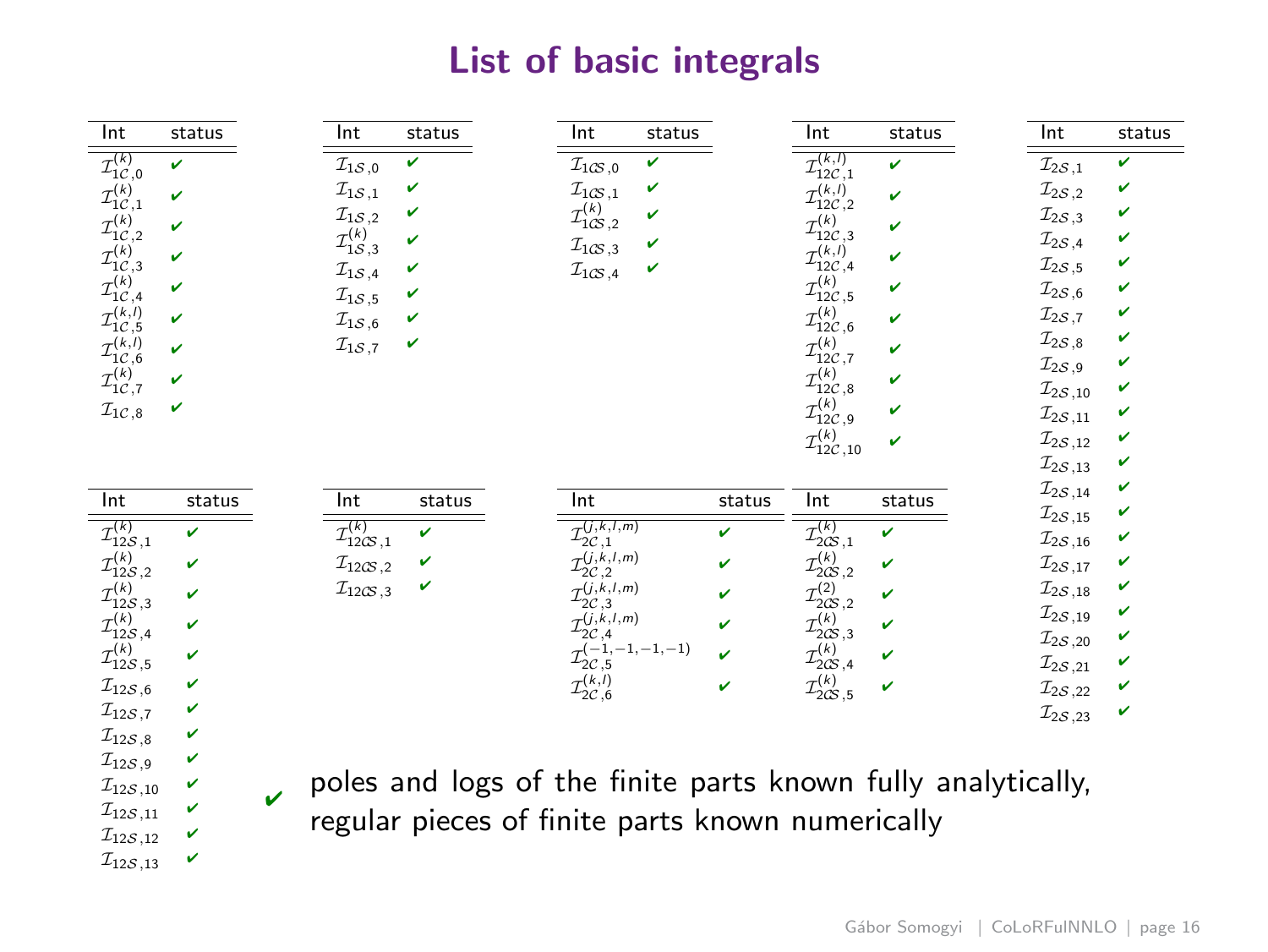## Solving the integrals

### Strategy for computing the master integrals

- 1. write phase space in terms of angles and energies
- 2. angular integrals in terms of Mellin-Barnes representations
- 3. resolve the  $\epsilon$  poles by analytic continuation
- 4. MB integrals to Euler-type integrals, pole coefficients are finite parametric integrals
- 1. choose explicit parametrization of phase space
- 2. write the parametric integral representation in chosen variables
- 3. resolve the  $\epsilon$  poles by sector decomposition
- 4. pole coefficients are finite parametric integrals
- 5. evaluate the parametric integrals in terms of multiple polylogs
- 6. simplify result (optional)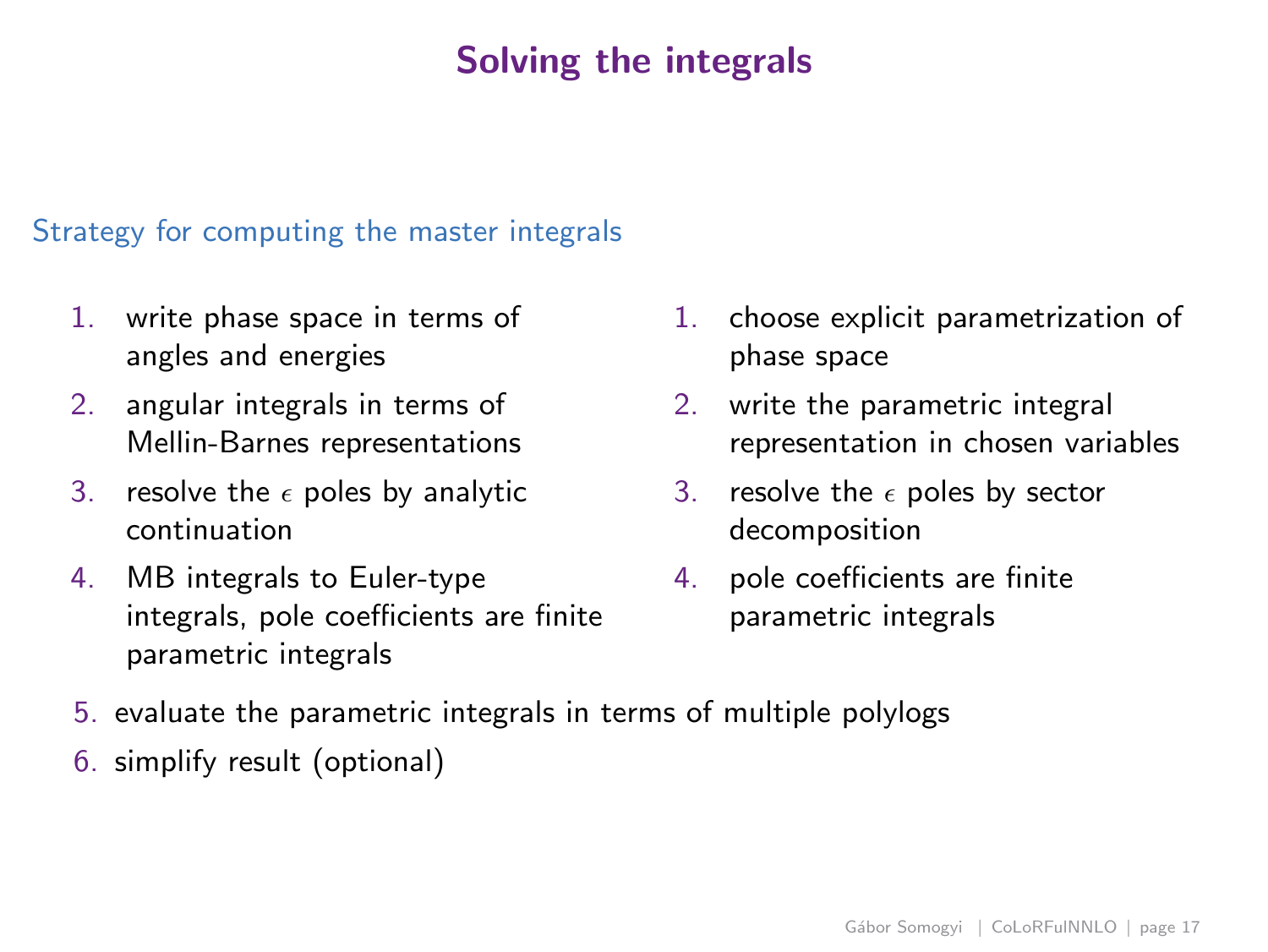## <span id="page-24-0"></span>[Cancellation of poles](#page-24-0)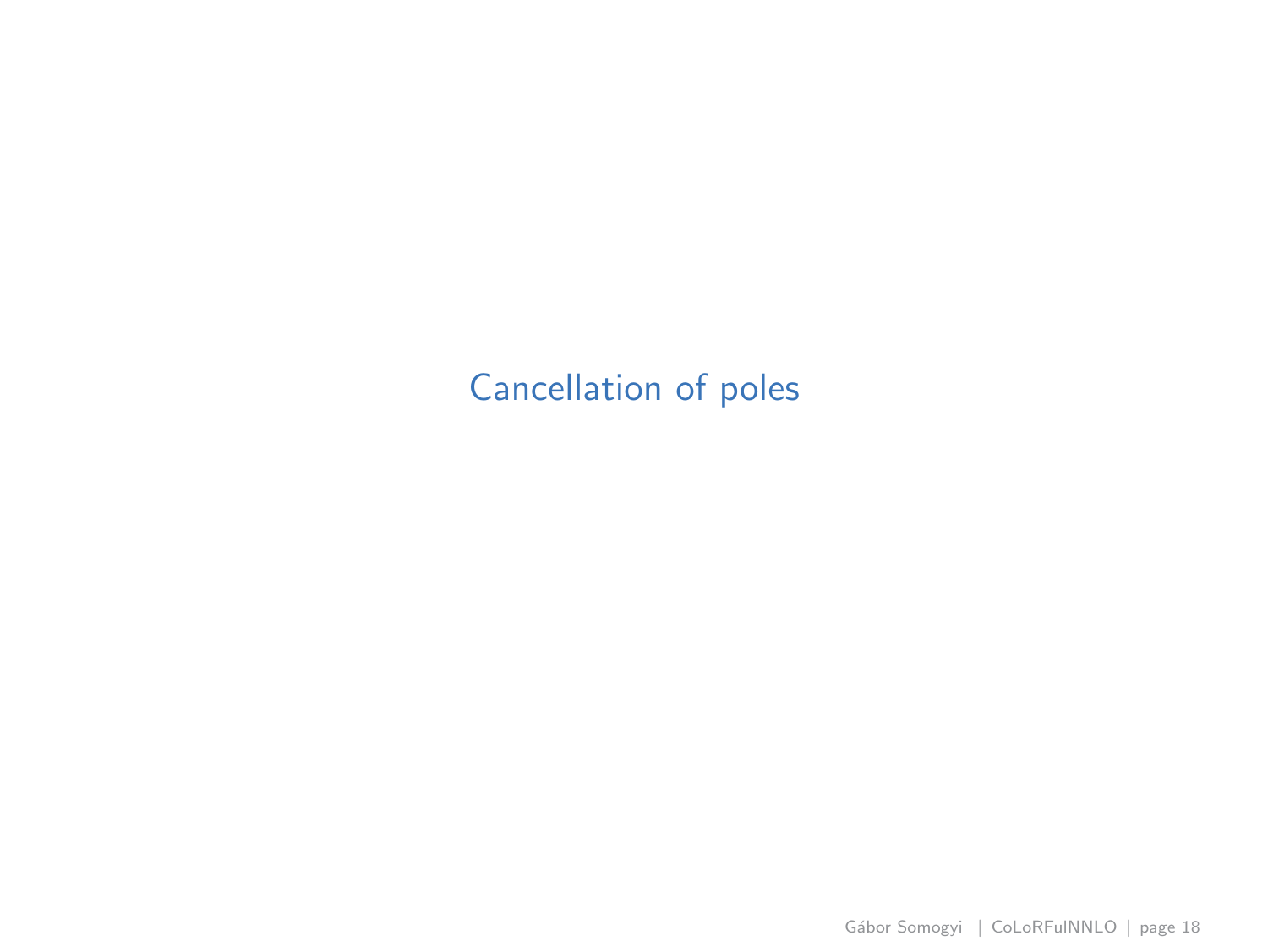### Integrated approximate cross sections

### Recall the NNLO correction is a sum of three terms

$$
\sigma^{\rm NNLO} = \sigma^{\rm RR}_{m+2} + \sigma^{\rm RV}_{m+1} + \sigma^{\rm VV}_m = \sigma^{\rm NNLO}_{m+2} + \sigma^{\rm NNLO}_{m+1} + \sigma^{\rm NNLO}_m
$$

each integrable in four dimensions

$$
\begin{split} \sigma^{\rm NNLO}_{m+2} &= \int_{m+2} \left\{ \mathrm{d}\sigma^{\rm RR}_{m+2} J_{m+2} - \mathrm{d}\sigma^{\rm RR,A_2}_{m+2} J_m - \left[ \mathrm{d}\sigma^{\rm RR,A_1}_{m+2} J_{m+1} - \mathrm{d}\sigma^{\rm RR,A_{12}}_{m+2} J_m \right] \right\} \\ \sigma^{\rm NNLO}_{m+1} &= \int_{m+1} \left\{ \left[ \mathrm{d}\sigma^{\rm RV}_{m+1} + \int_1 \mathrm{d}\sigma^{\rm RR,A_1}_{m+2} \right] J_{m+1} - \left[ \mathrm{d}\sigma^{\rm RV,A_1}_{m+1} + \left( \int_1 \mathrm{d}\sigma^{\rm RR,A_1}_{m+2} \right)^{\rm A_1} \right] J_m \right\} \\ \sigma^{\rm NNLO}_{m} &= \int_{m} \left\{ \mathrm{d}\sigma^{\rm VV}_{m} + \int_2 \left[ \mathrm{d}\sigma^{\rm RR,A_2}_{m+2} - \mathrm{d}\sigma^{\rm RR,A_{12}}_{m+2} \right] + \int_1 \left[ \mathrm{d}\sigma^{\rm RV,A_1}_{m+1} + \left( \int_1 \mathrm{d}\sigma^{\rm RR,A_1}_{m+2} \right)^{\rm A_1} \right] \right\} J_m \end{split}
$$

Integrated approximate cross sections

- ▶ After summing over unobserved flavors, all integrated approximate cross sections can be written as products (in color space) of various insertion operators with lower point cross sections.
- $\triangleright$  Can be computed once and for all (though admittedly lots of tedious work).
- Poles and logs of finite part are computed analytically, regular pieces of finite part numerically.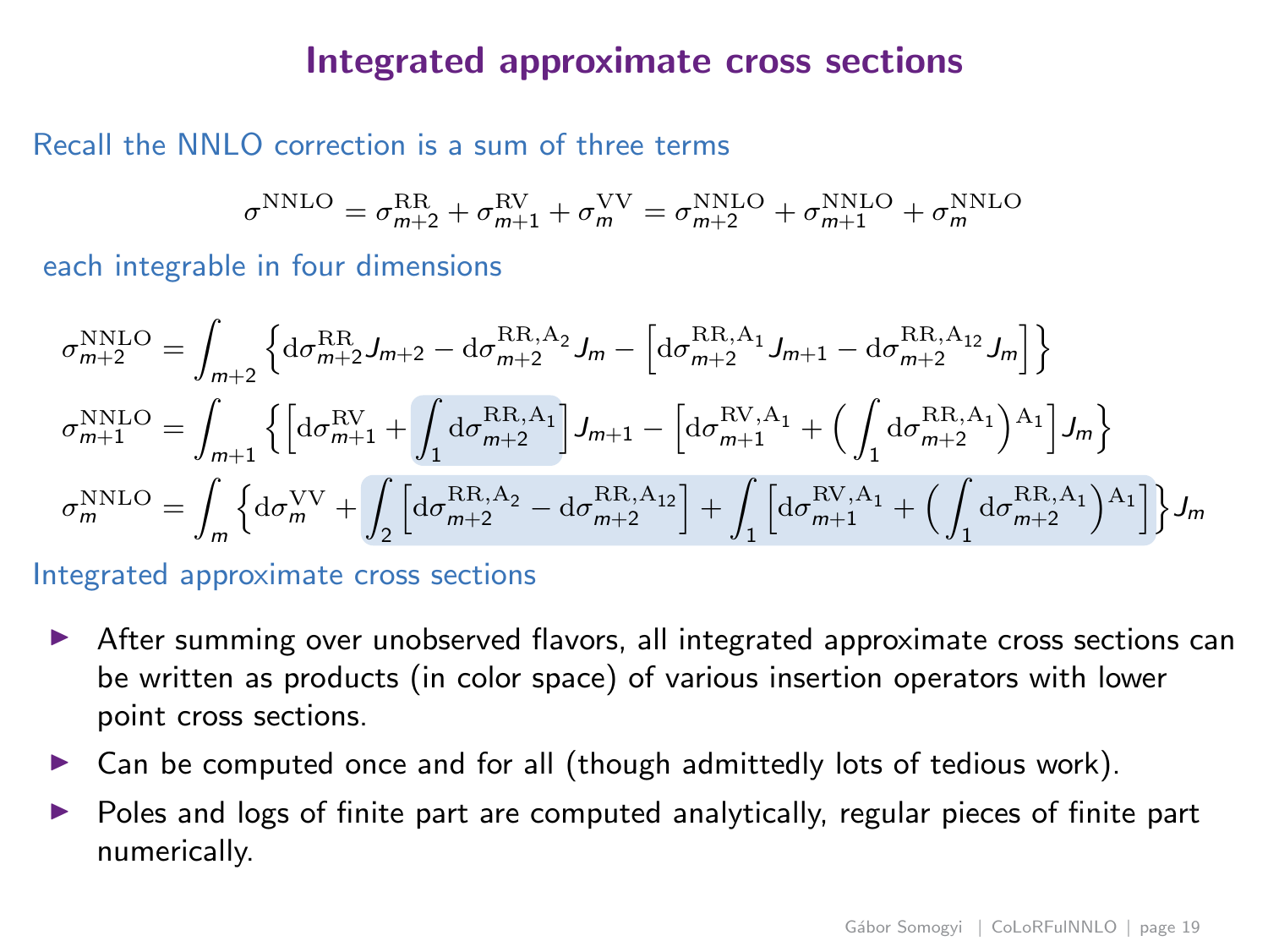### Poles cancel: VV contribution finite

After adding all integrated approximate cross sections the double virtual contribution must be finite in  $\epsilon$ .

$$
\sigma_m^{\rm NNLO} = \int_m \Big\{ {\rm d}\sigma_m^{\rm VV} + \int_2 \Big[ {\rm d}\sigma_{m+2}^{\rm RR,A_2} - {\rm d}\sigma_{m+2}^{\rm RR,A_{12}} \Big] + \int_1 \Big[ {\rm d}\sigma_{m+1}^{\rm RV,A_1} + \Big( \int_1 {\rm d}\sigma_{m+2}^{\rm RR,A_1} \Big)^{\rm A_1} \Big] \Big\} J_m
$$

- A Have checked the cancellation of the  $\frac{1}{\epsilon^4}$  and  $\frac{1}{\epsilon^3}$  poles analytically for any number of jets (i.e., with  $m$  symbolic).
- ► Have checked  $m = 2$  ( $e^+e^- \rightarrow q\bar{q}$ ,  $H \rightarrow b\bar{b}$ ) explicitly and we find that all poles cancel.
- ► Have checked  $m = 3$  ( $e^+e^- \rightarrow q\bar{q}g$ ) explicitly and we find that all poles cancel.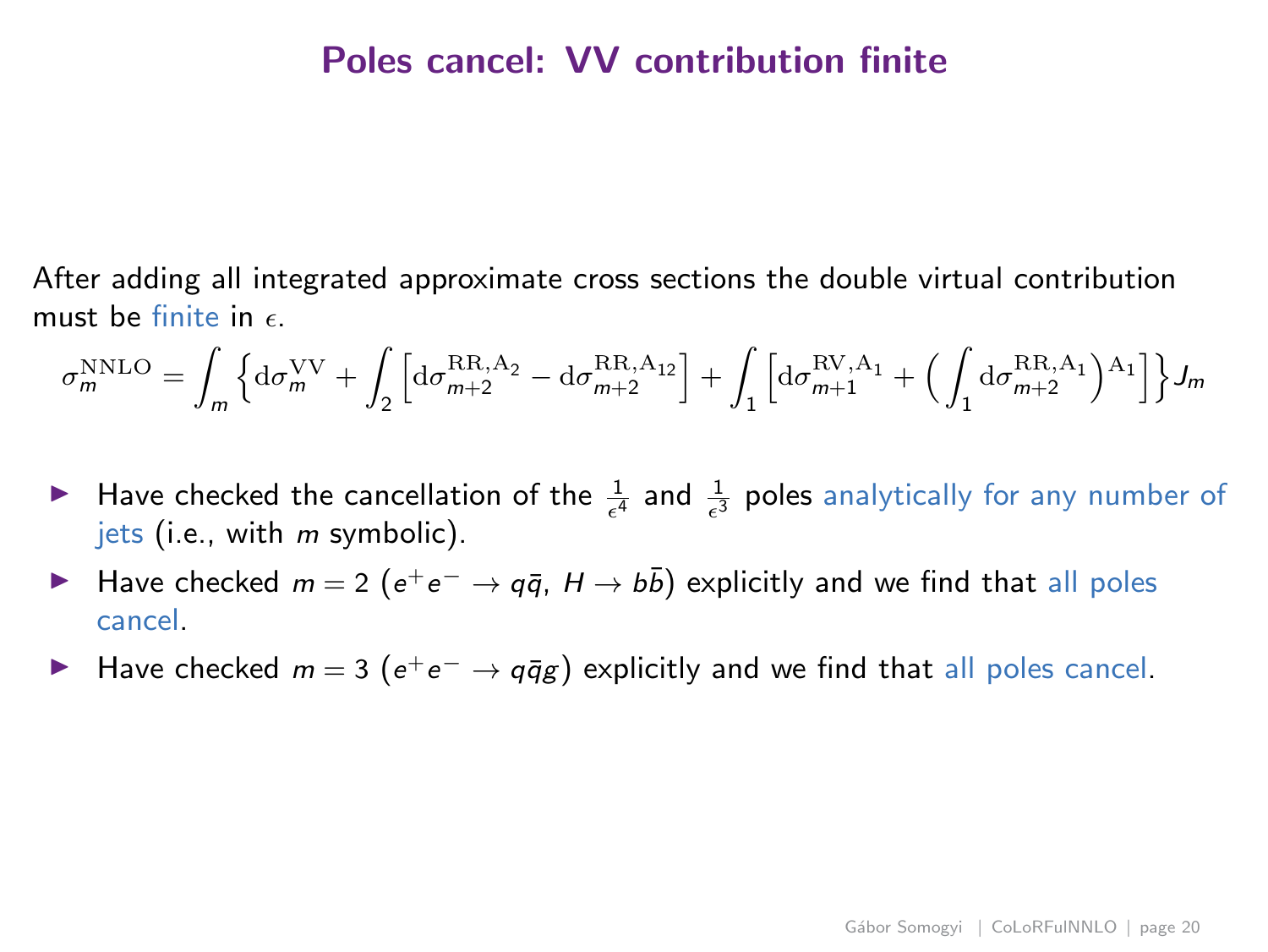## Example:  $H \rightarrow b\bar{b}$

The double virtual contribution has the following pole structure  $(\mu^2 = m_H^2)$ 

$$
d\sigma_{H\to b\bar{b}}^{\rm VV} = \left(\frac{\alpha_{\rm s}(\mu^2)}{2\pi}\right)^2 d\sigma_{H\to b\bar{b}}^{\rm B} \left\{ \frac{2\mathcal{C}_{\rm F}^2}{\epsilon^4} + \left(\frac{11\mathcal{C}_{\rm A}\mathcal{C}_{\rm F}}{4} + 6\mathcal{C}_{\rm F}^2 - \frac{\mathcal{C}_{\rm F}n_{\rm f}}{2}\right) \frac{1}{\epsilon^3} \right. \\
\left. + \left[ \left(\frac{8}{9} + \frac{\pi^2}{12}\right) \mathcal{C}_{\rm A} \mathcal{C}_{\rm F} + \left(\frac{17}{2} - 2\pi^2\right) \mathcal{C}_{\rm F}^2 - \frac{2\mathcal{C}_{\rm F}n_{\rm f}}{9} \right] \frac{1}{\epsilon^2} \right. \\
\left. + \left[ \left(-\frac{961}{216} + \frac{13\zeta_3}{2}\right) \mathcal{C}_{\rm A} \mathcal{C}_{\rm F} + \left(\frac{109}{8} - 2\pi^2 - 14\zeta_3\right) \mathcal{C}_{\rm F}^2 + \frac{65\mathcal{C}_{\rm F}n_{\rm f}}{108} \right] \frac{1}{\epsilon} \right\}
$$

(Anastasiou, Herzog, Lazopoulos, JHEP 1203 (2012) 035)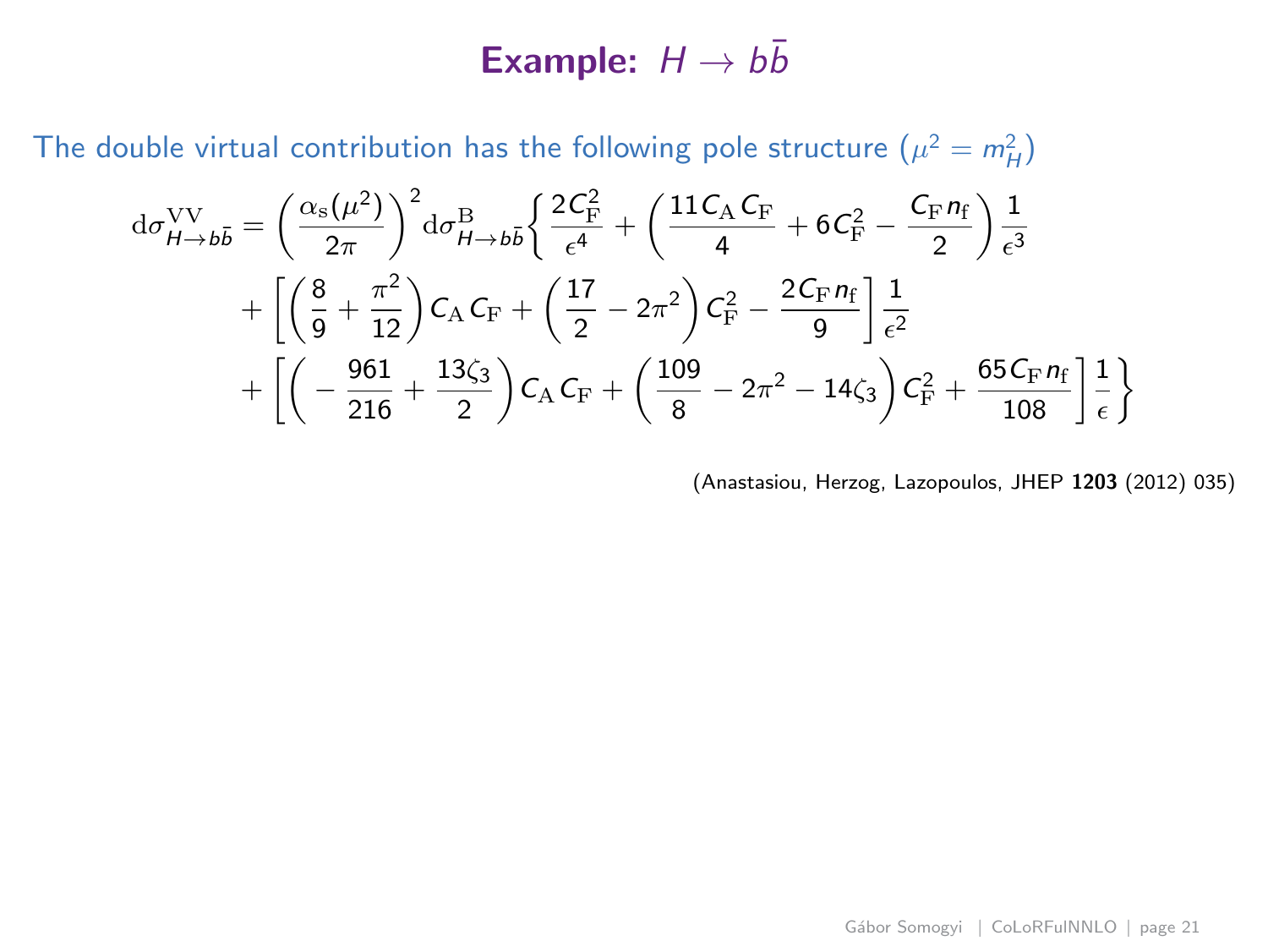## Example:  $H \rightarrow b\bar{b}$

The double virtual contribution has the following pole structure  $(\mu^2 = m_H^2)$ 

$$
d\sigma_{H\to b\bar{b}}^{\rm VV} = \left(\frac{\alpha_{\rm s}(\mu^2)}{2\pi}\right)^2 d\sigma_{H\to b\bar{b}}^{\rm B} \left\{ \frac{2C_{\rm F}^2}{\epsilon^4} + \left(\frac{11C_{\rm A}C_{\rm F}}{4} + 6C_{\rm F}^2 - \frac{C_{\rm F}n_{\rm f}}{2}\right) \frac{1}{\epsilon^3} \right. \\
\left. + \left[\left(\frac{8}{9} + \frac{\pi^2}{12}\right)C_{\rm A}C_{\rm F} + \left(\frac{17}{2} - 2\pi^2\right)C_{\rm F}^2 - \frac{2C_{\rm F}n_{\rm f}}{9}\right] \frac{1}{\epsilon^2} \right. \\
\left. + \left[\left(-\frac{961}{216} + \frac{13\zeta_3}{2}\right)C_{\rm A}C_{\rm F} + \left(\frac{109}{8} - 2\pi^2 - 14\zeta_3\right)C_{\rm F}^2 + \frac{65C_{\rm F}n_{\rm f}}{108}\right] \frac{1}{\epsilon}\right\}
$$

(Anastasiou, Herzog, Lazopoulos, JHEP 1203 (2012) 035)

The sum of the integrated approximate cross sections gives  $(\mu^2 = m_H^2)$ 

$$
\begin{split} \sum \int \mathrm{d}\sigma^{\mathrm{A}} & = \left(\frac{\alpha_{\mathrm{s}}(\mu^2)}{2\pi}\right)^2 \mathrm{d}\sigma^{\mathrm{B}}_{H\to b\bar{b}} \bigg\{ \frac{-2\mathcal{C}_{\mathrm{F}}^2}{\epsilon^4} + \left(-\frac{11\mathcal{C}_{\mathrm{A}}\mathcal{C}_{\mathrm{F}}}{4} - 6\mathcal{C}_{\mathrm{F}}^2 + \frac{\mathcal{C}_{\mathrm{F}}n_{\mathrm{f}}}{2}\right) \frac{1}{\epsilon^3} \\ & + \left[\left(-\frac{8}{9} - \frac{\pi^2}{12}\right)\mathcal{C}_{\mathrm{A}}\mathcal{C}_{\mathrm{F}} + \left(-\frac{17}{2} + 2\pi^2\right)\mathcal{C}_{\mathrm{F}}^2 + \frac{2\mathcal{C}_{\mathrm{F}}n_{\mathrm{f}}}{9}\right] \frac{1}{\epsilon^2} \\ & + \left[\left(\frac{961}{216} - \frac{13\zeta_3}{2}\right)\mathcal{C}_{\mathrm{A}}\mathcal{C}_{\mathrm{F}} + \left(-\frac{109}{8} + 2\pi^2 + 14\zeta_3\right)\mathcal{C}_{\mathrm{F}}^2 - \frac{65\mathcal{C}_{\mathrm{F}}n_{\mathrm{f}}}{108}\right] \frac{1}{\epsilon}\right\} \end{split}
$$

(Del Duca, Duhr, GS, Tramontano, Trócsányi, JHEP 1504 (2015) 036)

Gábor Somogyi | [CoLoRFulNNLO](#page-0-0) | page 21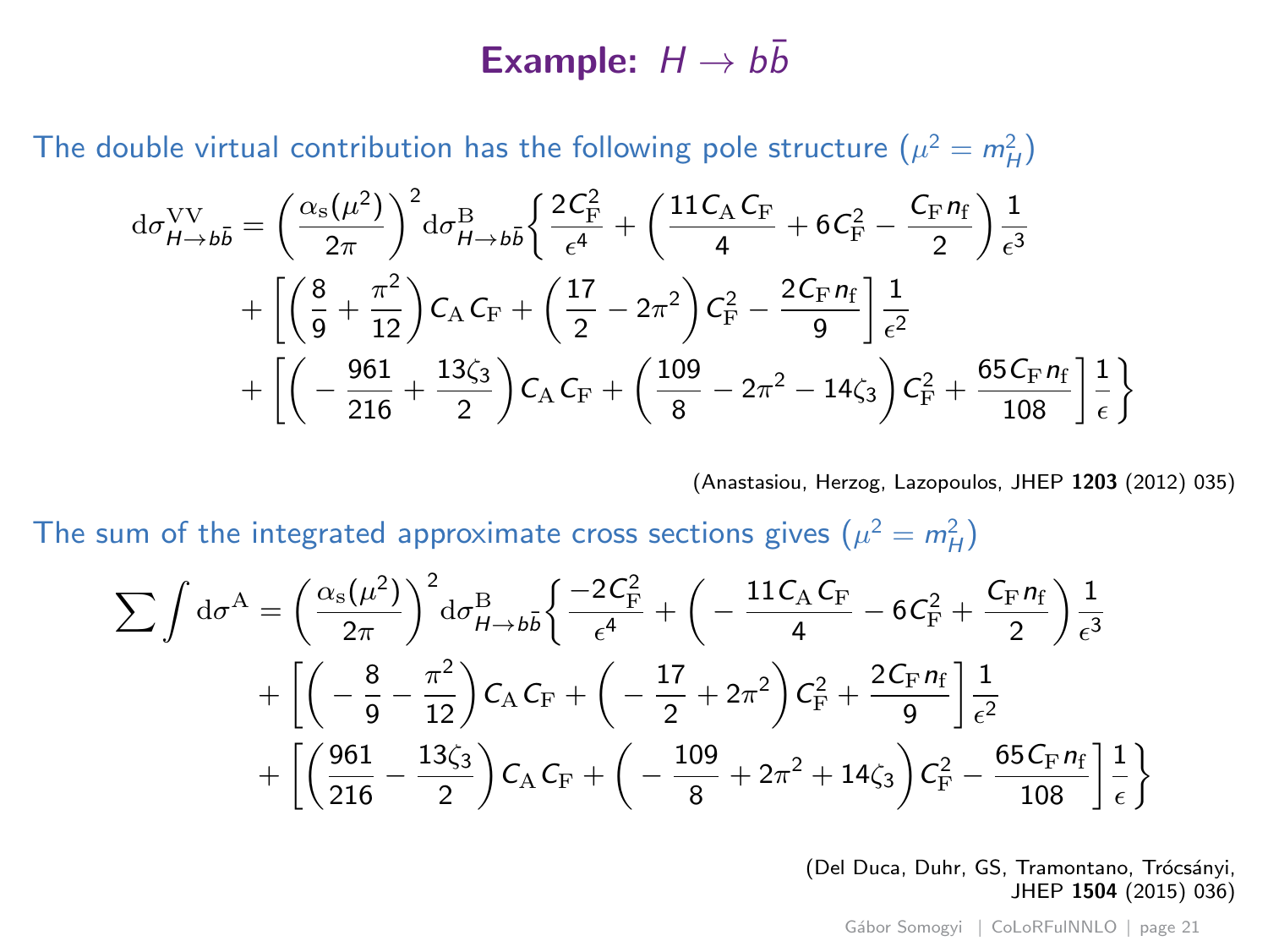## Example:  $e^+e^- \rightarrow 3$  jets

The double virtual contribution has the following pole structure  $(\mu^2=s)$  $\mathrm{d}\sigma_3^\mathrm{VV}=\mathcal P$ oles $\left(A_3^{(2\times0)}+A_3^{(1\times1)}\right)+\mathcal F$ inite $\left(A_3^{(2\times0)}+A_3^{(1\times1)}\right)$ 

where

$$
\mathcal{P}oles\left(A_3^{(2\times0)}+A_3^{(1\times1)}\right)=2\bigg[-\left(I_{q\bar{q}_g}^{(1)}(\epsilon)\right)^2-\frac{\beta_0}{\epsilon}I_{q\bar{q}_g}^{(1)}(\epsilon)\n+e^{-\epsilon\gamma}\frac{\Gamma(1-2\epsilon)}{\Gamma(1-\epsilon)}\left(\frac{\beta_0}{\epsilon}+K\right)I_{q\bar{q}_g}^{(1)}(2\epsilon)+H_{q\bar{q}_g}^{(2)}\bigg]A_3^0(1_q,3_g,2_{\bar{q}})\n+2I_{q\bar{q}_g}^{(1)}(\epsilon)A_3^{1\times0}(1_q,3_g,2_{\bar{q}})
$$

with

$$
H_{q\bar{q}g}^{(2)} = \frac{e^{\epsilon\gamma}}{4\epsilon\Gamma(1-\epsilon)} \bigg[ \left( 4\zeta_3 + \frac{589}{432} - \frac{11\pi^2}{72} \right) N_c + \left( -\frac{1}{2}\zeta_3 - \frac{41}{54} - \frac{\pi^2}{48} \right) + \left( -3\zeta_3 - \frac{3}{16} + \frac{\pi^2}{4} \right) \frac{1}{N_c} + \left( -\frac{19}{18} + \frac{\pi^2}{36} \right) N_c n_f + \left( -\frac{1}{54} - \frac{\pi^2}{24} \right) \frac{n_f}{N_c} + \frac{5}{27} n_f^2 \bigg]
$$

(Gehrmann-De Ridder, Gehrmann, Glover, Heinrich, JHEP 0711 (2007) 058)

Gábor Somogyi | [CoLoRFulNNLO](#page-0-0) | page 22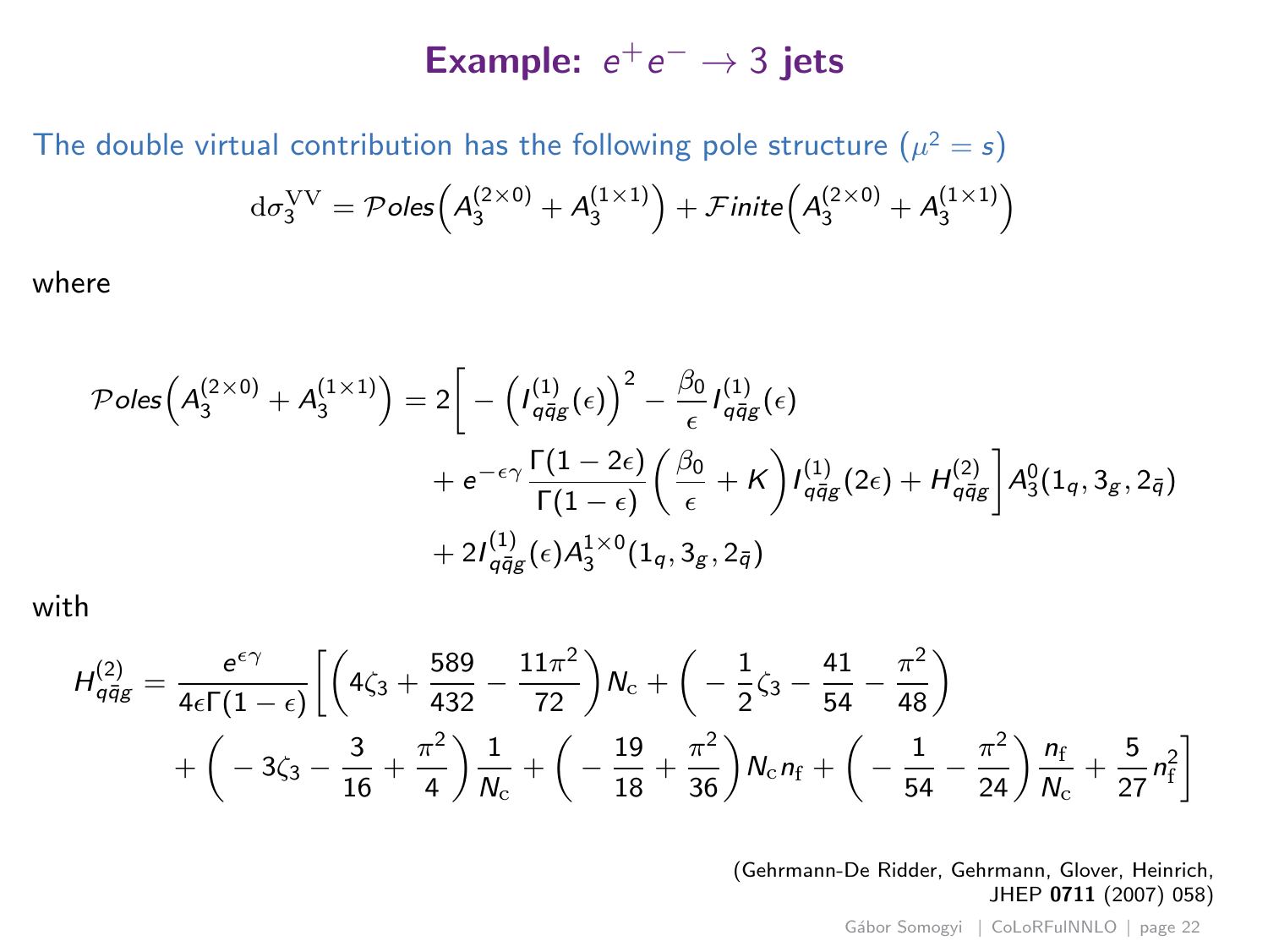## Example:  $e^+e^- \rightarrow 3$  jets

The double virtual contribution has the following pole structure  $(\mu^2=s)$  $\mathrm{d}\sigma_3^\mathrm{VV}=\mathcal P$ oles $\left(A_3^{(2\times0)}+A_3^{(1\times1)}\right)+\mathcal F$ inite $\left(A_3^{(2\times0)}+A_3^{(1\times1)}\right)$ 

Adding the sum of the integrated approximate cross sections gives

$$
\mathcal{P}oles\left(A_3^{(2\times0)}+A_3^{(1\times1)}\right)+\mathcal{P}oles\sum \int \mathrm{d}\sigma^{\mathrm{A}}=117k \text{ terms}
$$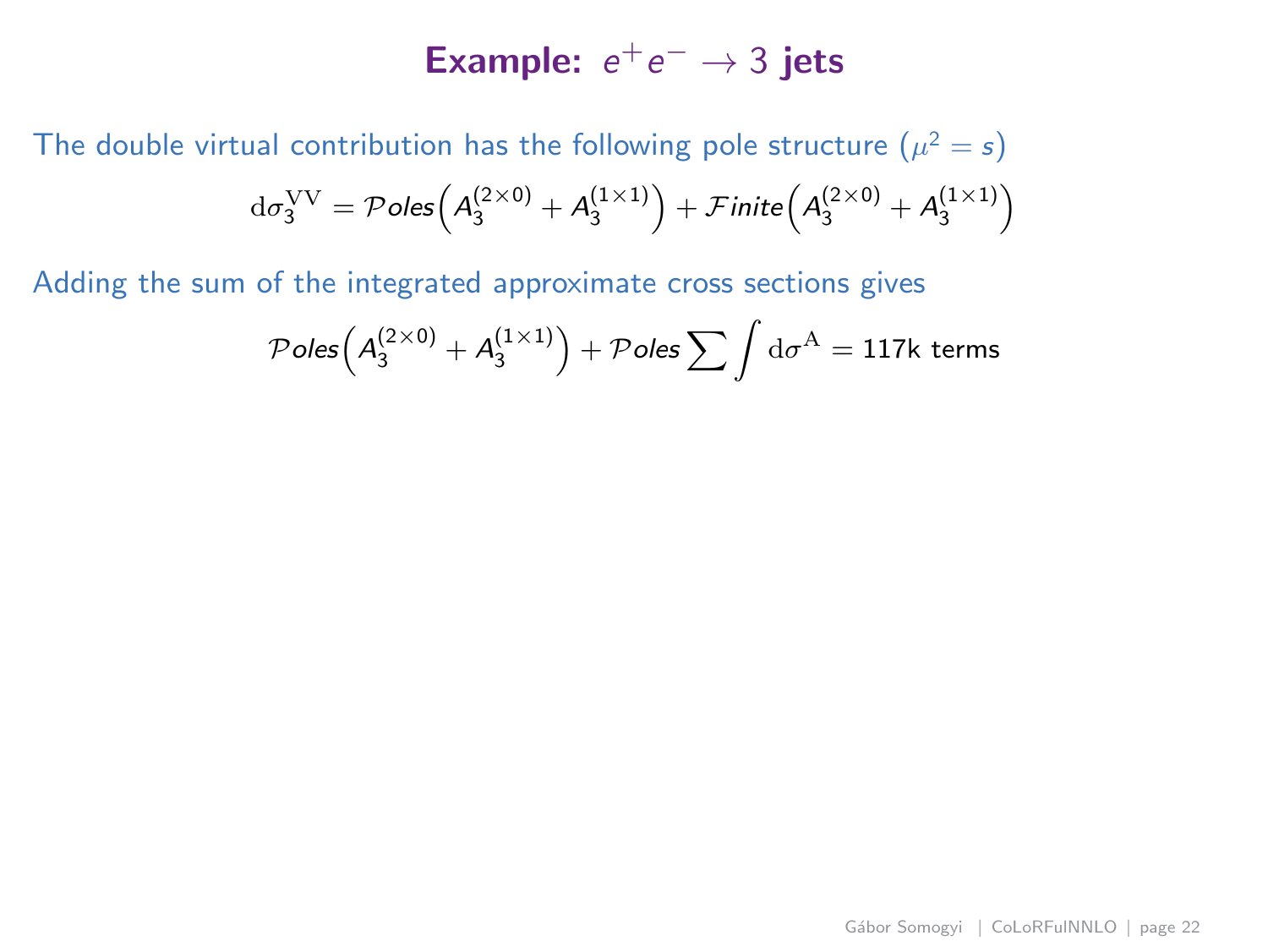## Example:  $e^+e^- \rightarrow 3$  jets

The double virtual contribution has the following pole structure  $(\mu^2=s)$  $\mathrm{d}\sigma_3^\mathrm{VV}=\mathcal P$ oles $\left(A_3^{(2\times0)}+A_3^{(1\times1)}\right)+\mathcal F$ inite $\left(A_3^{(2\times0)}+A_3^{(1\times1)}\right)$ 

Adding the sum of the integrated approximate cross sections gives

$$
\mathcal{P}oles\Big(A_3^{(2\times0)}+A_3^{(1\times1)}\Big)+\mathcal{P}oles\sum\int\mathrm{d}\sigma^{\mathrm{A}}=117\mathrm{k~terms}
$$

zero numerically in any phase space point

$$
\ln[35] = \frac{N \left[ \text{PolesVV3} \middle/ . \{ \gamma 13 \rightarrow 2 \middle/ 10 \middle, \gamma 23 \rightarrow 3 \middle/ 10 \right], 40 \right]}{0. \times 10^{-387} + \frac{0. \times 10^{-388}}{\text{N}c^2} + 0. \times 10^{-388} \text{ Nc}^2 + \frac{0. \times 10^{-438} \text{ nf}}{\text{N}c} + 0. \times 10^{-439} \text{ Nc nf}} + \frac{e^2}{\text{N}c^2} + \frac{1}{\text{N}c^2} \left( 0. \times 10^{-384} + 0. \times 10^{-438} \text{ i} \right) + \frac{0. \times 10^{-385}}{\text{N}c^2} + \frac{0. \times 10^{-437} \text{ nf}}{\text{N}c} + 0. \times 10^{-437} \text{ Nc nf} \right) + O[e]^0
$$

zero analytically after simplification using symbol technology (C. Duhr)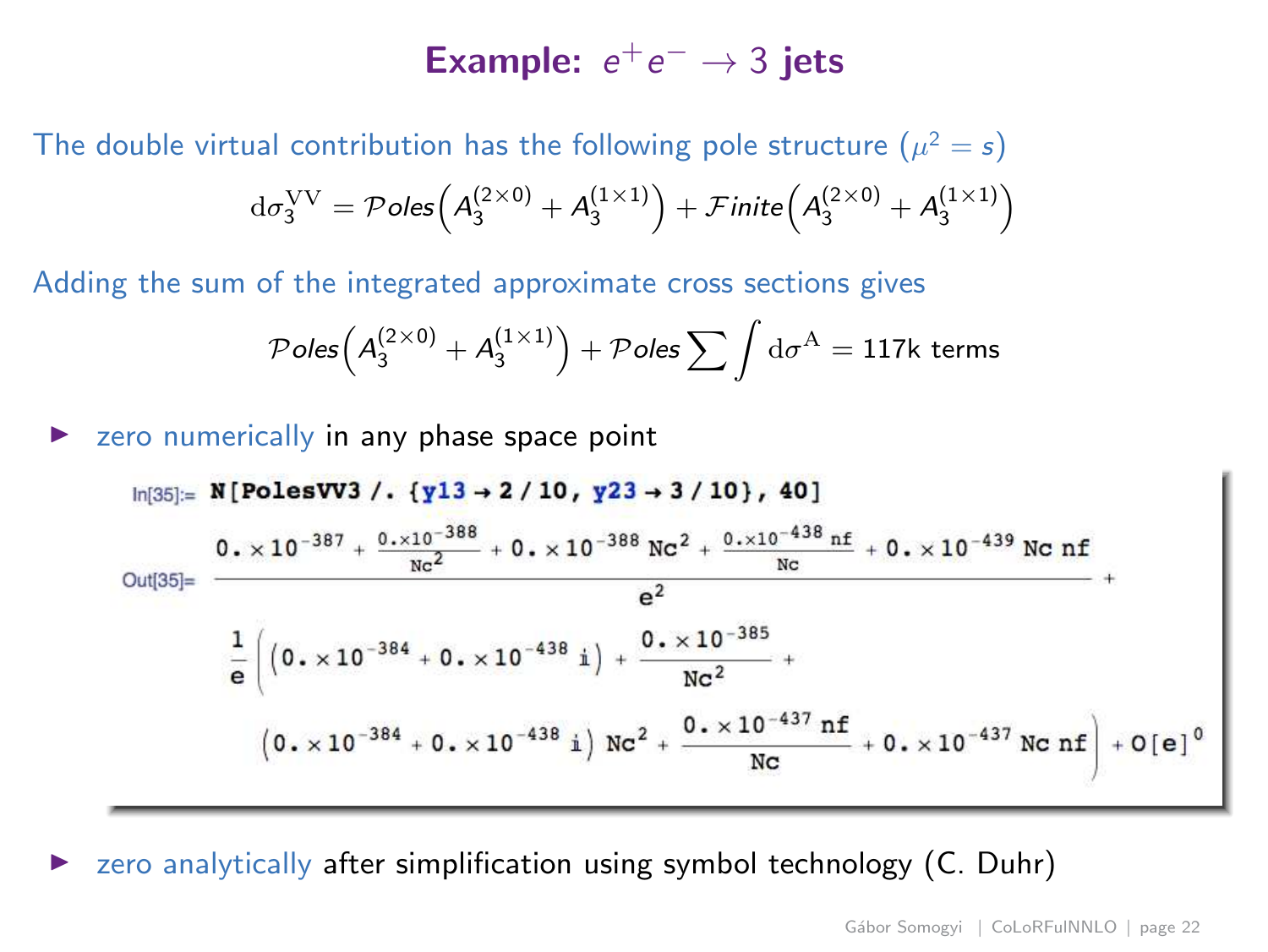## <span id="page-32-0"></span>[Applications](#page-32-0)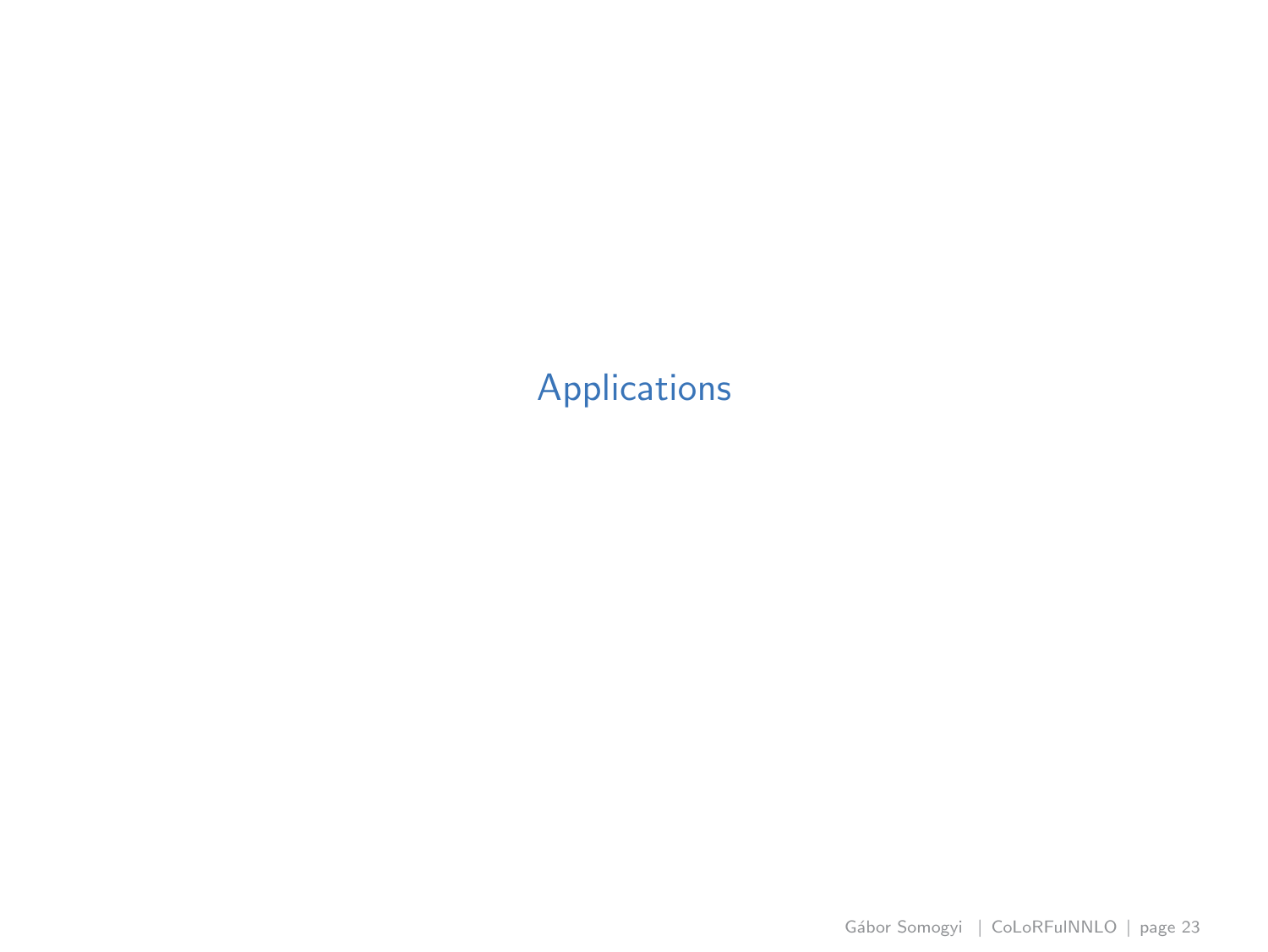## Higgs decay to b-quarks

### Consider  $H \rightarrow b\bar{b}$  decay at NNLO:

- $\blacktriangleright$  admittedly the simplest case
- ▶ but this just amounts to having to sum less terms in general formulae

### Inclusive decay rate

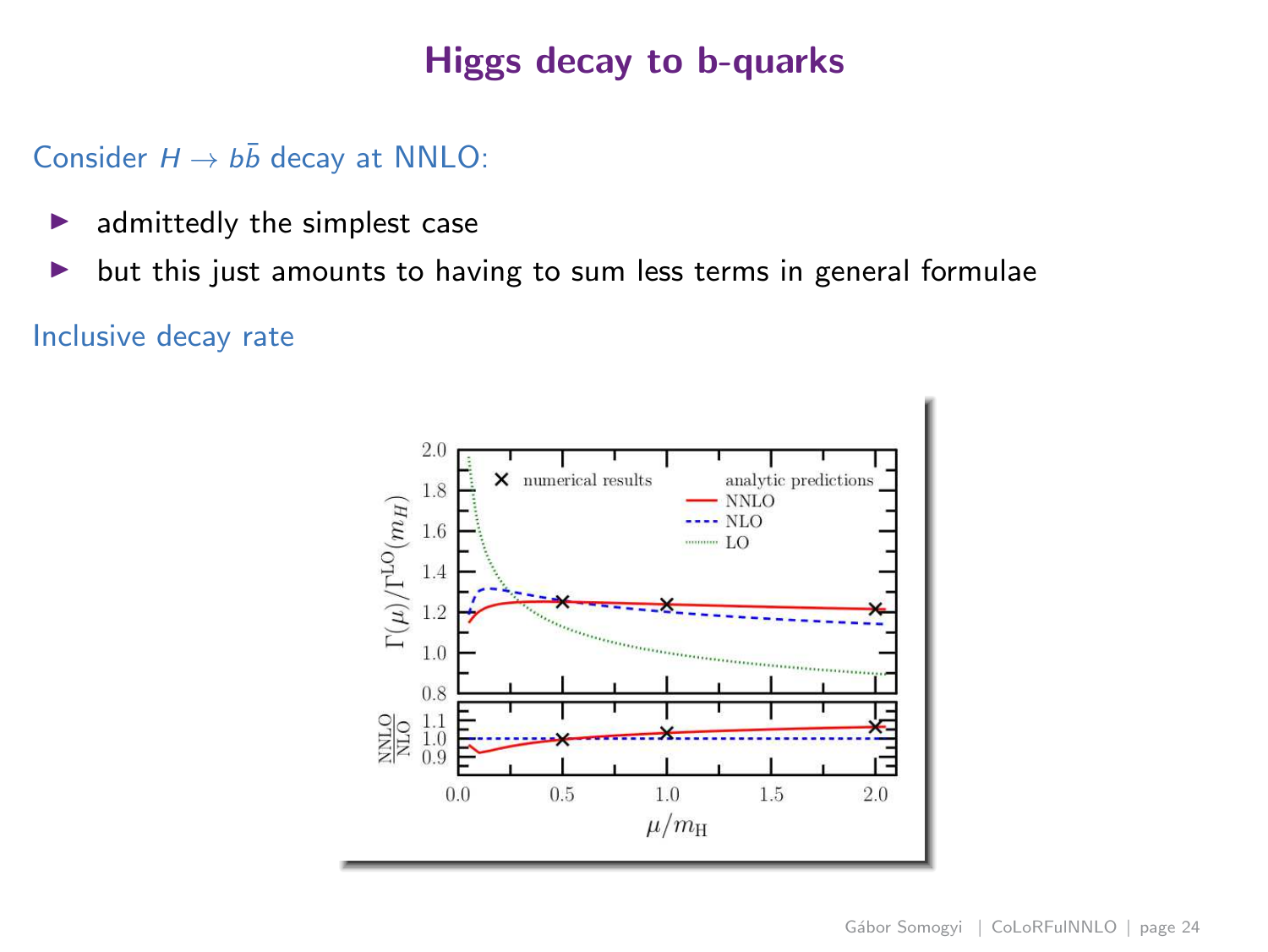## Higgs decay to b-quarks

## Consider  $H \rightarrow b\bar{b}$  decay at NNLO:

- admittedly the simplest case
- ▶ but this just amounts to having to sum less terms in general formulae

### Differential distributions

pseudorapidity of highest energy jet (right) and leading jet energy (left)

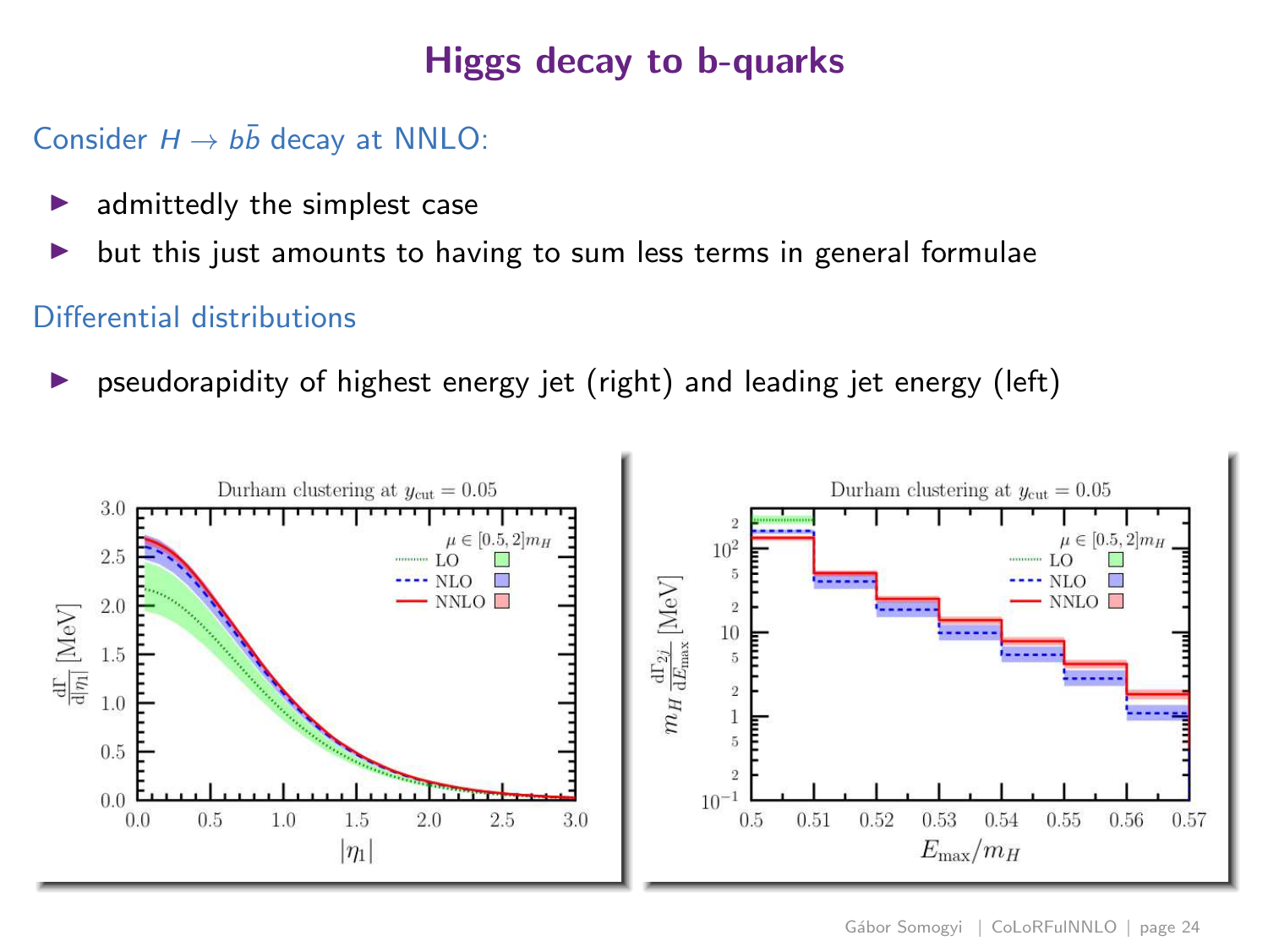## Electron-positron annihilation into 3 jets

### Why?

- relevant for extracting  $\alpha_{\rm s}$  from data
- ◮ can compute new observables which may be better suited to such analysis
- the numerical accuracy of available results leaves something to be desired
- ◮ good testing ground for higher order technology

#### How?

- replace  $m = 2$  from previous example with  $m = 3$
- the subtraction algorithm can and has been coded in general, one simply has to plug in the relevant matrix elements  $(A.$  Kardos)
- $\triangleright$  disclaimer: the numerical computation of the regular finite parts of the insertion operators is geared towards two and three jets

See Adám Kardos' talk on Thursday for more details on the phenomenology and code.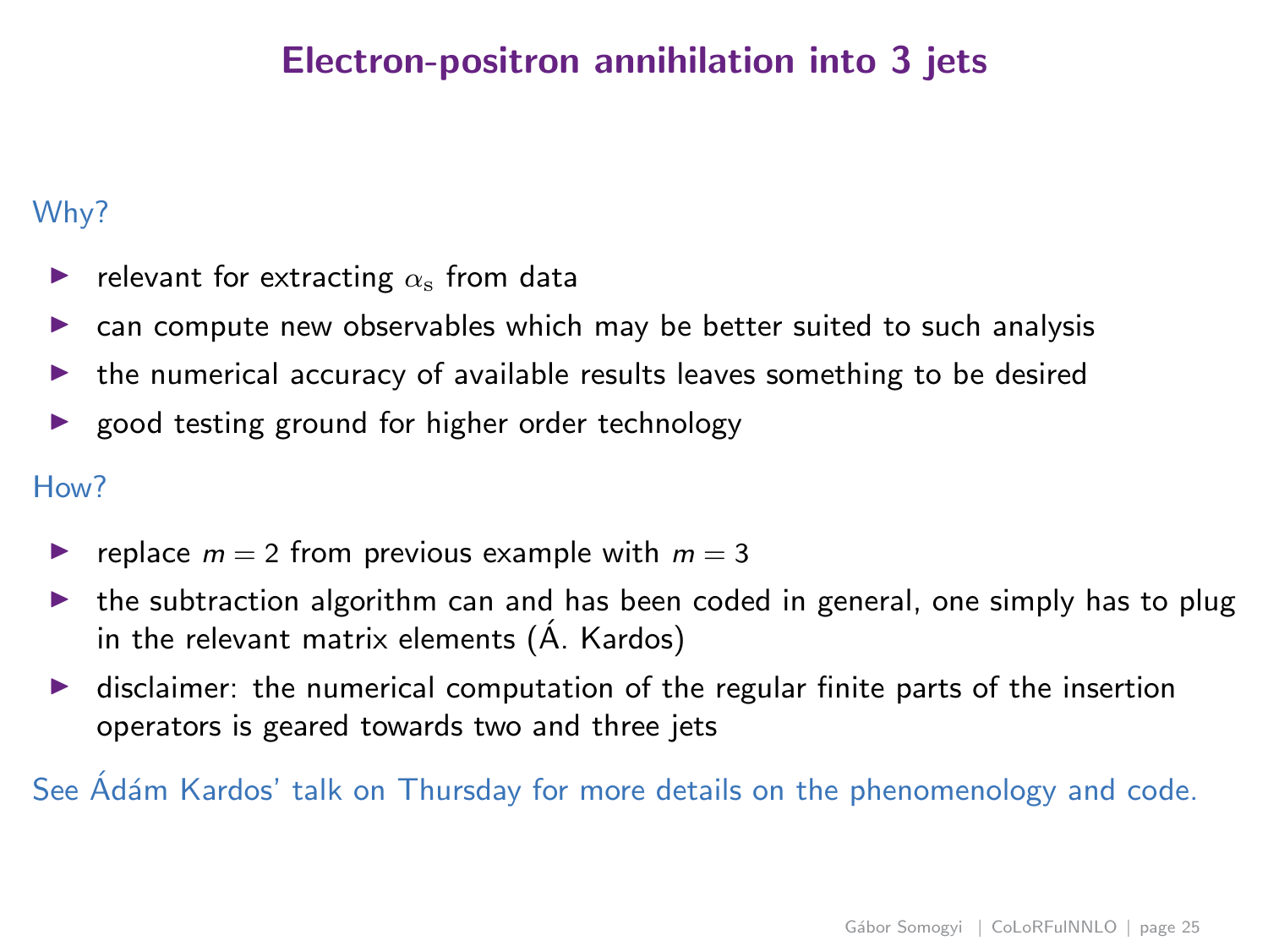### Event shapes at NNLO

Physical predictions for thrust ( $\tau = 1 - T$ ) and C-parameter at NNLO

(Gehrmann-De Ridder, Gehrmann, Glover, Heinrich 2007; Weinzierl 2009)



## PRELIMINARY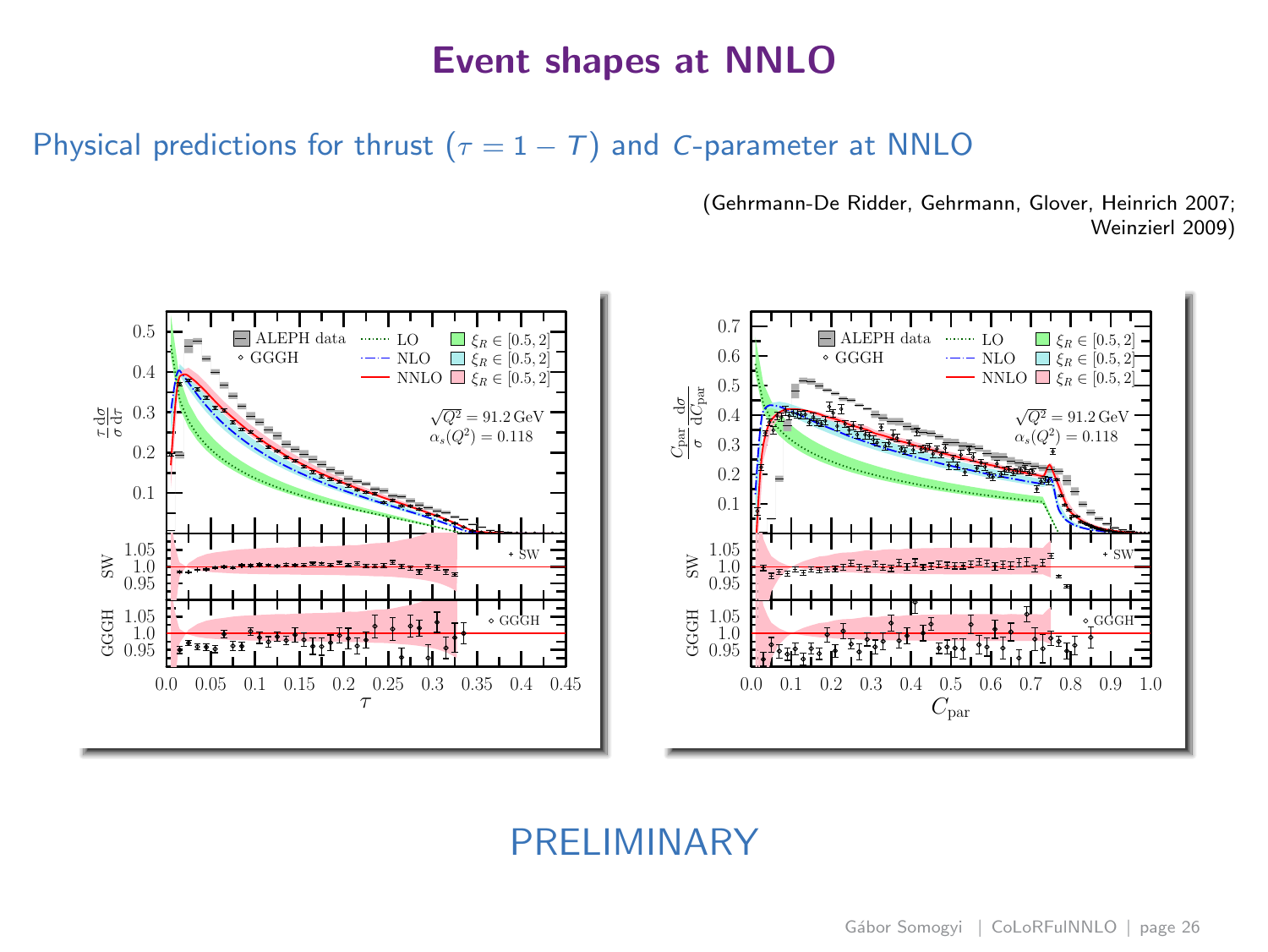## Event shapes at NNLO

### The NNLO coefficients

(Gehrmann-De Ridder, Gehrmann, Glover, Heinrich 2007; Weinzierl 2009)

$$
\frac{1}{\sigma_0}\frac{\mathrm{d}\sigma}{\mathrm{d}O} = \frac{\alpha_s}{2\pi}A(O) + \left(\frac{\alpha_s}{2\pi}\right)^2B(O) + \left(\frac{\alpha_s}{2\pi}\right)^3C(O) + \mathcal{O}(\alpha_s^4)
$$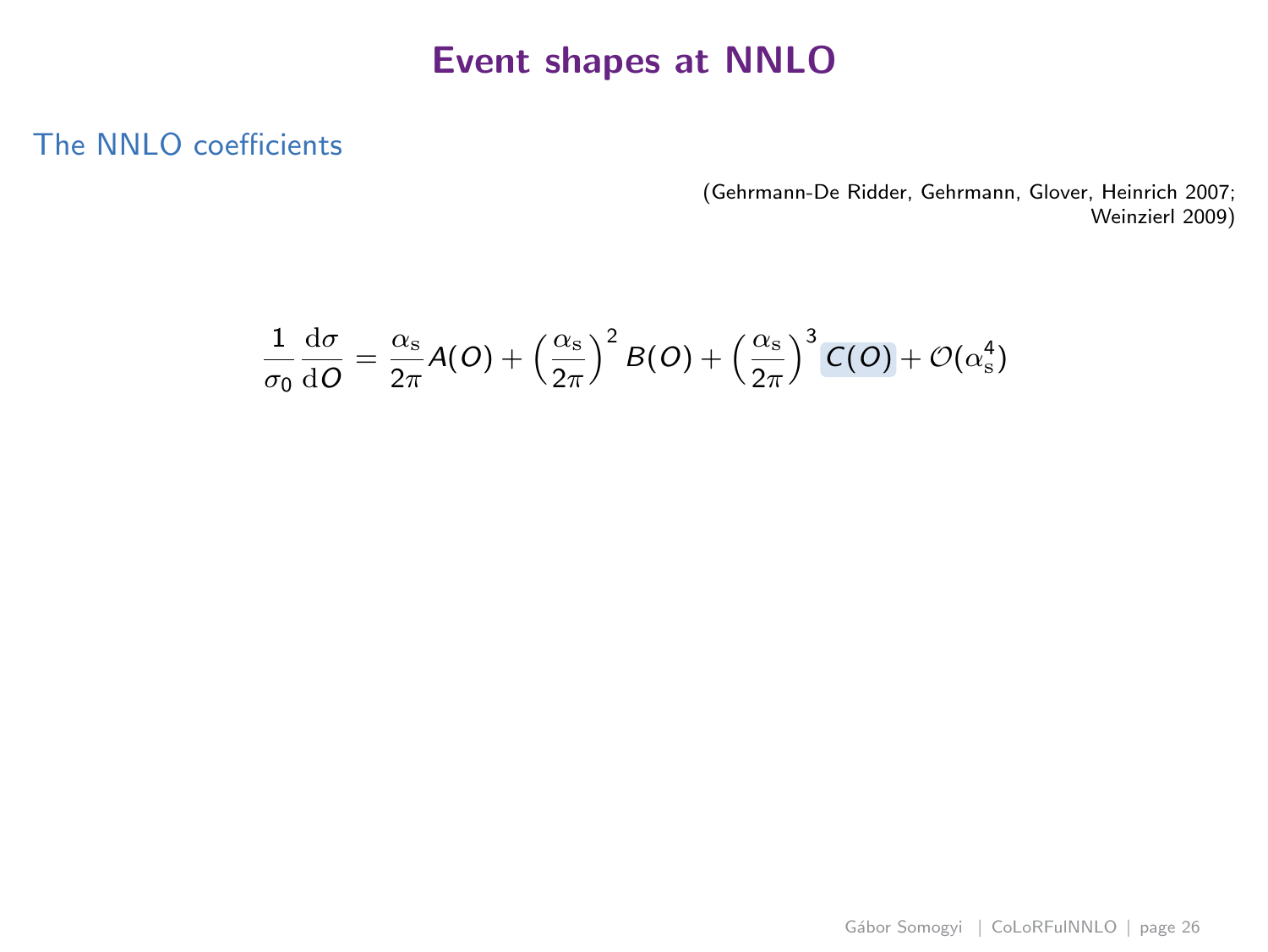## Event shapes at NNLO

### The NNLO coefficients

(Gehrmann-De Ridder, Gehrmann, Glover, Heinrich 2007; Weinzierl 2009)

- ◮ overall reasonable agreement among predictions with some specific deviations
- ◮ very good numerical convergence of the code



PRELIMINARY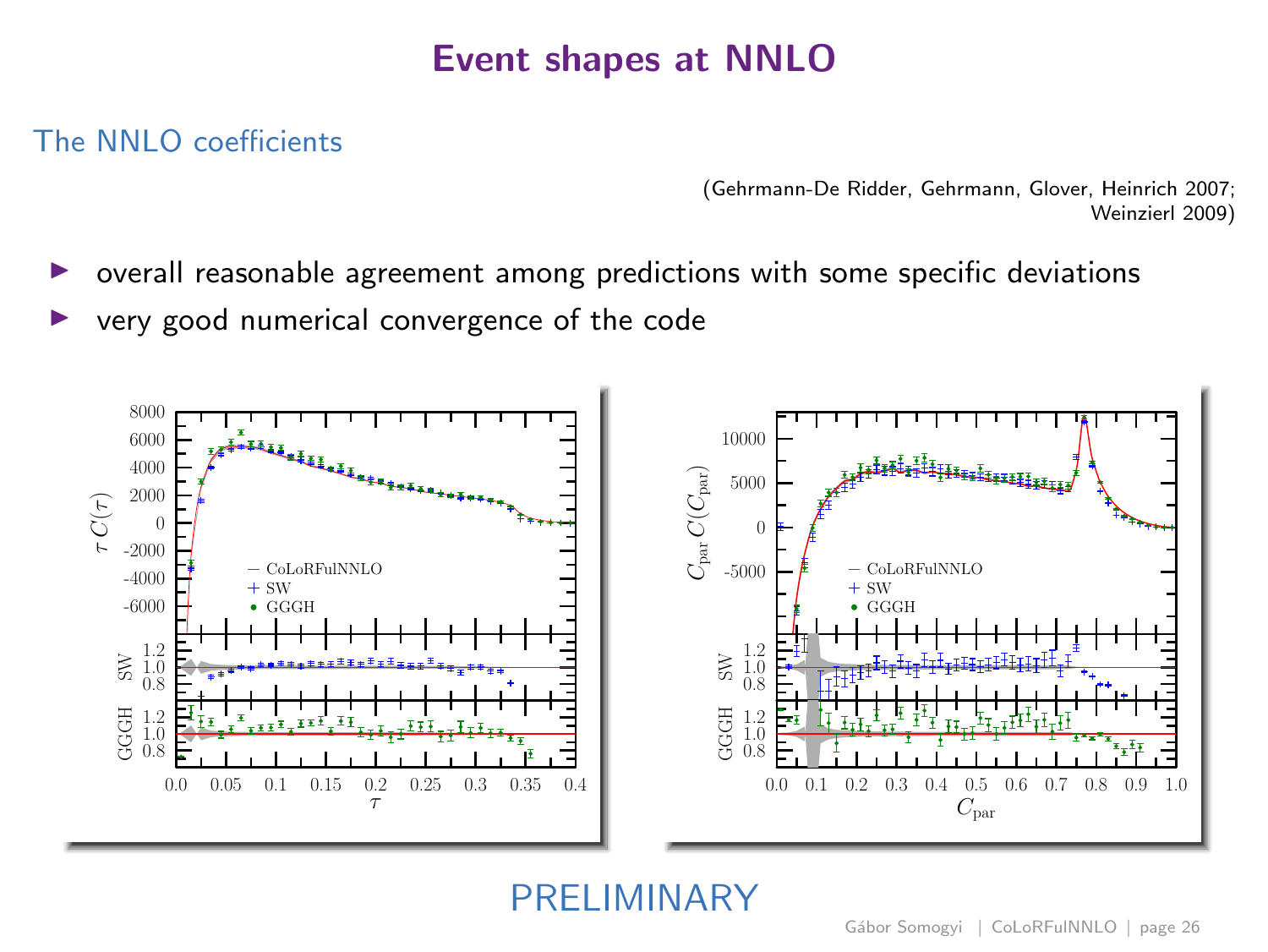## Jet cone energy fraction at NNLO

### Physical prediction for jet cone energy fraction (JCEF) at NNLO

 $\triangleright$  JCEF is the energy deposited within a conical shell of the opening angle  $\chi$  between a particle and the thrust axis  $\vec{n}_{T}$ 

$$
\text{JCEF}(\chi) = \frac{1}{\sigma_{\text{had}}}\sum_{i} \int \frac{E_{i}}{Q} d\sigma_{e^{+}e^{-} \to i+X} \delta\left(\cos\chi - \frac{\vec{p}_{i} \cdot \vec{n}_{\text{T}}}{|\vec{p}_{i}|}\right)
$$

a "particularly simple and excellent observable for the determination of  $\alpha_s$ ", since hadronization, detector and perturbative corrections are small

(DELPHI Collaboration Eur. Phys. J. C14 (2000) 557)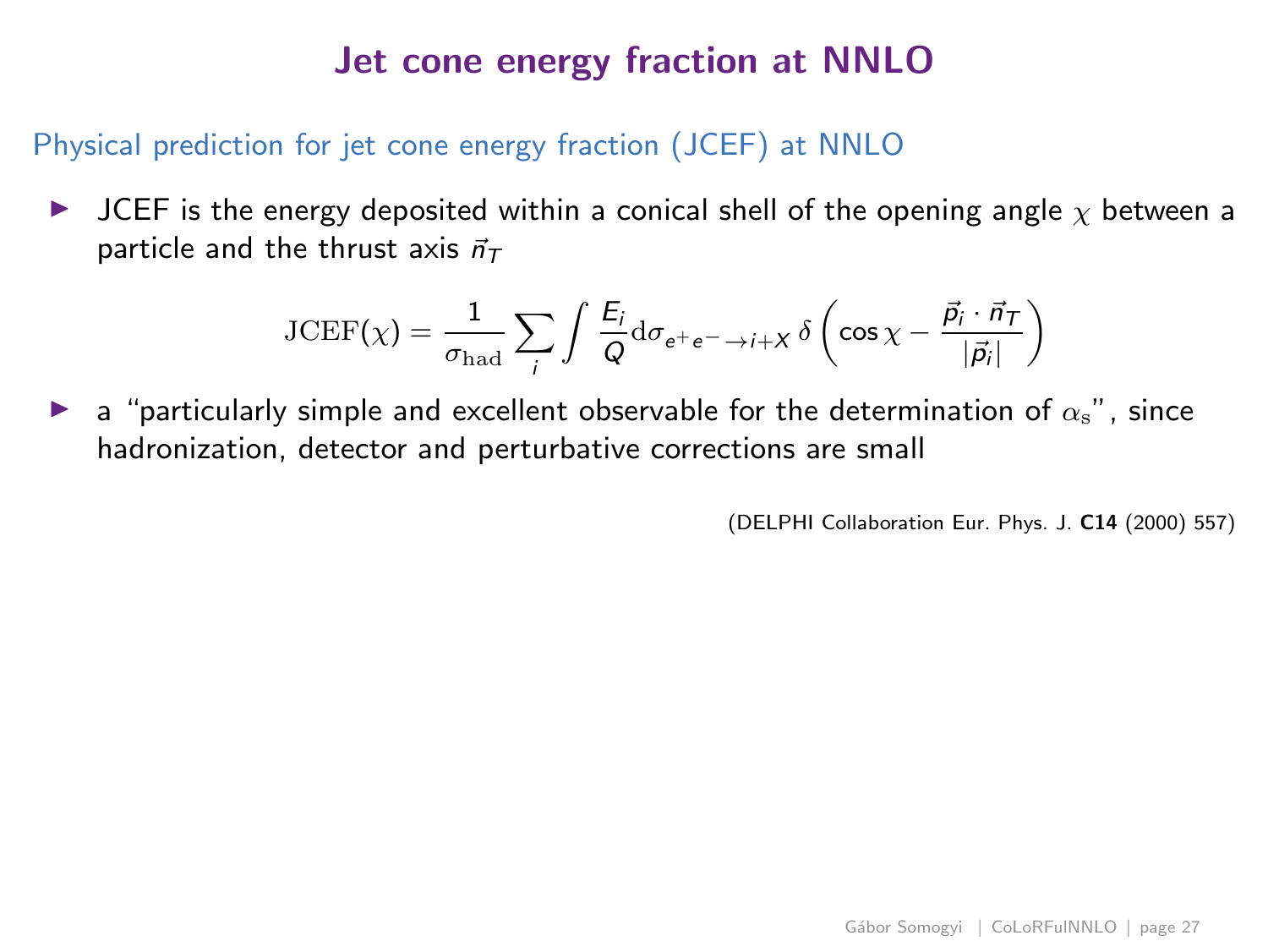## Jet cone energy fraction at NNLO

### Physical prediction for jet cone energy fraction (JCEF) at NNLO

- perturbative prediction completely stable w.r.t. including NNLO over large range
- ◮ NNLO scale dependence is tiny



## PRELIMINARY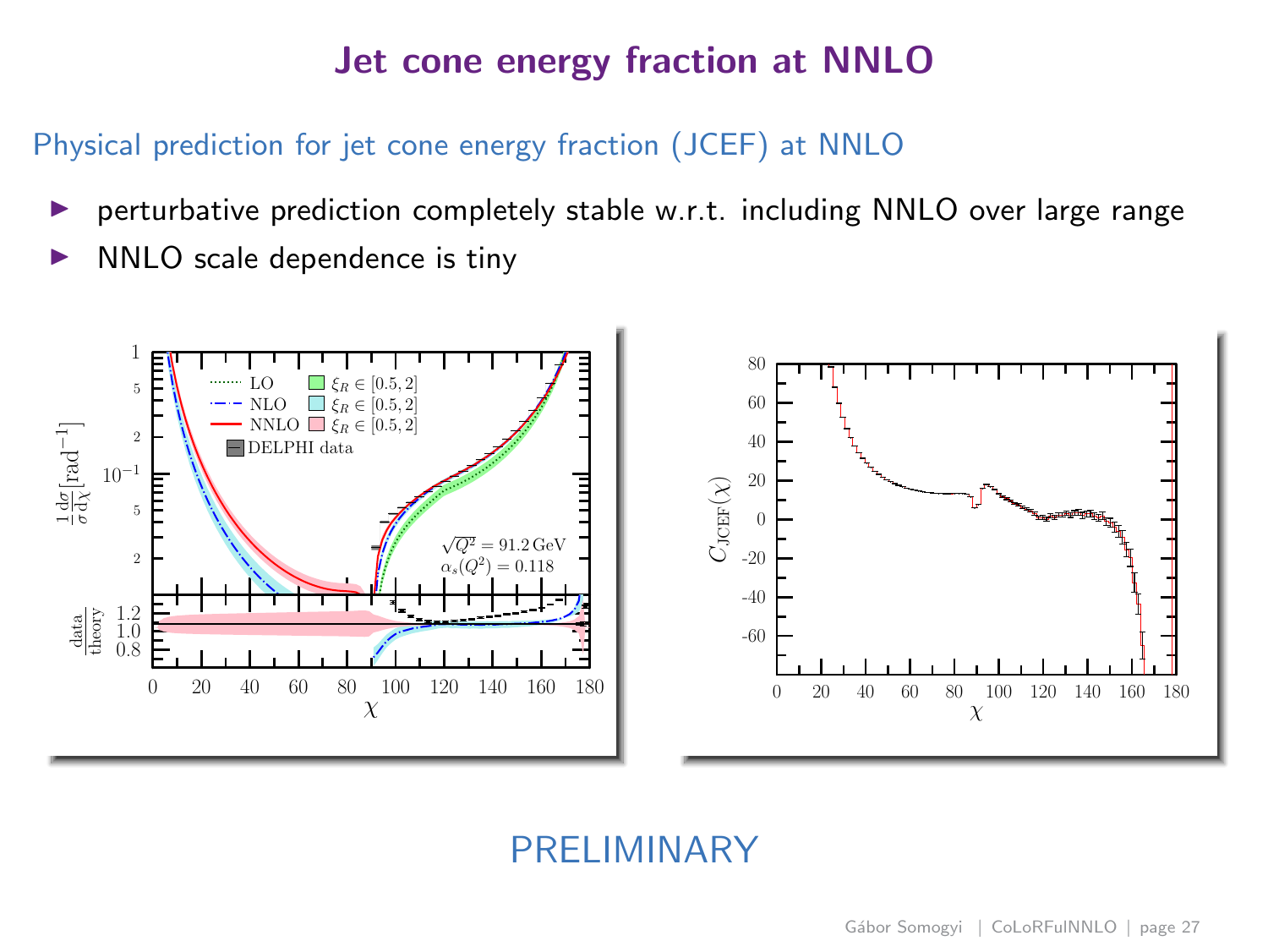## <span id="page-41-0"></span>[Conclusions and outlook](#page-41-0)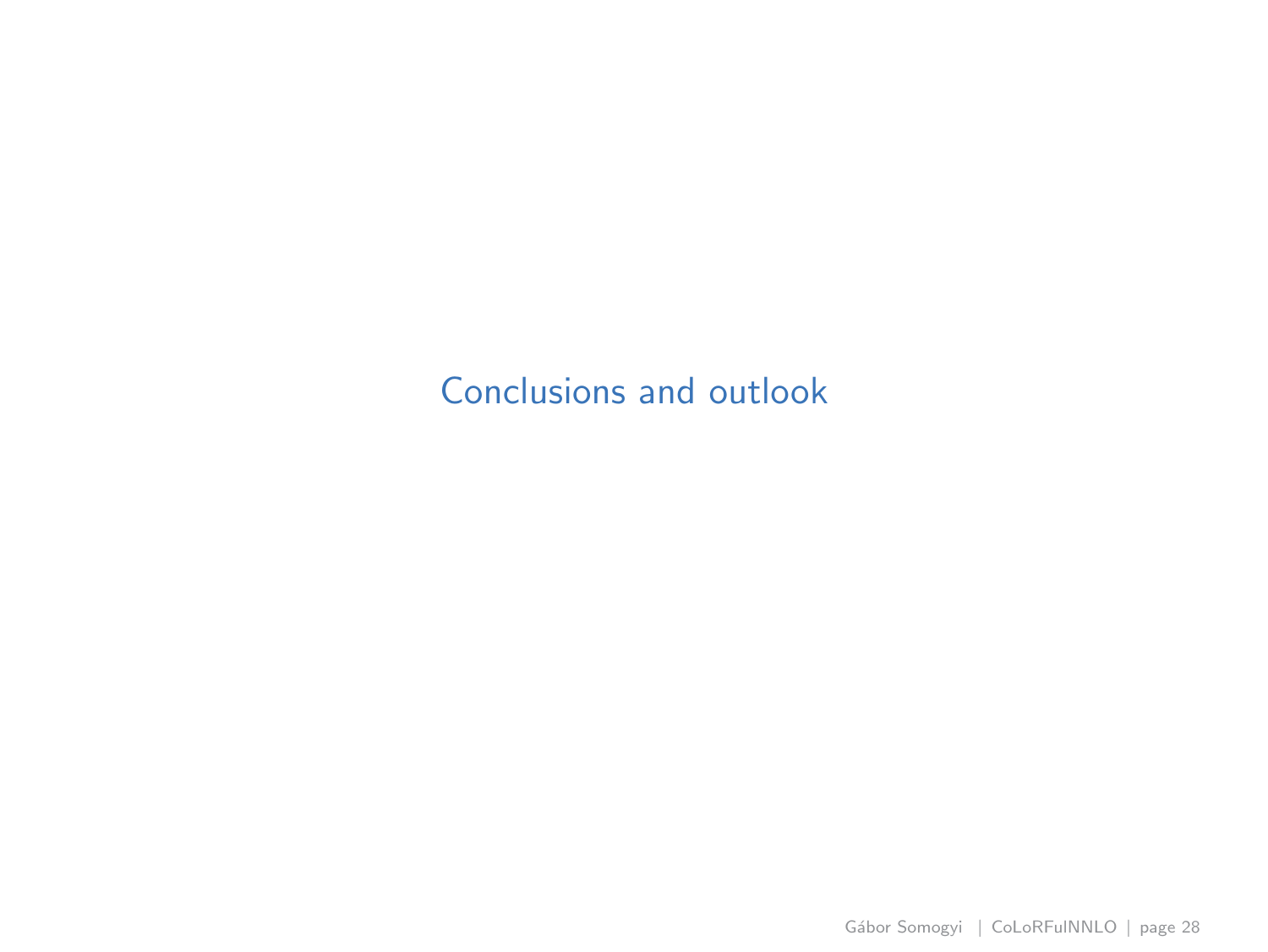## Conclusions and outlook

### CoLoRFulNNLO framework

- ▶ Completely Local subtRactions for Fully differential predictions at NNLO
- $\triangleright$  construction of subtraction terms based on IR limit formulae
- $\triangleright$  analytic integration of subtraction terms is feasible with modern techniques
- demonstrated cancellation of  $\epsilon$  poles for  $m = 2$  and  $m = 3$
- $\triangleright$  worked out in full detail for processes with no colored particles in the initial state

### Applications

- $\blacktriangleright$  Higgs boson decay into a b and anti-b quark
- $\rightarrow e^+e^- \rightarrow 2, 3$  jets
- $\triangleright$  code can compute any IR safe 3-jet observable
- $\triangleright$  very good numerical convergence of the code

#### Next steps

- $\triangleright$  extension to hadronic initial states on the way
- looking into full analytic computation of finite parts of integrated counterterms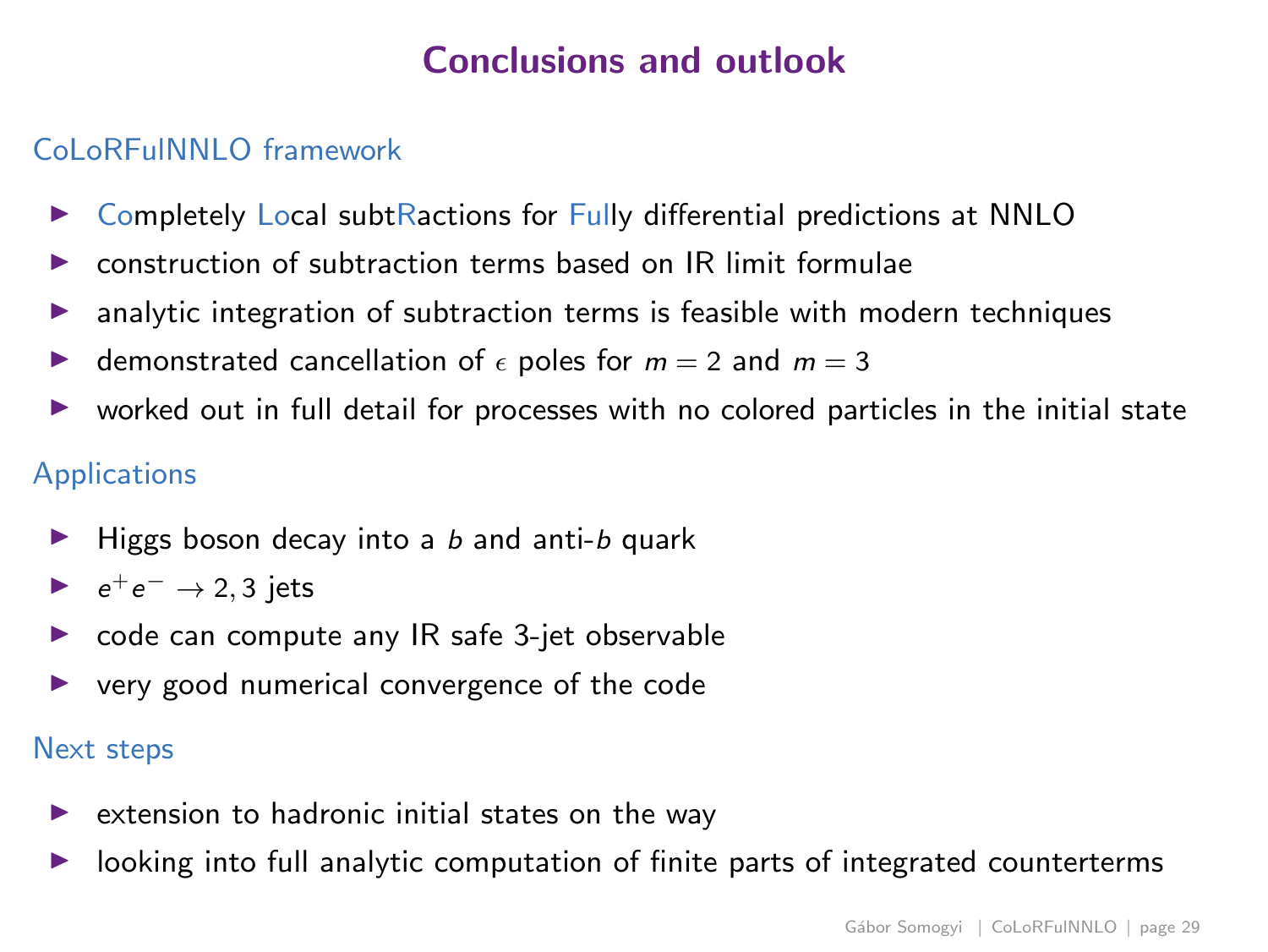## <span id="page-43-0"></span>[Backup slides](#page-43-0)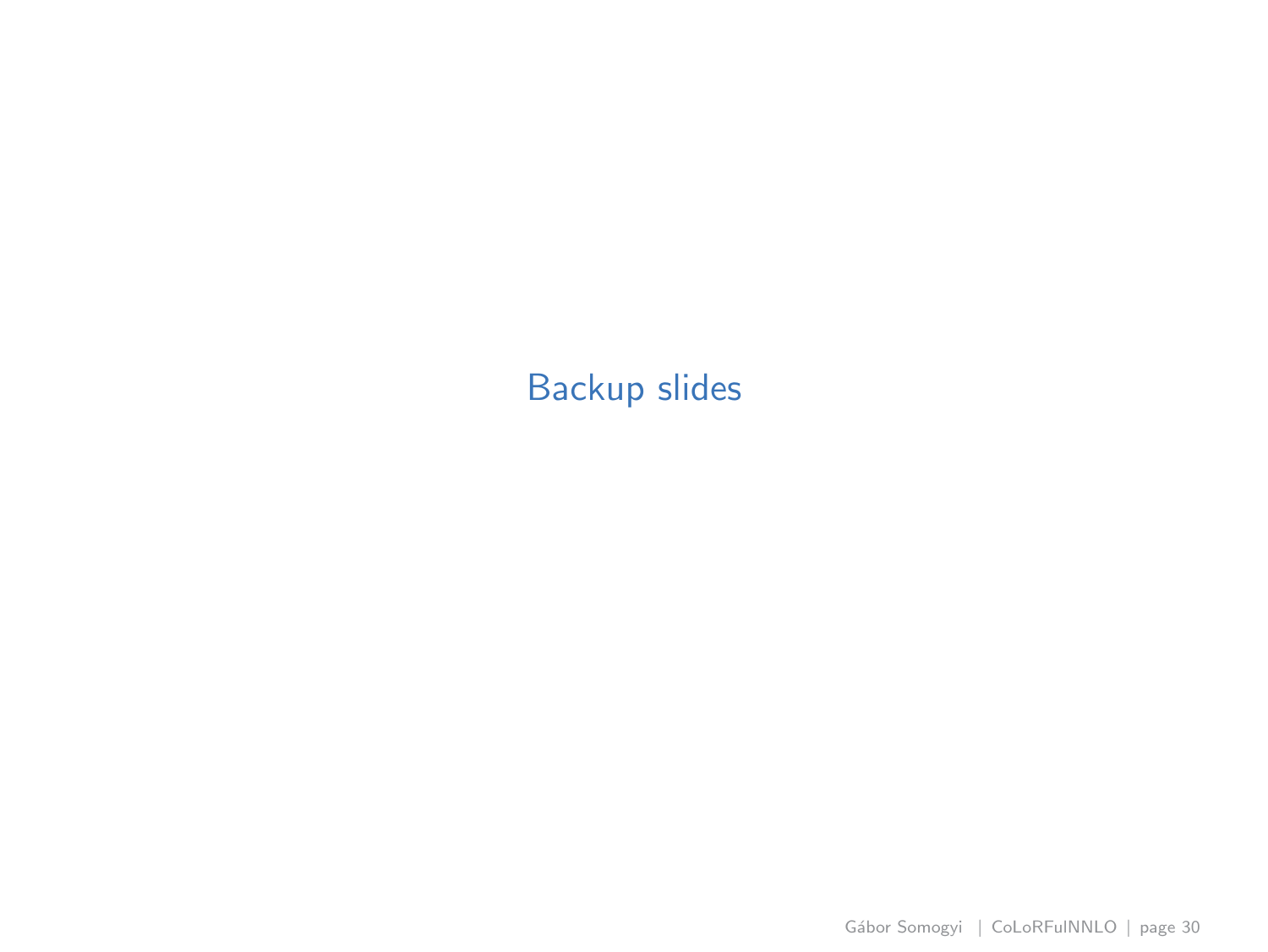## Code performance

### Double real contribution

- ▶ RR on one core: 10M phase space points in 9hrs
- ► RR smooth with 15B phase space points  $\rightarrow \sim 45$ hrs on 300 cores

### Real-virtual contribution

- ▶ RV on one core: 10M phase space points in 31hrs
- ► RV smooth with 1.5B phase space points  $\rightarrow \sim 15$ hrs on 300 cores

#### Double virtual contribution

 $V$  VV is very quick  $\rightarrow \sim 10$  mins on 300 cores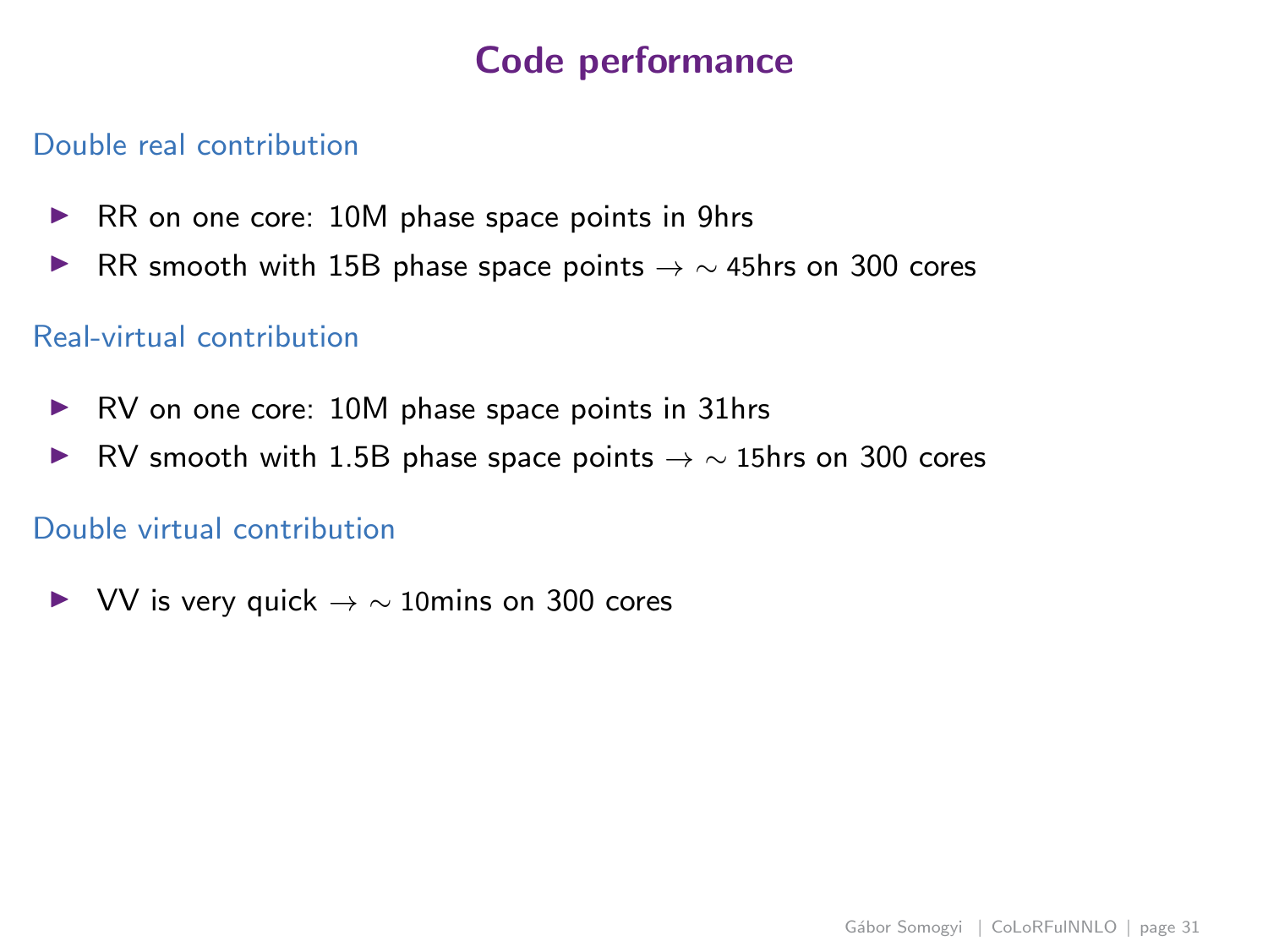### Constrained subtractions

We can constrain subtractions to near singular regions:  $\alpha_0 \in (0,1]$ 

poles cancel numerically  $(\alpha_0 = 0.1)$ 

$$
d\sigma_{H\to b\bar{b}}^{\text{VV}} + \sum \int d\sigma^{\text{A}} = \frac{5.4 \times 10^{-8}}{\epsilon^4} + \frac{3.9 \times 10^{-5}}{\epsilon^3} + \frac{3.3 \times 10^{-3}}{\epsilon^2} + \frac{6.7 \times 10^{-3}}{\epsilon} + \mathcal{O}(1)
$$
  
Err $\left(\sum \int d\sigma^{\text{A}}\right) = \frac{3.1 \times 10^{-5}}{\epsilon^4} + \frac{5.0 \times 10^{-4}}{\epsilon^3} + \frac{8.1 \times 10^{-3}}{\epsilon^2} + \frac{7.7 \times 10^{-2}}{\epsilon} + \mathcal{O}(1)$ 

results unchanged

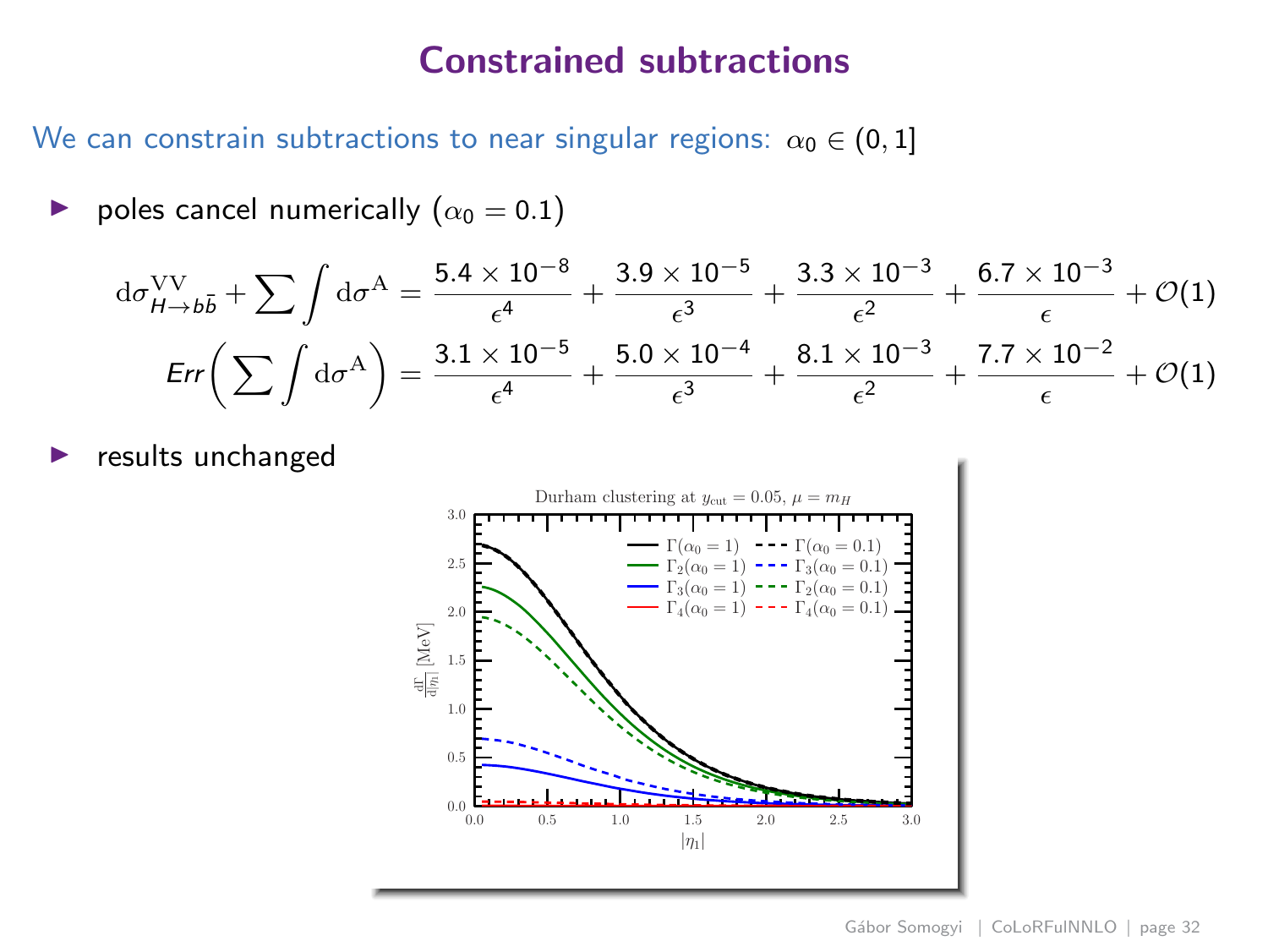## Constrained subtractions

We can constrain subtractions to near singular regions:  $\alpha_0 \in (0,1]$ 

 $\blacktriangleright$  improved efficiency

| $\alpha_0$                    |    | 0.   |
|-------------------------------|----|------|
| timing (rel.)                 |    | 0.40 |
| $\langle N_{\rm sub} \rangle$ | 52 | 14.5 |

 $\langle N_{\rm sub} \rangle$  is the average number of subtraction terms computed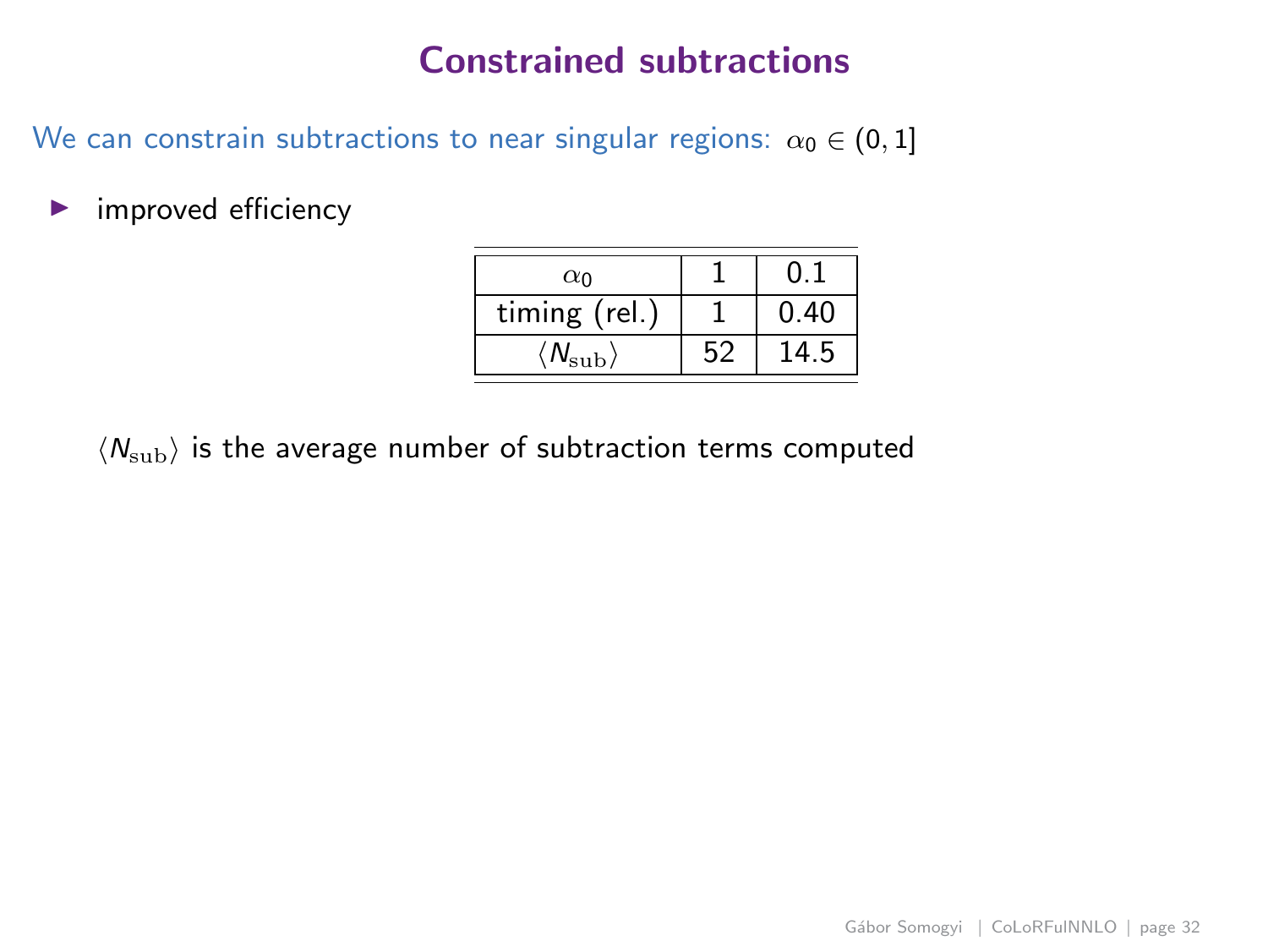### Basic integrals: an example

The double soft subtraction term leads to the following integral, among others:

$$
\mathcal{I}_{2S,2}(Y_{ik,Q};\epsilon,y_0,d'_0) = -\frac{4\Gamma^4(1-\epsilon)}{\pi \Gamma^2(1-\epsilon)} \frac{B_{y_0}(-2\epsilon,d'_0)}{\epsilon} Y_{ik,Q} \int_0^{y_0} dy \, y^{-1-2\epsilon} (1-y)^{d'_0-1+\epsilon}
$$
  
 
$$
\times \int_{-1}^1 d(\cos\vartheta) (\sin\vartheta)^{-2\epsilon} \int_{-1}^1 d(\cos\varphi) (\sin\varphi)^{-1-2\epsilon} [f(\vartheta,\varphi;0)]^{-1} [f(\vartheta,\varphi;Y_{ik,Q})]^{-1}
$$
  
 
$$
\times [Y(y,\vartheta,\varphi;Y_{ik,Q})]^{-\epsilon} {}_2F_1(-\epsilon,-\epsilon,1-\epsilon,1-Y(y,\vartheta,\varphi;Y_{ik,Q}))
$$

where

$$
f(\vartheta,\varphi;Y_{ik,Q}) = 1 - 2\sqrt{Y_{ik,Q}(1 - Y_{ik,Q})}\sin\vartheta\cos\varphi - (1 - 2Y_{ik,Q})\chi\cos\vartheta
$$

$$
Y(y,\vartheta,\varphi;\chi) = \frac{4(1 - y)Y_{ik,Q}}{[2(1 - y) + y f(\vartheta,\varphi;0)][2(1 - y) + y f(\vartheta,\varphi;Y_{ik,Q})]}
$$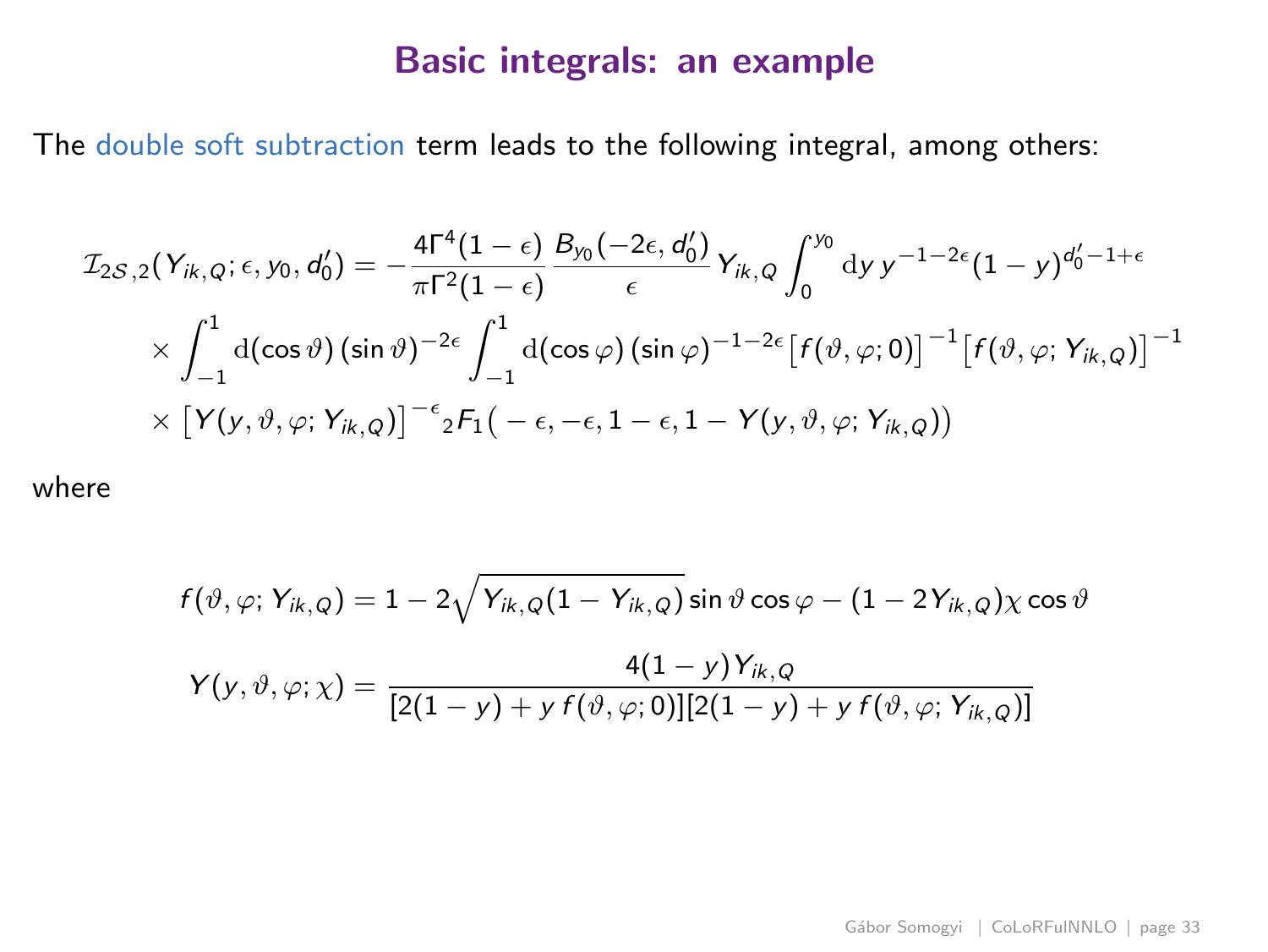### Basic integrals: an example

This integral is equal to  $(y_0 = 1, d'_0 = 3 - 3\epsilon)$ 

$$
\begin{split} \mathcal{I}_{2S,2}(Y;\epsilon,1,3-3\epsilon)&=\\ &=\frac{1}{2\epsilon^4}-\frac{1}{\epsilon^3}\bigg[\ln(Y)-3\bigg]+\frac{1}{\epsilon^2}\bigg[2\,\mathrm{Li}_2(1-Y)+\ln^2(Y)-\pi^2-\bigg(\frac{2}{1-Y}\\ &-\frac{1}{2(1-Y)^2}+\frac{9}{2}\bigg)\ln(Y)+\frac{1}{2(1-Y)}+16\bigg]+\frac{1}{\epsilon}\bigg[\frac{5}{3}\bigg(\frac{18\,\mathrm{Li}_3(1-Y)}{5}+\frac{6\,\mathrm{Li}_3(Y)}{5}\\ &-\frac{6\,\mathrm{Li}_2(1-Y)\ln(Y)}{5}-\frac{2}{5}\ln^3(Y)+\frac{3}{5}\ln(1-Y)\ln^2(Y)+\pi^2\ln(Y)-\frac{78\zeta_3}{5}\bigg)\\ &+\bigg(\frac{3}{1-Y}-\frac{3}{4(1-Y)^2}+\frac{15}{4}\bigg)\bigg(2\,\mathrm{Li}_2(1-Y)+\ln^2(Y)\bigg)-6\pi^2-\bigg(\frac{27}{2(1-Y)}\\ &-\frac{13}{4(1-Y)^2}+\frac{91}{4}\bigg)\ln(Y)+\frac{19}{4(1-Y)}+\frac{163}{2}\bigg]+O(\epsilon^0) \end{split}
$$

 $\triangleright$  Note the  $Y \rightarrow 1$  limit is finite

$$
\lim_{Y \to 1} \mathcal{I}_{2S,2}(Y; \epsilon, 1, 3 - 3\epsilon) = \frac{1}{2\epsilon^4} + \frac{3}{\epsilon^3} + \frac{1}{\epsilon^2} \left(\frac{71}{4} - \pi^2\right) + \frac{1}{\epsilon} \left(\frac{393}{4} - 6\pi^2 - 24\zeta_3\right) + O(\epsilon^0)
$$